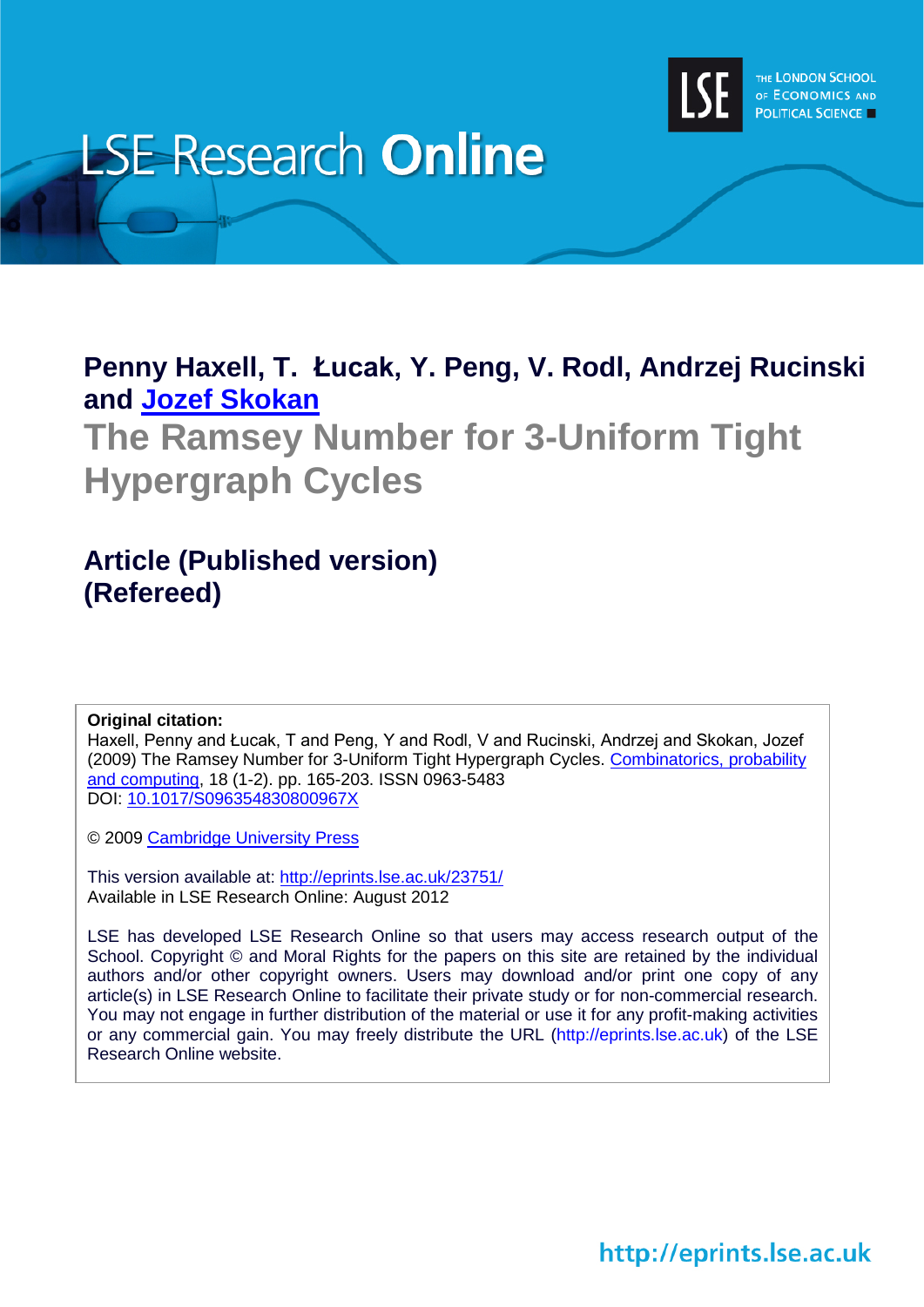### **The Ramsey Number for 3-Uniform Tight Hypergraph Cycles**

## P. E. HAXELL<sup>1</sup>\*, T. ŁUCZAK<sup>2</sup>, Y. PENG<sup>3</sup>, V. RÖDL<sup>4†</sup>,

A. RUCINSKI<sup>2‡</sup> and J. SKOKAN<sup>5§</sup>

<sup>1</sup>Department of Combinatorics and Optimization, University of Waterloo, Waterloo, Ontario, Canada N2L 3G1 (e-mail: pehaxell@math.uwaterloo.ca)

<sup>2</sup>Department of Discrete Mathematics, Adam Mickiewicz University, 61-614 Poznań, Poland (e-mail: tomasz@amu.edu.pl, andrzej@mathcs.emory.edu)

<sup>3</sup>Department of Mathematics and Computer Science, Indiana State University, Terre Haute, IN 47809, USA (e-mail: mapeng@isugw.indstate.edu)

4Department of Mathematics and Computer Science, Emory University, Atlanta, GA 30032, USA (e-mail: rodl@mathcs.emory.edu)

5Department of Mathematics, London School of Economics and Political Science, Houghton Street, London WC2A 2AE, UK (e-mail: jozef@member.ams.org)

Received 23 February 2007; revised 2 December 2008; first published online 4 February 2009

Let  $C_n^{(3)}$  denote the 3-uniform *tight cycle*, that is, the hypergraph with vertices  $v_1, \ldots, v_n$  and edges  $v_1v_2v_3$ ,  $v_2v_3v_4$ , ...,  $v_{n-1}v_nv_1$ ,  $v_nv_1v_2$ . We prove that the smallest integer  $N = N(n)$  for which every red–blue colouring of the edges of the complete 3-uniform hypergraph with *N* vertices contains a monochromatic copy of  $C_n^{(3)}$  is asymptotically equal to  $4n/3$  if *n* is divisible by 3, and 2*n* otherwise. The proof uses the regularity lemma for hypergraphs of Frankl and Rödl.

#### **1. Introduction**

Given a *k*-uniform hypergraph  $H, k \ge 2$ , the *Ramsey number*  $r(H)$  is the smallest integer *N* such that every red–blue colouring of the edges of the complete *k*-uniform hypergraph

<sup>∗</sup> Partially supported by NSERC.

<sup>†</sup> Supported by NSF grants DMS-0300529 and DMS-0800070.

 $\ddagger$  Corresponding author. Supported by the Polish Ministry grant N201036 32/2546.

<sup>§</sup> Supported by NSF grant INT-0305793, NSA grant H98230-04-1-0035, and by FAPESP/CNPq grants (Proj. Temático–ProNEx Proc. FAPESP 2003/09925–5 and Proc. FAPESP 2004/15397-4).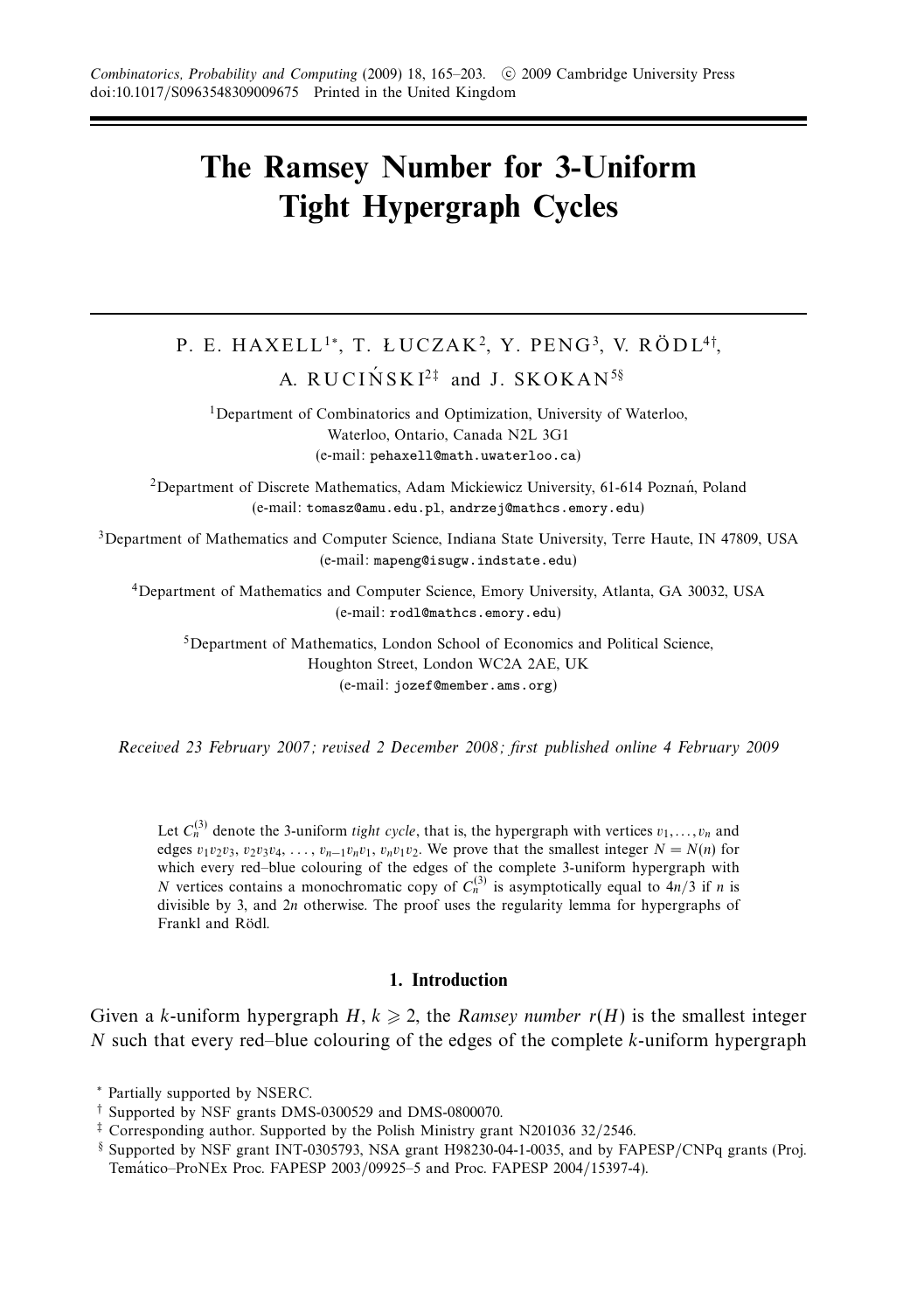$K_N^{(k)}$  with *N* vertices yields a monochromatic copy of *H*. A classical result in graph Ramsey theory ([1, 5, 18]) states that for  $k = 2$  and  $n \ge 5$  the Ramsey number of the graph cycle *Cn* with *n* vertices is

$$
r(C_n) = \begin{cases} \frac{3}{2}n - 1 & \text{if } n \text{ is even,} \\ 2n - 1 & \text{if } n \text{ is odd.} \end{cases}
$$

Thus, the Ramsey numbers for graph cycles depend strongly on the parity of *n*.

In this paper we continue our study of Ramsey numbers for 3-uniform hypercycles, initiated in [11]. There are various definitions of a cycle in a 3-uniform hypergraph. Given a suitably labelled set of vertices  $\{v_1, \ldots, v_n\}$ , a *loose* cycle has edge set  $\{v_1v_2v_3, v_3v_4v_5, v_5v_6v_7, \ldots, v_{n-1}v_nv_1\}$ , while the *tight* cycle, denoted henceforth by  $C_n^{(3)}$ , has the edge set

$$
\{v_1v_2v_3, v_2v_3v_4, v_3v_4v_5, \ldots, v_{n-1}v_nv_1, v_nv_1v_2\}.
$$

In [11] we proved that the Ramsey number for the *n*-vertex loose cycle, *n* even, is asymptotic to 5*n*/4. (Note that loose cycles do not exist for *n* odd.) Subsequently, Gyárfás, Sarközy and Szemeredi [8] extended this result to *k*-uniform loose cycles.

Here an analogous problem is investigated for tight cycles. So far, the only known value of the Ramsey number for a tight cycle is  $r(C_4^{(3)}) = 13$  (see [16]). Asymptotically, it turns out that the Ramsey number for the tight cycle is larger than that for the loose cycle, and depends on whether *n* is divisible by 3. Thus, in this respect, tight cycles behave more like graph cycles than loose cycles do. Our aim is to prove the following theorem.

#### **Theorem 1.1.**

(a) For every integer  $n \geqslant 1$  and  $i = 0, 1, 2$ ,

$$
r(C_{3n+i}^{(3)}) \geq \begin{cases} 4n - 1 & \text{if } i = 0, \\ 6n + 2i - 1 & \text{if } i \neq 0. \end{cases}
$$

(b) Let  $\eta > 0$  be given. Then for all sufficiently large *n* and  $i = 0, 1, 2$ ,

$$
r(C_{3n+i}^{(3)}) \leqslant \begin{cases} (4+\eta)n & \text{if } i=0, \\ (6+\eta)n & \text{if } i\neq 0. \end{cases}
$$

We should mention that one more natural definition of cycle for hypergraphs is the so-called Berge cycle. The Ramsey number for Berge cycles was investigated by Gyárfás, Sárközy and Szemerédi [9, 10].

The proof of part (a) and Theorem 1.1(b) also yield the asymptotic value of the Ramsey number of tight paths. A *(tight)* path  $P_n^{(3)}$  is a hypergraph with vertices  $v_1, \ldots, v_n$  and edges  $v_1v_2v_3$ ,  $v_2v_3v_4$ , ...,  $v_{n-2}v_{n-1}v_n$ .

**Corollary 1.2.**  $r(P_n^{(3)}) = (4/3 + o(1))n$ , where  $o(1) \to 0$  as  $n \to \infty$ .

The loose and tight cycles are examples of hypergraphs with bounded maximum degree. For this class of hypergraphs, it was conjectured that their Ramsey number is linear in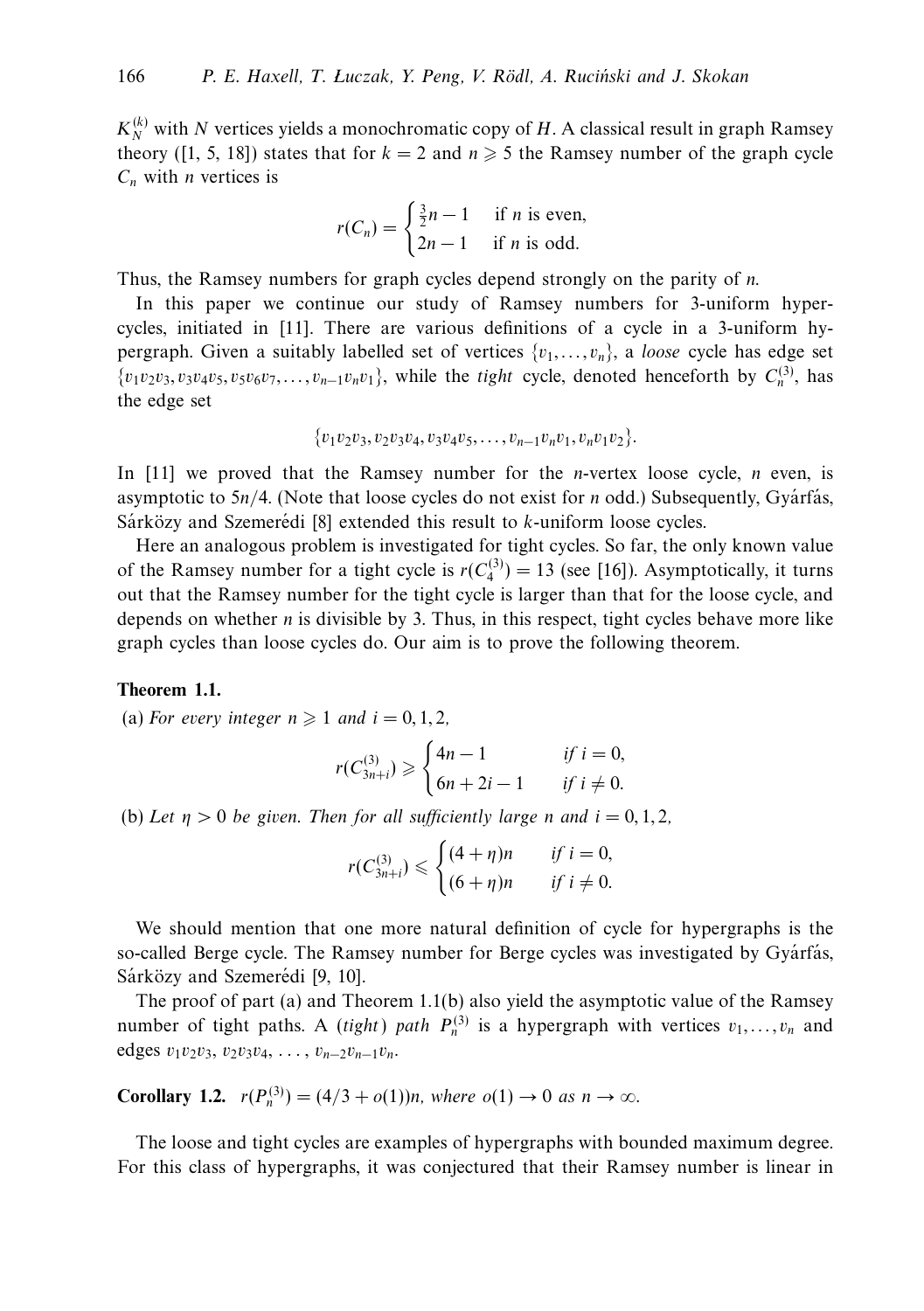their number of vertices. This conjecture was confirmed in [14, 3, 4] using the regularity method for hypergraphs. Recently, Conlon, Fox and Sudakov [2] managed to prove the same result without the regularity method.

In the next section we prove the lower bounds and outline the proofs of the upper bounds. Their complete proofs are deferred to Section 5.

#### **2. Lower bounds and the outline of the main proof**

Most of the work in proving Theorem 1.1 lies in the upper bounds. In this section, we begin by establishing the lower bounds (Theorem  $1.1(a)$ ), and then we sketch the main ideas needed for Theorem 1.1(b), which include a notion of connectedness for 3-uniform hypergraphs. Since all hypergraphs considered in this paper are 3-uniform, we will more concisely call them hypergraphs.

#### **2.1. Proof of lower bounds**

The first lower bound is based on relation between cycles and matchings. Let  $M_n^{(3)}$  be a 3-uniform 3*n*-vertex matching, that is, a hypergraph consisting of *n* disjoint edges. Observe that  $C_{3n}^{(3)}$  contains  $M_n^{(3)}$ , and so  $r(C_{3n}^{(3)}) \ge r(M_n^{(3)})$ .

**Proof of Theorem 1.1(a).** To prove that  $r(C_{3n}^{(3)}) \ge 4n - 1$ , partition the vertex set of  $K_{4n-2}^{(3)}$  into two parts, *X* and *Y*, where  $|X| = 3n - 1$ ,  $|Y| = n - 1$ , and colour all edges inside *X* red and all other edges blue. It is easily seen that this colouring contains no monochromatic  $M_n^{(3)}$ , and thus no monochromatic copy of  $C_{3n}^{(3)}$ . (Unlike in the case of graphs, the above extremal colouring is not unique. For another one, see Example 1 in Subsection 2.2.)

To prove that  $r(C_{3n+i}^{(3)}) \ge 6n + 2i - 1$ ,  $i = 1, 2$ , partition the vertex set of  $K_{6n+2i-2}^{(3)}$  into two parts, *X* and *Y*, where  $|X| = |Y| = 3n + i - 1$ , and colour red [blue] all edges with an odd [even] number of elements in *X*. An edge containing a vertex of *X* and a vertex of *Y* is called crossing.

Suppose that there is a red copy *C* of  $C_{3n+i}^{(3)}$  in such a colouring. Since  $|X| < 3n + i$ , at least one edge of *C* is crossing. But then, by the definition of a tight cycle, every edge of *C* is crossing, that is, every edge of *C* contains one vertex of *X* and two of *Y* . This means that every third vertex of *C* belongs to *X*, which is impossible when  $i \neq 0$ .  $\Box$ 

Note that the first construction in the above proof implies that  $r(M_n^{(3)}) \ge 4n - 1$ , and so, in view of Theorem 1.1,  $r(M_n^{(3)})$  and  $r(C_{3n}^{(3)})$  are asymptotically equal. In fact, it is easy to prove that  $r(M_n^{(3)}) = 4n - 1$ .

Clearly, every path  $P_{3n+i}^{(3)}$ ,  $i = 0, 1, 2$ , contains the matching  $M_n^{(3)}$  and it is contained in *C*<sup>(3)</sup><sub>3*n*+3</sub>. Hence we have  $4n - 1 = r(M_n^{(3)})$  ≤  $r(P_{3n+1}^{(3)})$  ≤  $r(C_{3n+3}^{(3)})$ , and Corollary 1.2 follows from Theorem 1.1(b).

A common extension of the above constructions yields that for all  $n \ge k \ge 2$  we have  $r(C_n^{(k)}) \geq (d+1)n/d$ , where  $C_n^{(k)}$  is the *k*-uniform tight cycle<sup>1</sup> of length  $n = i \pmod{k}$  and

<sup>&</sup>lt;sup>1</sup> The *k*-uniform tight cycle  $C_n^{(k)}$  is the *k*-uniform hypergraph with vertices  $v_1, \ldots, v_n$  and the edge set  $\{v_{1+i}v_{2+i}\cdots v_{k-1+i}v_{k+i} : i = 0, 1, ..., n-1\}$ , where, for  $i > 0$ , we set  $v_{n+i} := v_i$ .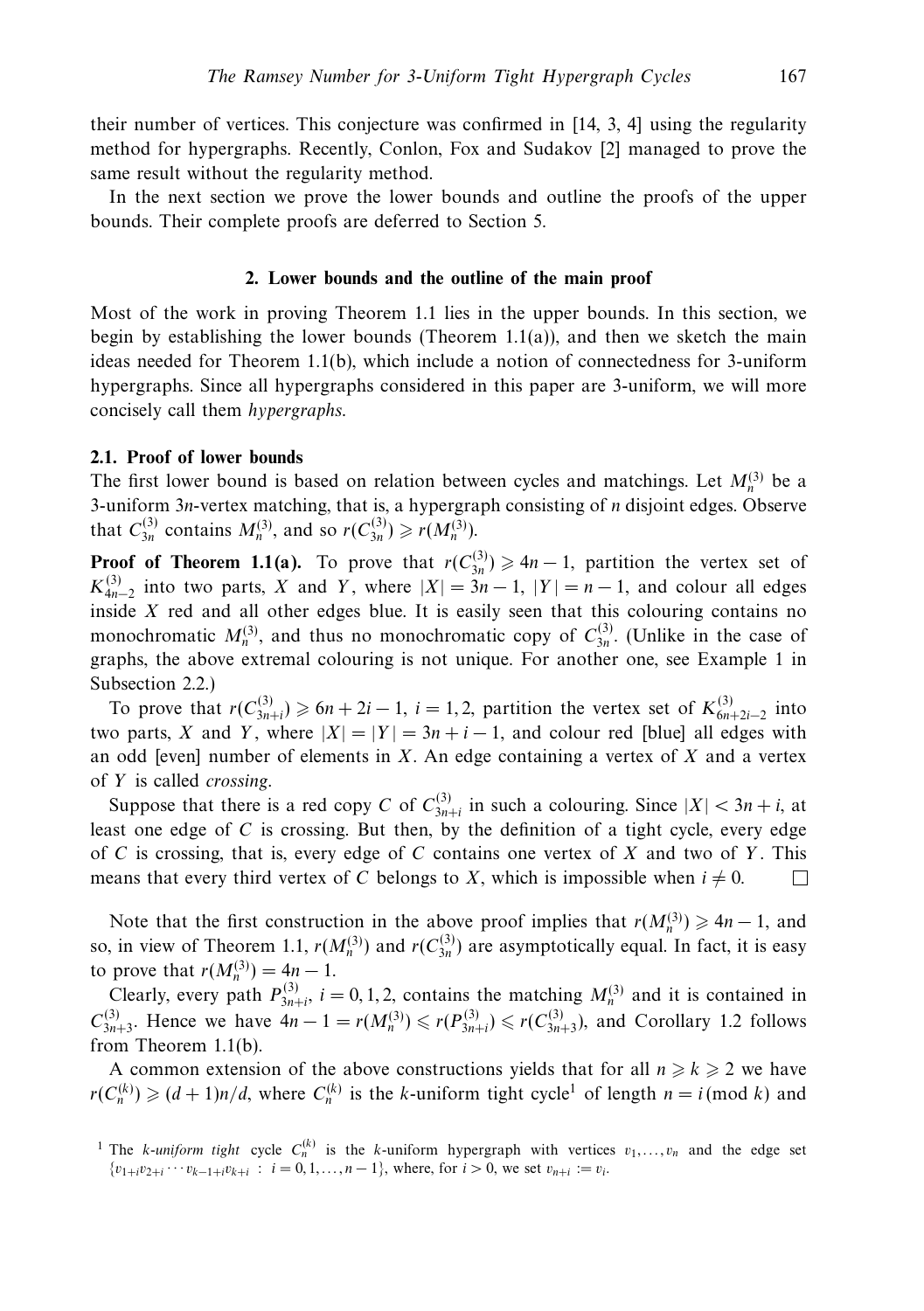$d = (i, k)$ , the greatest common divisor of *i* and *k*. We conjecture that the actual value of  $r(C_n^{(k)})$  is asymptotically equal to  $(d+1)n/d$ .

#### **2.2. Paths, pseudo-paths and connectedness**

Consider a tight path with vertices  $v_1, \ldots, v_{p+2}$  and edges  $v_1v_2v_3, v_2v_3v_4, \ldots, v_pv_{p+1}v_{p+2}$ . The pairs  $(v_1, v_2)$  and  $(v_{p+2}, v_{p+1})$  are called the endpairs of the path. (Note the reverse order of the latter pair which emphasizes the symmetry of the path.) The length of a path on  $p + 2$  vertices is equal to p, the number of edges.

A pseudo-path in a hypergraph *H* is a sequence  $(e_1, \ldots, e_p)$  of not necessarily distinct edges of *H* such that  $|e_i \cap e_{i+1}| = 2$  for each  $i = 1, ..., p - 1$ . In particular, the edges of every path can be ordered (in two ways) to form a pseudo-path. If  $(e_1, \ldots, e_p)$  is a pseudo-path in *H* then we say that  $e_1$  and  $e_p$  are connected in *H* by a pseudo-path. Unlike for paths, this defines an equivalence relation and we call the equivalence classes the components of *H*.

A hypergraph *H* is connected if every two edges  $e, f \in H$  are connected by a pseudopath. Note that there are several ways to define connectedness in hypergraphs  $(cf. [11])$ , but in this paper we will always mean the one defined above. A sub-hypergraph *H* of *H* is externally connected (in *H*) if every two edges  $e, f \in H'$  are connected in *H* by a pseudo-path. In other words, there is a component *C* of *H* that contains *H'*.

**Example 1.** Consider a 3-uniform hypergraph with vertex set  $V = X \cup Y$ ,  $X, Y \neq \emptyset$ , and a red–blue colouring where every edge with an odd intersection with *X* is coloured red and all other edges are coloured blue. Then the red sub-hypergraph has two components, one consisting of all edges contained in *X*, the other formed by all edges with one vertex in *X* and two in *Y* .

Clearly, every red tight cycle must be entirely contained in one of these two components, a fact utilized already in the proof of Theorem 1.1(a),  $i \neq 0$ . Moreover, with  $|X| = |Y|$  $2n-1$  this yields an alternative 'extremal colouring' in the proof of Theorem 1.1(a),  $i = 0$ . Indeed, neither of the two red components contains a cycle of length 3*n*. As a matter of fact, none of them contains an externally connected matching of size *n*.

#### **2.3. Monochromatic matchings in colourings of almost complete hypergraphs**

The basic idea of our proof, similar to that given by Luczak [13] and Figaj and Luczak [6] (see also [11]), is to apply to the coloured complete (hyper)graph the regularity lemma, find in the cluster (hyper)graph a large structure of a certain type, and use this structure to obtain a long, monochromatic cycle.

Thus, a crucial role in the proof of Theorem  $1.1(b)$  is played by the two following Ramsey-type results on externally connected matchings. We state them now, but their proofs are deferred to the end of the paper.

**Lemma 2.1.** For every  $\eta > 0$  there exist  $\delta > 0$  and  $s_0$  such that the following holds. Let *K* be a hypergraph with  $t = (4 + \eta)s$  vertices,  $s \geq s_0$ , and at least  $(1 - \delta) {t \choose 3}$  edges. Then, for every red–blue colouring  $K = K_{\text{red}} \cup K_{\text{blue}}$ , either  $K_{\text{red}}$  or  $K_{\text{blue}}$  contains an externally connected matching  $M_s^{(3)}$ .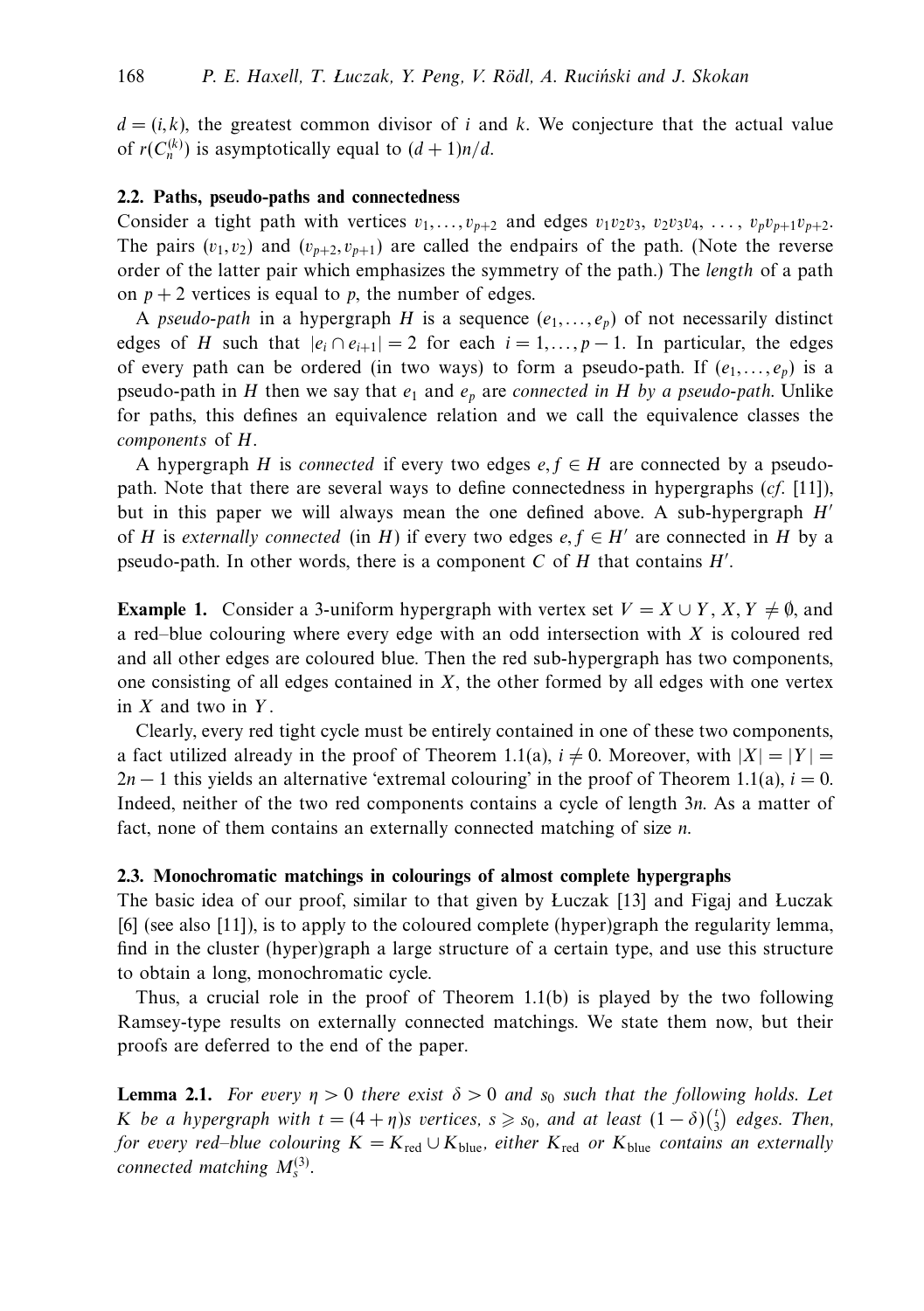The proof, given in Section 8, is so technically involved that, for the sake of the reader, it is preceded in Section 6 by its 'idealized' version with  $\eta = \delta = 0$ . There we will prove that the Ramsey number  $r(M_s^{(3)}) = 4s - 1$  does not increase when the matching is requested to be externally connected in one of the colours (cf. Theorem 6.1).

To deal with the case  $i \neq 0$ , we will need the following modification of Lemma 2.1.

**Lemma 2.2.** For every  $\eta > 0$  there exist  $\delta > 0$  and  $s_0$  such that the following holds. Let *K* be a hypergraph with  $t = (6 + \eta)s$  vertices,  $s \geq s_0$ , and at least  $(1 - \delta) {t \choose 3}$  edges. Then, for every red–blue colouring  $K = K_{\text{red}} \cup K_{\text{blue}}$ , either  $K_{\text{red}}$  or  $K_{\text{blue}}$  contains an externally connected union of a matching  $M_s^{(3)}$  and a cycle  $C_4^{(3)}$  or  $C_5^{(3)}$ .

Why does the size of the largest monochromatic, externally connected matching found in a red–blue coloured K go down from  $t/4$  to  $t/6$ , if it has to be accompanied by a copy of  $C_4^{(3)}$  or  $C_5^{(3)}$ ? The answer can be provided by the second construction in the proof of Theorem 1.1(a) (see Section 2.1). Indeed, that construction yields a colouring of  $K_{6s+2i-2}$ without any externally connected, monochromatic copy of a vertex-disjoint union of  $M_{s_1}^{(3)}$ and  $C_{3s_2+i}^{(3)}$ ,  $s = s_1 + s_2$ ,  $i = 1, 2$ . Although in Lemma 2.2 we do not assume that a copy of  $C_4^{(3)}$  or  $C_5^{(3)}$  has to be disjoint from the matching, it can be reduced to the disjoint case by disregarding at most five edges of the matching. This small loss does not affect the asymptotics of Lemma 2.2.

The proof of Lemma 2.2 is based on Lemma 2.1 and quite similar to its proof, but even more technical. Therefore, we decided to include only a proof of an idealized version of Lemma 2.2 (cf. Theorem 7.1). The full version can be be found in [12].

#### **2.4. Outline of the proof of upper bounds**

We first consider the case of  $C_{3n}^{(3)}$ . Let  $K_N^{(3)} = H_{\text{red}} \cup H_{\text{blue}}$ , where  $N \sim 4n$ , be a red–blue colouring of the edges of the complete 3-uniform hypergraph  $K_N^{(3)}$ .

We apply simultaneously, to both  $H_{\text{red}}$  and  $H_{\text{blue}}$ , the hypergraph regularity lemma (Theorem 3.2) with suitably chosen parameters, and obtain a vertex partition  $V = V_1 \cup$  $\cdots \cup V_t$ ,  $|V_i| \sim N/t$ , such that for almost all triples  $\{i, j, k\}$  one of the induced subhypergraphs,  $H_{\text{red}}[V_i \cup V_j \cup V_k]$  or  $H_{\text{blue}}[V_i \cup V_j \cup V_k]$ , is 'well structured', that is, enjoys high regularity and large density (see Section 5 for details).

We prove in Section 4 that a 'well-structured' hypergraph contains a long path (Lemma 4.6), in our case of length almost  $3N/t$ . We will build a monochromatic copy of  $C_{3n}^{(3)}$  mostly out of such paths, coming from about  $t/4$  vertex-disjoint 'well-structured' hypergraphs. Thus, it is crucial to find about *t/*4 disjoint, but mutually connected, 'wellstructured' sub-hypergraphs in one colour.

To this end, let  $K_{\text{red}}$  and  $K_{\text{blue}}$  be two auxiliary hypergraphs on the vertex set  $\{1, 2, \ldots, t\}$ , whose edges are those triples  $\{i, j, k\}$  for which  $H_{\text{red}}[V_i \cup V_j \cup V_k]$  or  $H_{\text{blue}}[V_i \cup V_j \cup V_k]$ , respectively, contains a 'well-structured' sub-hypergraph. Set  $K = K_{\text{red}} \cup K_{\text{blue}}$  and note that  $|K| \sim {t \choose 3}$ . We call *K* the cluster hypergraph and the edges of *K* the cluster edges.

By Lemma 2.1 either  $K_{\text{red}}$  or  $K_{\text{blue}}$  (say,  $K_{\text{red}}$ ) contains an externally connected matching  $M = M_s^{(3)}$  of size  $s \sim t/4$ . Next, using Lemma 4.6, we will find a long path in each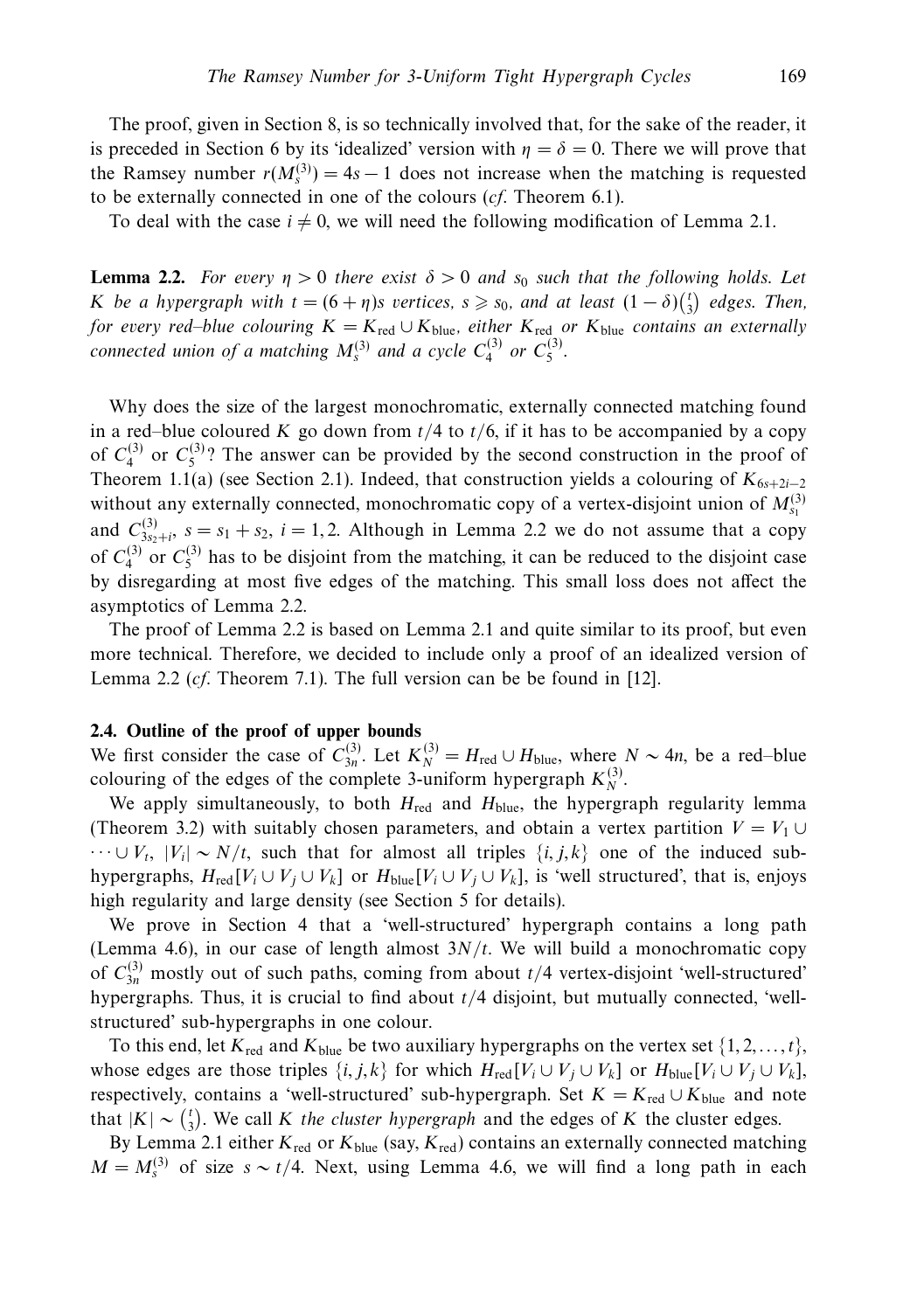sub-hypergraph  $H_{\text{red}}[V_i, V_i, V_k]$ , where  $\{i, j, k\} \in M$ . These paths are disjoint and have total length of about  $(t/4) \times (3N/t) = 3N/4 \sim 3n$  (in fact,  $3n - O(1)$ ).

To connect the long paths together into a red cycle of length 3*n*, we will construct in *H*red short paths (length  $O(1)$ ) between the endpairs of long paths, being guided by the pseudopaths linking in  $K_{\text{red}}$  the cluster edges of  $M_s^{(3)}$  (in reality, we build the short paths first).

The case of  $C_{3n+i}^{(3)}$ ,  $i = 1, 2$ , requires just one modification: in addition to an externally connected, monochromatic matching in *K*, we will need a copy of a cycle of length not divisible by three in the same colour. This is provided by Lemma 2.2, which guarantees in either *K*red or *K*blue the existence of an externally connected sub-hypergraph which is a union of  $M_s^{(3)}$ ,  $s \sim t/6$ , and a copy of either  $C_4^{(3)}$  or  $C_5^{(3)}$ . Due to the presence of a cluster cycle of length not divisible by three, we will be able to adjust the length of the final cycle to be equal to one or two modulo three (by running once or twice around the cluster cycle – see Section 5 for more details).

In the next section we introduce the regularity of hypergraphs and present a corresponding regularity lemma. In Section 4 we prove the existence of paths of prescribed length in quasi-random hypergraphs (Lemma 4.6), one of the two main ingredients of the proof of Theorem 1.1(b). In Section 5 we put together the main proof, and, finally, in Sections 6–8 we provide the proofs of the second crucial ingredient, Lemmas 2.1 and 2.2.

#### **3. Regularity of hypergraphs**

In this section we describe the regularity lemma for hypergraphs established in [7], in a modified version presented in [17]. To do this we will need to refer to the notion of  $\epsilon$ -regularity for graphs, the key idea in Szemerédi's Regularity Lemma [19].

#### **3.1. Graph regularity**

For a graph *G* and two disjoint sets of vertices *X, Y*  $\subseteq$  *V*(*G*), we write  $E_G(X, Y)$  for the set of edges of *G* that have one end in *X* and the other in *Y*. The *density*  $d_G(X, Y)$  of *G* over the pair  $(X, Y)$  is defined by

$$
d_G(X, Y) = \frac{|E_G(X, Y)|}{|X||Y|}.
$$

We denote by  $G[X, Y]$  the bipartite subgraph of G induced by vertex classes X and Y. Note that  $E_G(X, Y)$  is the edge set of  $G[X, Y]$ .

Let *G* be a bipartite graph with vertex classes *X* and *Y* and let  $0 \le d \le 1$  and  $\epsilon > 0$ be given. We say that *G* is  $(d, \epsilon)$ -regular, if, for all  $X' \subseteq X$  and  $Y' \subseteq Y$  with  $|X'| \geq \epsilon |X|$ and  $|Y'| \geqslant \epsilon |Y|$ , we have

$$
|d_G(X',Y') - d| < \epsilon.
$$

We say that *G* is  $\epsilon$ -regular if it is  $(d, \epsilon)$ -regular with  $d = d_G(X, Y)$ .

#### **3.2. Hypergraph regularity**

We now turn to hypergraph regularity. A triple  $(P^{12}, P^{13}, P^{23})$  of bipartite graphs with vertex sets  $V_1 \cup V_2$ ,  $V_1 \cup V_3$  and  $V_2 \cup V_3$ , or equivalently, the 3-partite graph  $P = P^{12} \cup$  $P^{13} \cup P^{23}$  itself, will be referred to as a *triad*.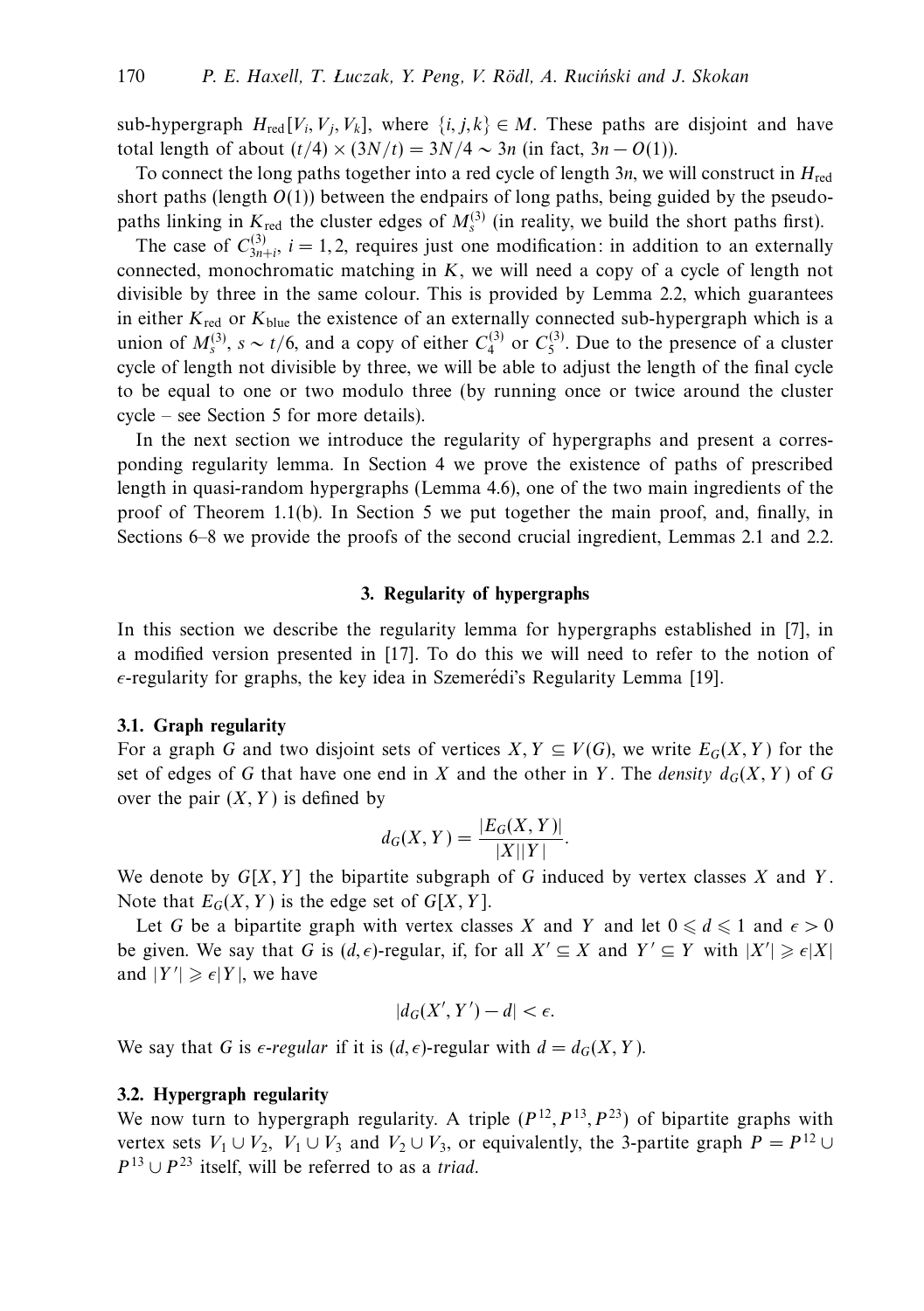In what follows we often need to focus on the set of edges of a hypergraph *H* that are also vertex sets of triangles in a fixed triad *P* with  $V(P) \subseteq V(H)$ . We denote by  $Tr(P)$  the family of the vertex sets of the triangles in the graph *P*, and set  $tr(P) = |Tr(P)|$ . Thus, for any *P*, Tr(*P*) is a 3-uniform hypergraph on the same vertex set as *P*. Moreover, Tr(*P*) is 3-partite in the sense that every edge intersects each set  $V_1$ ,  $V_2$  and  $V_3$ .

Further, we define the notion of the density of *H* with respect to *P* as

$$
d_H(P) = \frac{|H \cap \text{Tr}(P)|}{|\text{Tr}(P)|}.
$$

Similarly, for every *r*-tuple of triads  $\vec{Q} = (Q(1), Q(2), \dots, Q(r))$ , let

$$
d_H(\mathcal{Q}) = \frac{|H \cap \bigcup_{p=1}^r \mathrm{Tr}(\mathcal{Q}(p))|}{|\bigcup_{p=1}^r \mathrm{Tr}(\mathcal{Q}(p))|}.
$$

Note that in the definition above, the sets of triangles  $Tr(Q(p))$  need not be pairwise disjoint.

Next, we define the notion of regularity for 3-uniform hypergraphs. Given a triad *P* = *P*<sup>12</sup> ∪ *P*<sup>13</sup> ∪ *P*<sup>23</sup>, by a sub-triad we mean a triad  $Q = Q^{12} \cup Q^{13} \cup Q^{23}$  where

$$
Q^{12} \subseteq P^{12}
$$
,  $Q^{13} \subseteq P^{13}$ ,  $Q^{23} \subseteq P^{23}$ .

**Definition 3.1.** Let  $\delta > 0$  and  $\alpha > 0$ , and let r be a positive integer. Further, let *H* be a 3-uniform hypergraph with  $V(H) \supseteq V(P)$ .

- We say that *H* is  $(\alpha, \delta, r)$ -regular with respect to a triad *P* if, for every *r*-tuple of sub-triads  $\vec{Q} = (Q(1), Q(2), \dots, Q(r))$  satisfying  $|\bigcup_{p=1}^{r} \text{Tr}(Q(p))| > \delta |\text{Tr}(P)|$ , we have  $|d_H(\mathcal{Q}) - \alpha| < \delta.$
- We say that *H* is  $(\delta, r)$ -regular with respect to *P* if it is  $(\alpha, \delta, r)$ -regular with  $\alpha = d_{\mathcal{H}}(P)$ .
- A triad *P* with respect to which *H* is  $(\delta, r)$ -regular will be called  $(\delta, r)$ -regular. Otherwise, it will be called  $(\delta, r)$ -irregular.
- Moreover, if each graph  $P^{12}, P^{13}, P^{23}$  of an  $(\alpha, \delta, r)$ -regular triad  $P = P^{12} \cup P^{13} \cup P^{23}$ is  $(1/\ell, \epsilon)$ -regular, then we call the pair  $(H, P)$  an  $(\alpha, \delta, \ell, r, \epsilon)$ -regular complex.

Observe that if *H<sup>c</sup>* is the complement of *H* then  $d_H(\tilde{Q}) = 1 - d_{H^c}(\tilde{Q})$ . Consequently, if *H* is  $(\alpha, \delta, r)$ -regular, then  $H^c$  is  $(1 - \alpha, \delta, r)$ -regular with respect to the same triad *P*.

#### **3.3. Regularity Lemma for Hypergraphs**

We now state the regularity lemma for 3-uniform hypergraphs from [7] in a simplified form presented in [17] (see Lemma 4.1 and Remark 4.1 there). We write *K*(*U,W*) for the complete bipartite graph with vertex sets *U* and *W*.

**Theorem 3.2 (Regularity Lemma for Hypergraphs).** For every  $\delta > 0$ , every integer  $t_0$ , all integer-valued functions  $r = r(t,\ell)$ , and all decreasing sequences  $\varepsilon(\ell) > 0$ , there exist constants  $T_0$ ,  $L_0$  and  $N_0$  such that every 3-uniform hypergraph *H* with at least  $N_0$  vertices admits a partition  $\Pi$  consisting of an auxiliary vertex set partition  $V(H) = V_0 \cup V_1 \cup \cdots \cup V_t$ , where  $t_0 \le t < T_0$ ,  $|V_0| < t$  and  $|V_1| = |V_2| = \cdots = |V_t|$ , and, for each pair *i*, *j*,  $1 \le i < j \le t$ ,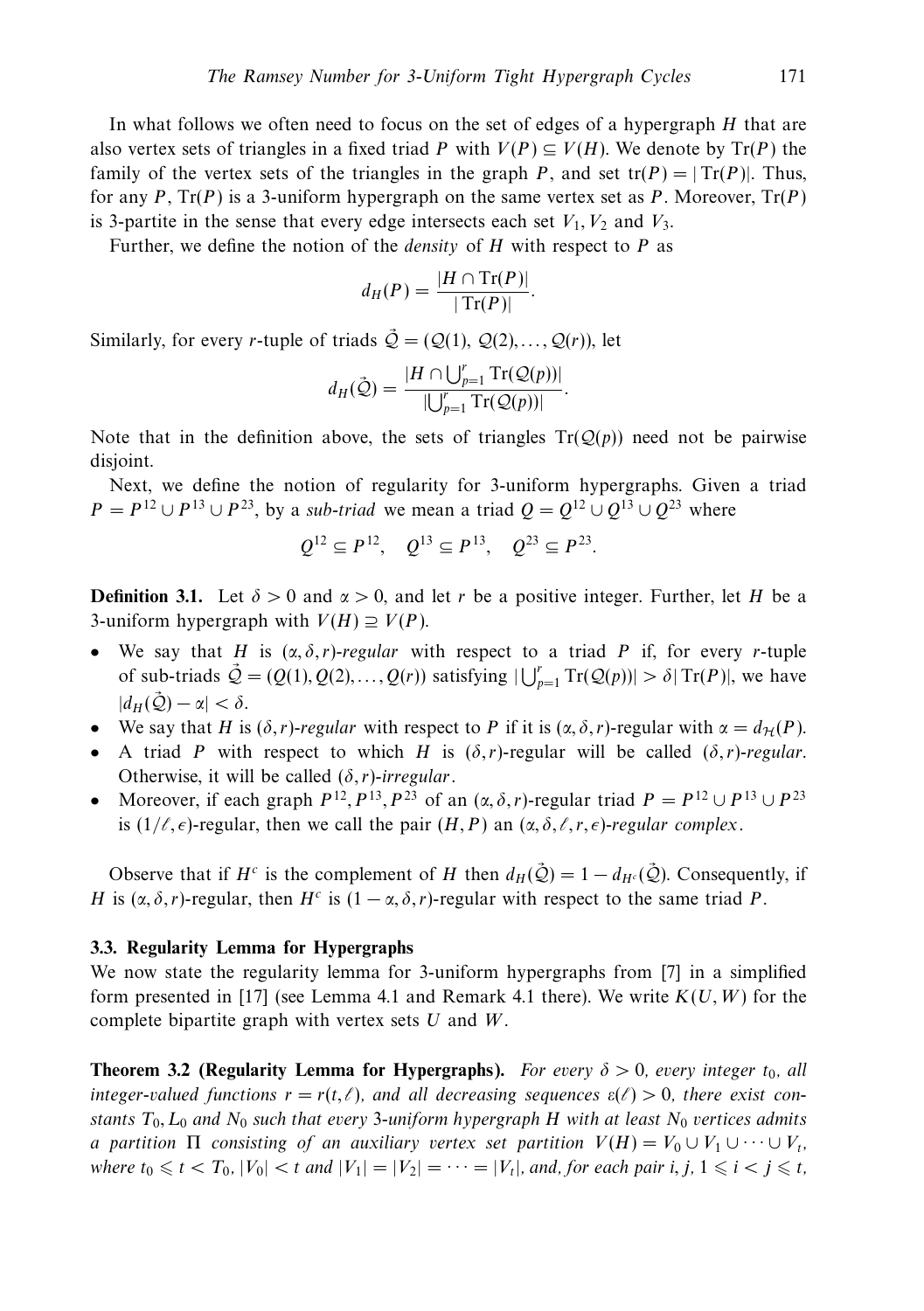*a* partition  $K(V_i, V_j) = \bigcup_{a=1}^{\ell} P_a^{ij}$ , where  $1 \leq \ell < L_0$ , satisfying the following conditions: (i) all graphs  $P_a^{ij}$  are  $(1/\ell, \varepsilon(\ell))$ -regular, (ii) *H* is  $(\delta, r)$ -regular with respect to all but at most  $\delta \ell^3 t^3$  triads  $(P_a^{hi}, P_b^{hj}, P_c^{ij})$ .

Note that the conclusions of Theorem 3.2 hold for the complement  $H^c$  of  $H$  as well.

Since the outcome of the regularity lemma may be overwhelming, we simplify the picture a little bit by selecting only one graph  $P_a^{ij}$  from each  $K(V_i, V_j)$ .

**Claim 3.3.** Given the partition produced by Theorem 3.2, there exists a family P of bipartite graphs  $P^{ij} = P^{ij}_{a_{ij}}$ , one between each pair  $(V_i, V_j)$ , where  $1 \leq i \leq j \leq t$ , such that *H* is  $(\delta, r)$ regular with respect to all but at most  $2\delta t^3$  triads ( $P^{hi}, P^{hj}, P^{ij}$ ).

**Proof.** We apply the probabilistic method. For all  $1 \le i \le j \le t$ , choose an index  $a_{ij} \in$  $\{1, 2, \ldots, \ell\}$  independently and uniformly at random. The selected indices determine a (random) family  $P$  of  $\binom{t}{2}$  bipartite graphs. By condition (ii) of Theorem 3.2, the expected number of  $(\delta, r)$ -irregular triads of P is at most  $\delta t^3 \ell^3 (1/\ell)^3 = \delta t^3$ , and hence, by Markov's inequality, the probability that there are more than  $2\delta t^3$  such triads is less than 1/2. Thus, there exists a selection  $P$  with fewer than  $2\delta t^3$  ( $\delta$ , *r*)-irregular triads.  $\Box$ 

#### **4. A long, long path**

Our goal in this section is to find tight hyperpaths of given lengths connecting two designated edges of *P* in an  $(\alpha, \delta, \ell, r, \varepsilon)$ -complex  $(H, P)$ , as defined in Definition 3.1. To distinguish the hypergraph edges from the graph edges, in this section the former will be called hyperedges. On the other hand, as in the whole paper, we will use the name 'path' instead of 'hyperpath'.

#### **4.1. Short paths**

Recall that a tight path of length *m* was defined as a hypergraph with vertices  $v_1$ ,  $v_2, \ldots, v_{m+2}$  and the *m* hyperedges  $v_1v_2v_3, \ldots, v_mv_{m+1}v_{m+2}$ . We shall call the (ordered) pairs  $(v_1, v_2)$  and  $(v_{m+2}, v_{m+1})$  the *endpairs* of the path, while the vertices  $v_3, \ldots, v_m$  are called internal vertices. Two paths are said to be internally disjoint if they do not share any internal vertex.

Note that the endpairs of a 3-uniform path are ordered pairs of vertices. However, in a 3-partite 3-uniform hypergraph *H* on vertex set  $V_1 \cup V_2 \cup V_3$ , we may designate one cyclic orientation, say  $V_1 \rightarrow V_2 \rightarrow V_3 \rightarrow V_1$ , as canonical, and view the endpairs of paths as unordered pairs of vertices, or simply the edges of the underlying graph *P*. Then saying that a path goes from *e* to *f* is not ambiguous and means that the endpairs of the paths are the edges *e* and *f* directed by the canonical ordering. For example, let  $e = ab$  and  $f = cd$  be two edges, where  $a, d \in V_1$ ,  $b, c \in V_2$ . Then, under the above canonical orientation, a path going from edge *e* to edge *f* is a path with the endpairs (*a, b*) and (*c, d*).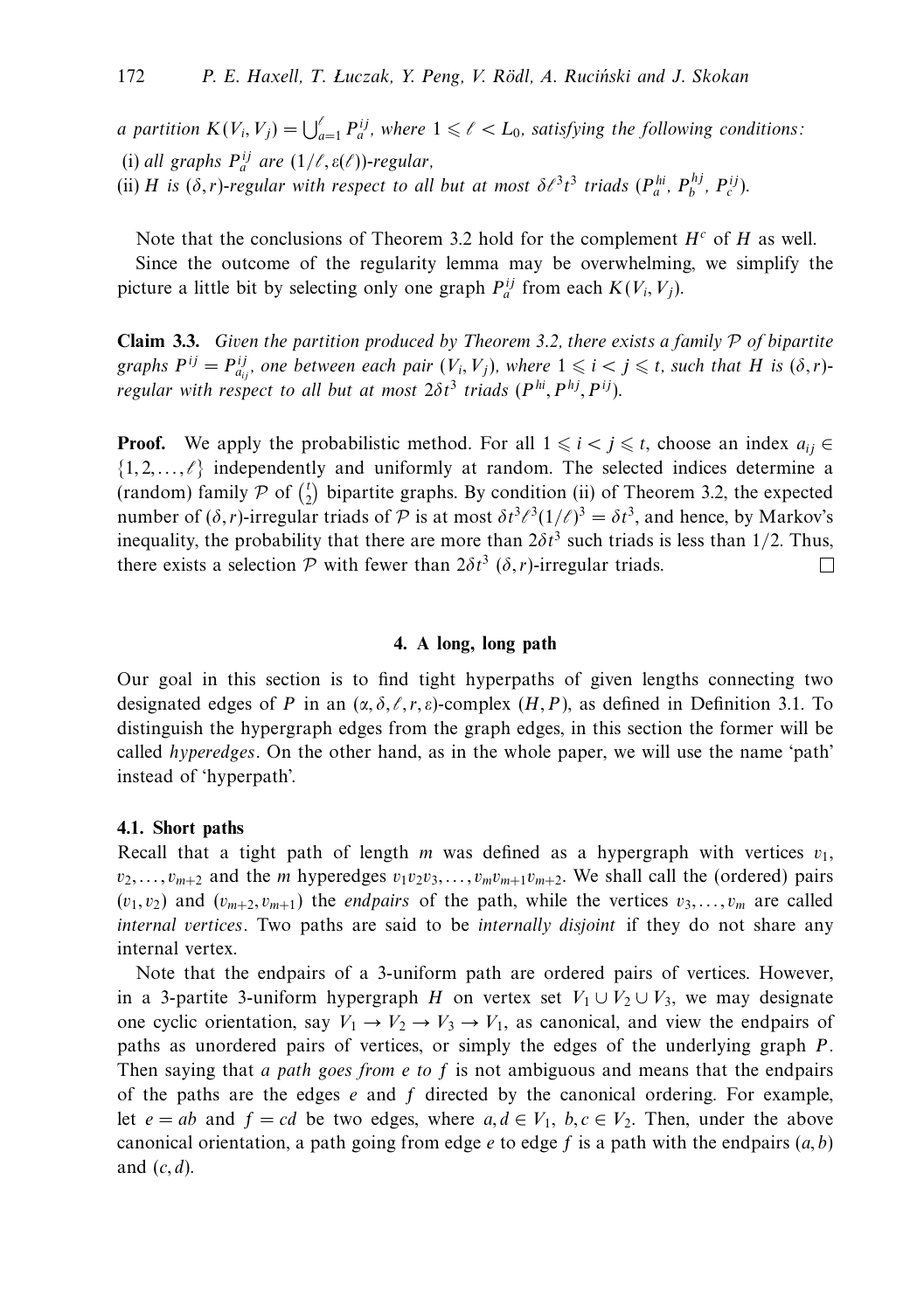

*Figure 1.* The fourth neighbourhoods of  $e$  ( $g \in Four^-(e, H)$ ,  $h \in Four^+(e, H)$ ).

**Definition 4.1.** With the convention that *ijk* is the canonical cyclic orientation, we say that an ordered pair of edges  $(e, f)$ , where  $e \in P^{ij}$ , is of type 1 if  $f \in P^{jk}$ , of type 2 if *f* ∈ *P*<sup>*ik*</sup>, and of type 3 if *f* ∈ *P*<sup>*ij*</sup>. We denote the type of (*e, f*) by type(*e, f*).

Thus, every path from *e* to *f* has some length *m* such that

$$
m \equiv \text{type}(e, f) \, (\text{mod } 3).
$$

Set

$$
\gamma_0 = \frac{\alpha^4}{5000\ell^7}.
$$

**Definition 4.2.** Let  $e_1, e_2$  be two edges of *P* and let *x* be a positive integer. We say that *e*<sub>1</sub> *γ*<sub>0</sub>-reaches *e*<sub>2</sub> within *H* if there exist at least  $\gamma_0|V(H)|$  internally disjoint paths in *H* of length 4 from  $e_1$  to  $e_2$ .

For an edge  $e \in P$  we denote by Four<sup>+</sup>(*e, H*) the set of those edges of *P* which are *γ*<sub>0</sub>-reached from *e* within *H* and by Four<sup>−</sup>(*e, H*) the set of all edges of *P* which *γ*<sub>0</sub>-reach *e* within *H* (see Figure 1). Owing to the canonical orientation in which all paths proceed, the sets Four<sup>+</sup>(*e, H*) and Four<sup>−</sup>(*e, H*) are contained in different subgraphs  $P^{ij}$ , and thus are disjoint.

In [15] the following result is proved. For a subset *S* ⊂ *V*(*H*) a path  $Q$  ⊂ *H* is called *S*-avoiding if  $V(Q) \cap S = \emptyset$ . Given a graph *G* with  $V(G) = V(H)$ , we denote by  $H - G$  the sub-hypergraph of *H* obtained by removing from *H* all hyperedges containing at least one edge of *G*.

**Theorem 4.3 ([15]).** For each  $\alpha \in (0,1)$  there exists  $\delta > 0$  and sequences  $r(\ell)$ ,  $\varepsilon(\ell)$ , and  $n_0(\ell)$  such that for all integers  $\ell \geqslant 1$  the following holds. If  $(H, P)$  is an  $(\alpha, \delta, \ell, r(\ell))$ ,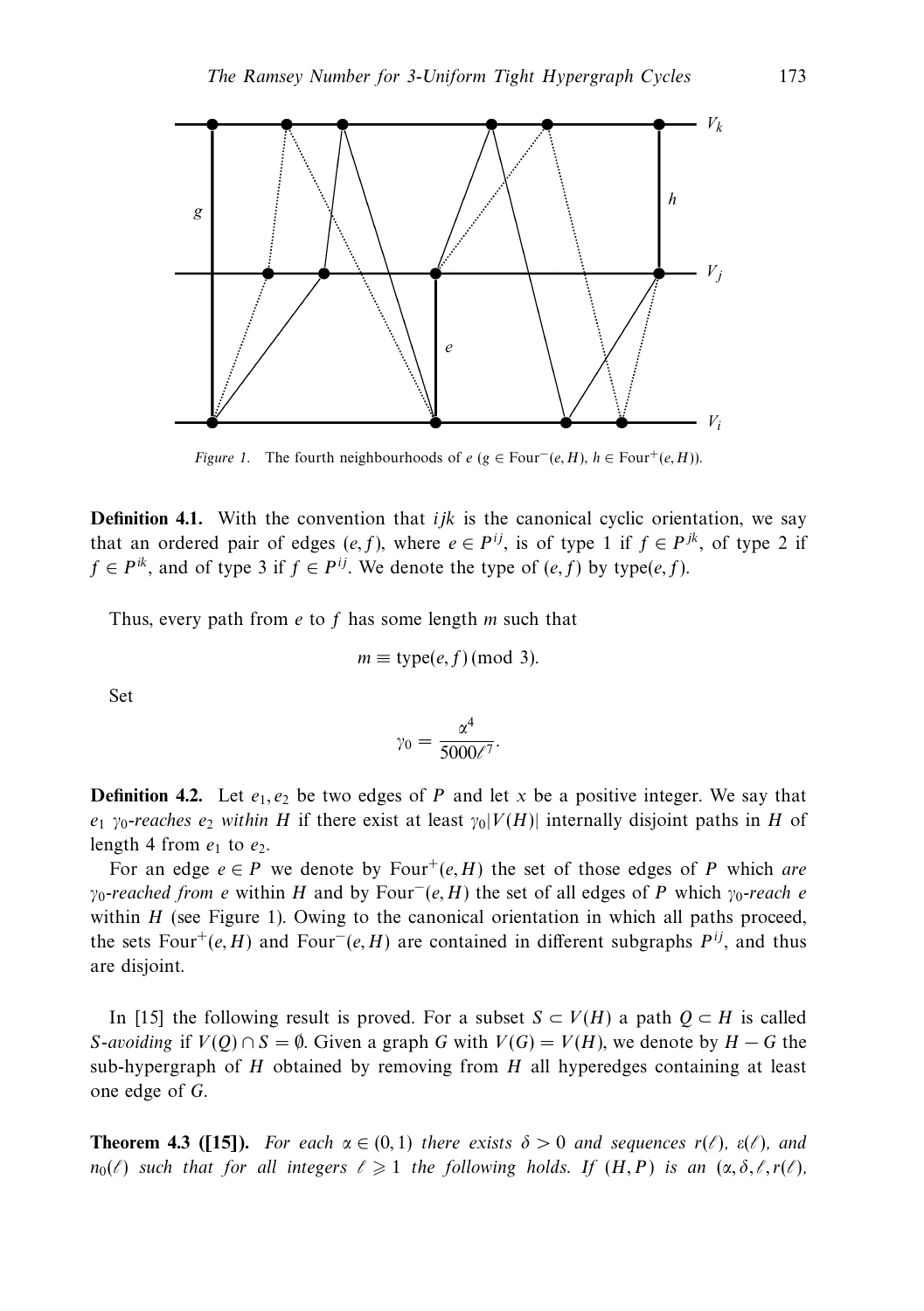$\varepsilon(\ell)$ )-complex with  $|V_1| = |V_2| = |V_3| = n > n_0(\ell)$  and

$$
R_0 = \bigg\{ e \in P \; : \; \min\{|\text{Four}^+(e,H)|, |\text{Four}^-(e,H)|\} < \frac{\alpha^4}{2000} \times \frac{n^2}{\ell} \bigg\},
$$

then there is a subgraph  $P_0$  of at most  $27\sqrt{\delta}n^2/\ell$  edges of  $P$  such that: (i) for all  $e \in P \backslash P_0$ 

$$
\min(|\mathrm{Four}^+(e, H - P_0)|, |\mathrm{Four}^-(e, H - P_0)|) \ge \left(\frac{\alpha^4}{2000}\right) \frac{n^2}{\ell},
$$

and

(ii) for every ordered pair of disjoint edges  $(e, f) \in (P \setminus R_0) \times (P \setminus R_0)$  and for every set  $S \subset$ *V*(*H*)\( $e \cup f$ ) of size  $|S| \le n/\log n$ , there is in *H* an *S*-avoiding path from *e* to *f* of length  $9 + type(e, f)$ .

Part (i) above is Lemma 4.2 in [15], while part (ii) is Theorem 3.4(ii) in [15] (see also Remark 4.3 there). Now we formulate a useful corollary of Theorem 4.3.

**Corollary 4.4.** For each  $\alpha \in (0,1)$  there exists  $\delta > 0$  and sequences  $r(\ell)$ ,  $\varepsilon(\ell)$ , and  $n_0(\ell)$  such that for all integers  $\ell \geqslant 1$  the following holds. If  $(H, P)$  is an  $(\alpha, \delta, \ell, r(\ell), \varepsilon(\ell))$ -complex with  $|V_1| = |V_2| = |V_3| = n > n_0(\ell)$ , then there is a subgraph  $P_0$  of at most  $27\sqrt{\delta}n^2/\ell$  edges of *P* such that:

(i) for all  $e \in P \backslash P_0$ ,

$$
|\text{Four}^+(e, H)| \geqslant \left(\frac{\alpha^4}{2000}\right) \frac{n^2}{\ell},
$$

and

(ii) for every ordered pair of disjoint edges  $(e, f) \in (P \backslash P_0) \times (P \backslash P_0)$  and for every set  $S \subset$ *V*(*H*)\( $e$  ∪ *f*) of size  $|S|$   $\leq$  *n*/log *n*, there is in *H* an *S*-avoiding path from *e* to *f* of length  $9 + \text{type}(e, f)$ .

**Proof.** Part (i) follows from Theorem 4.3(i) because  $Four^+(e, H) \supseteq Four^+(e, H - P_0)$ . To prove part (ii), observe that, by definition of  $R_0$  and Theorem 4.3(i), we have  $R_0 \subseteq P_0$ , and thus  $(P \backslash P_0) \times (P \backslash P_0) \subseteq (P \backslash R_0) \times (P \backslash R_0)$ . Hence, part (ii) follows from Theorem 4.3(ii).  $\Box$ 

Let us conclude this subsection with an observation that, for a small decrease in the size of *S*, the path length in Corollary 4.4(ii) may be specified to be any integer from {10*,...,* 17}.

**Claim 4.5.** Under the assumptions of Corollary 4.4, for every ordered pair of disjoint edges  $(e, f) \in (P \setminus P_0) \times (P \setminus P_0)$ , for every set *S* ⊂ *V*(*H*) $\setminus$ ( $e \cup f$ ) of size  $|S| \le n/\log n - 12$ , and for each  $m \in \{10,\ldots,17\}$ ,  $m = \text{type}(e,f) \text{ (mod 3)}$ , there is in *H* an *S*-avoiding path from *e* to *f* of length *m*.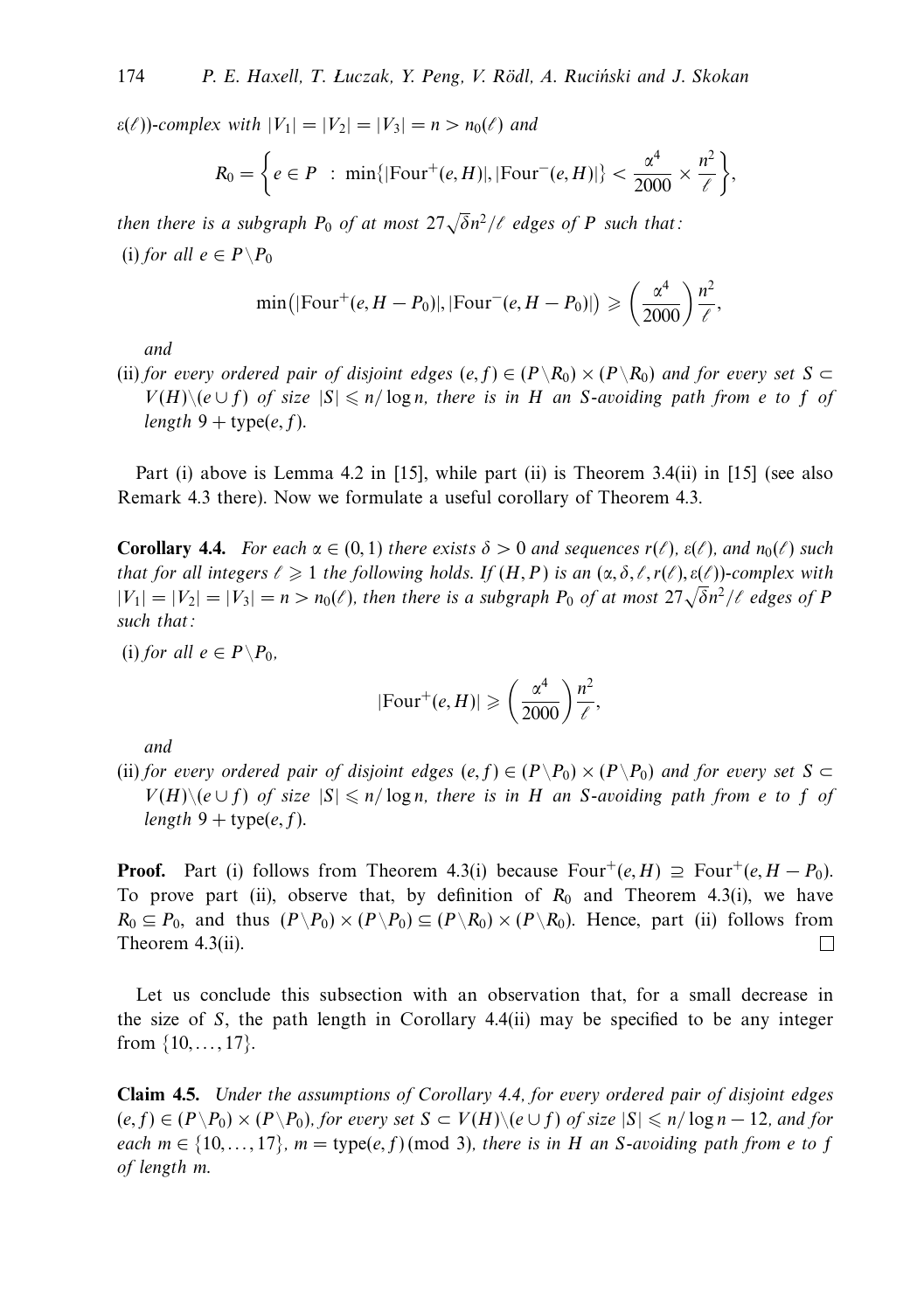**Proof.** In view of Corollary 4.4(ii), we may assume that  $m \geq 13$ . In this case we will apply Corollary 4.4(ii) twice. First we find in *H* an *S*-avoiding path  $Q_1$  from *e* to *f* of length  $m_0 = 10, 11$ , or 12, depending on the type of  $(e, f)$ . Note that  $m_0 \equiv m \pmod{3}$ , and thus  $m - m_0$  is divisible by three.

Consider the initial segment  $Q'_1$  of  $Q_1$  of length  $m - m_0$ , and call its other endpair *e'* (note that type( $e$ ', f) = type( $e$ , f)). Now, find in *H* an ( $S \cup V(Q'_1) \setminus e'$ )-avoiding path  $Q_2$ from *e'* to *f* of length  $m_0$ . Then, the concatenation  $Q'_1 + Q_2$  forms in *H* an *S*-avoiding path from *e* to *f* of length *m*. ⊔

#### **4.2. Long paths**

It was shown in [15] that  $(\alpha, \delta, \ell, r, \varepsilon)$ -complexes contain long paths. Here we strengthen that result by showing that, in fact, most pairs of edges of the underlying graph *P* are connected in *H* by paths of any given, feasible length *m*, for a wide range of *m*.

**Lemma 4.6.** For each  $\alpha \in (0,1)$  there exists  $\delta > 0$  and sequences  $r(\ell)$ ,  $\varepsilon(\ell)$ , and  $n_1(\ell)$  with the following property. For all integers  $\ell \geqslant 1$ , if  $(H, P)$  is a  $(d_H(P), \delta, \ell, r(\ell), \varepsilon(\ell))$ -complex with  $d_H(P) \geq \alpha$  and  $|V_1| = |V_2| = |V_3| = n > n_1(\ell)$ , then there is a subgraph  $P_0$  of at most  $27\sqrt{\delta}n^2/\ell$  edges of *P* such that, for all ordered pairs of disjoint edges  $(e, f) \in (P \setminus P_0) \times$ <br> $27\sqrt{\delta}n^2/\ell$  edges of *P* such that, for all ordered pairs of disjoint edges  $(e, f) \in (P \setminus P_0) \times$ (*P*\*P*0), for every set *S* ⊂ *V*(*H*)\(*e* ∪ *f*), |*S*| *< n/*(log *n*) <sup>2</sup>, and for all integers *m* from the range

$$
10 \leqslant m \leqslant (1 - \delta^{1/4})(3n),
$$

with  $m = \text{type}(e, f) \text{ (mod 3)},$  there is in *H* an *S*-avoiding path from *e* to *f* of length *m*.

**Proof.** Note that unlike in Claim 4.5, here we need to construct a possibly very long path from *e* to *f*. This will be achieved by a repeated application of Corollary 4.4(i). There is a minor, but irritating difference, however, in the set-ups of Corollary 4.4 and Lemma 4.6: in the former, the hypergraph density was roughly equal to  $\alpha$ , while now we have a hypergraph *H* satisfying  $d_H(P) \ge \alpha$ . To circumvent this technical obstacle, we consider a random sub-hypergraph  $H_R \subset H$ , where each hyperedge of *H* is present independently with probability  $\alpha/d_H(P)$ . By Chernoff's bound, the pair  $(H_R, P)$  is an  $(\alpha, 2\delta, \ell, r(\ell), \varepsilon(\ell))$ -complex. Clearly, if  $H_R$  contains the desired path then so does *H*. By resetting  $H := H_R$  and  $\delta := \delta/2$ , we thus reduce Lemma 4.6 to the instance when  $(H, P)$ is an  $(\alpha, \delta, \ell, r(\ell), \varepsilon(\ell))$ -complex.

Given *α*, let  $\delta > 0$  and the sequences  $r(\ell)$ ,  $\varepsilon_1(\ell)$ , and  $n_0(\ell)$  be such that Corollary 4.4 holds with  $\delta' = 4\delta^{\frac{1}{4}}$  in place of  $\delta$ ,  $r(\ell)$ ,  $\varepsilon_1(\ell)$  in place of  $\varepsilon(\ell)$ , and  $n_0(\ell)$ . Set  $\varepsilon(\ell) = \delta^{\frac{1}{4}} \varepsilon_1(\ell)$ . Assume also that

$$
27\sqrt{4\delta^{\frac{1}{4}}} < \frac{\alpha^4}{2000}.\tag{4.1}
$$

We will prove Lemma 4.6 with the above choice of  $\delta$ ,  $r(\ell)$  and  $\varepsilon(\ell)$ , and with a choice of  $n_1(\ell) \ge n_0(\ell)$  such that for all  $\ell \ge 1$  and  $n \ge n_1(\ell)$  all inequalities encountered in the proof below hold true. Let  $(H, P)$  be an  $(\alpha, \delta, \ell, r(\ell), \varepsilon(\ell))$ -complex and  $P_0 = P_0(H)$ be given by Corollary 4.4, where  $|V_1| = |V_2| = |V_3| = n > n_1 = n_1(\ell)$ . Let us fix an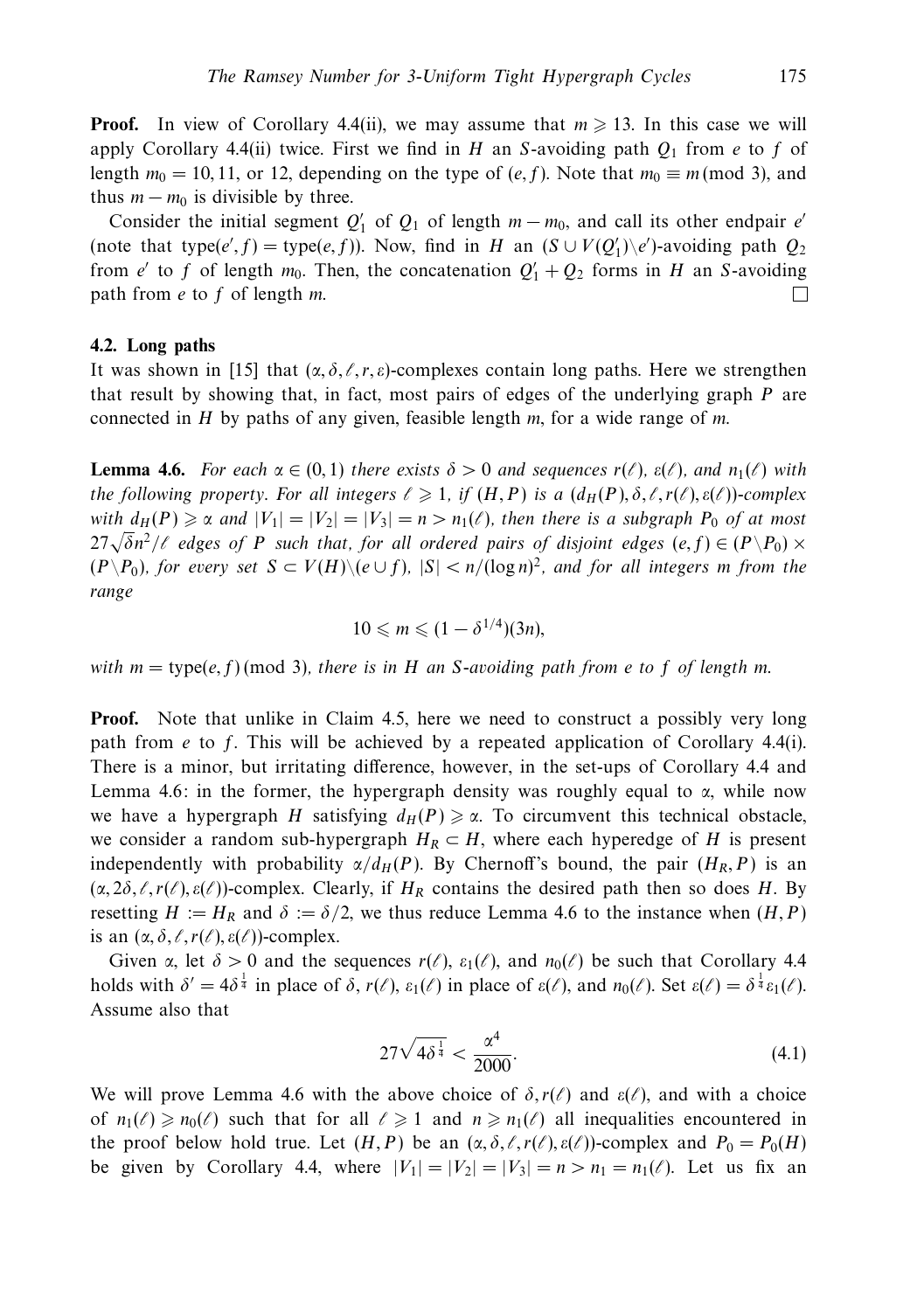ordered pair of disjoint edges  $(e, f) \in (P \backslash P_0) \times (P \backslash P_0)$ , and a set  $S \subset V(H) \backslash (e \cup f)$ ,  $|S| < n/(\log n)^2$ . Finally, fix an integer *m* from the range  $10 \le m \le (1 - \delta^{1/4})(3n)$ , with  $m \equiv$  type(*e, f*) (mod 3).

Our goal is to show that there exists an *S*-avoiding path from *e* to *f* of length *m*. Without loss of generality, let us assume that type(*e, f*) = 3, *e* = *ab*  $\in$  *P*<sup>12</sup> and *f* = *cd*  $\in$  *P*<sup>12</sup>, where *a, d* ∈  $V_1$  and *b, c* ∈  $V_2$ .

The plan is to first grow, by recursive application of Corollary 4.4(i), two disjoint *S*-avoiding paths  $Q_e$  and  $Q_f$  of equal length  $m'$ , one from *e*, the other from *f*, until their total length 2*m*' reaches roughly *m*. Then, making sure that  $10 \le m - 2m' \le 17$ , we will use Claim 4.5 to connect the other endpairs of these two paths to form in *H* an *S*-avoiding path from *e* to *f* of length precisely *m*.

The two 'parallel' paths will be grown recursively, in increments of four, using the property of the sets  $Four^+(e', H)$  and  $Four^+(f', H)$ , where *e*' and  $f'$  will denote the current endpairs. Thus, we must take care to always choose the extending paths so that the new endpairs are outside the exceptional set  $P_0$  of the current sub-hypergraph. To this end, at any given step of this procedure, we will have to consider two sub-hypergraphs defined as follows.

Given two disjoint paths,  $Q_e$  from *e* and  $Q_f$  from *f*, of equal length *m'*, let  $H' =$  $H'(Q_e, Q_f)$  be the sub-hypergraph obtained from *H* by deleting all vertices of  $Q_e$  and  $Q_f$ , except for the last four from each path (if  $m' \leq 4$ , we set  $H' = H$ ). Further, let the sub-hypergraph  $H'' = H''(Q_e, Q_f)$  be obtained from *H* by deleting all vertices of  $Q_e$  and  $Q_f$  (no exceptions). Set also  $P' = P[V(H')]$  and  $P'' = P[V(H'')]$ . As long as

$$
|V(Q_e) \cup V(Q_f)| = 2m' < \left(1 - \delta^{1/4}\right)(3n),
$$

the hypergraphs *H*<sup>'</sup> and *H*<sup>''</sup> have at least  $\delta^{1/4}n$  vertices in each set  $V_i$ ,  $i = 1, 2, 3$ , and so, the pairs  $(H', P')$  and  $(H'', P'')$  are  $(\alpha, 4\delta^{\frac{1}{4}}, \ell, r, \varepsilon/\delta^{\frac{1}{4}})$ -complexes (see, e.g., [17, Fact 4.2]). Let  $P'_0$  and  $P''_0$  be the subgraphs of  $P'$  and  $P''$ , respectively, guaranteed by Corollary 4.4.

As a next step in the proof of Lemma 4.6, we show that two long paths can be grown from *e* and *f*. Their length *m'*, due to the chosen method of construction, will be a multiple of four.

**Fact 4.7.** For every  $0 \le m' < \frac{1}{2}(1 - \delta^{1/4})(3n)$ , m' divisible by four, there exists in *H* a pair of disjoint *S*-avoiding paths *Qe* and *Qf* of length *m* , originating from *e* and *f*, respectively, and such that their other endpairs are not in  $P_0'$  .

**Proof.** We proceed by induction on *m'*. There is nothing to prove for  $m' = 0$ . Let  $Q_e$  and  $Q_f$  be a pair of disjoint *S*-avoiding paths, one from *e* and the other from *f*, of the same length  $m' \geq 0$ , m' divisible by four, and such that their other endpairs, *e'* and *f'*, are not in  $P'_0$ . (If  $m' = 0$ , we set  $e' = e$  and  $f' = f$ .) We will now show how to extend  $Q_e$  and  $Q_f$ to a new pair of paths  $Q'_e$  and  $Q'_f$  of length  $m' + 4$ , thus completing the inductive step. (The reader may be guided throughout by Figure 2.)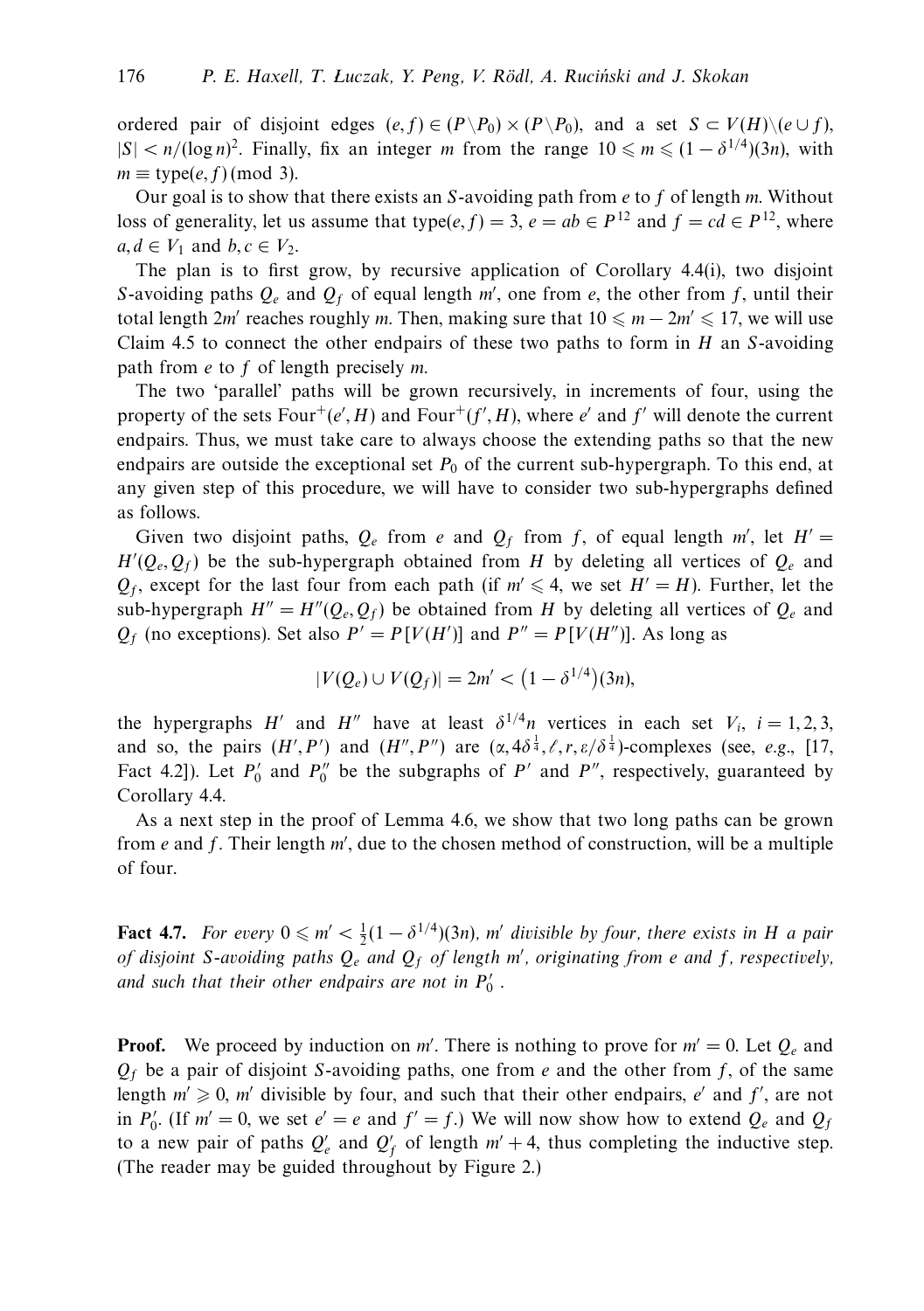

Figure 2. Growing hyperpaths from *e* and *f* (illustration to the proof of Lemma 4.6).

Noticing that  $|V(H'')| < |V(H')|$  and  $\varepsilon/\delta^{\frac{1}{4}} = \varepsilon_1(\ell)$ , by Corollary 4.4 applied to  $H''$  we have

$$
|P_0''| \leq 27\sqrt{4\delta^{\frac{1}{4}}}\frac{\lceil |V(H'')|/3\rceil^2}{\ell} < 27\sqrt{4\delta^{\frac{1}{4}}}\frac{\lfloor |V(H')|/3\rceil^2}{\ell}.\tag{4.2}
$$

On the other hand, by Corollary 4.4(i) applied to *H*<sup>*'*</sup> and by the fact that  $e' \in P' \backslash P'_0$ , we infer that the edge  $e'$   $\gamma_0$ -reaches at least

$$
\frac{\alpha^4}{2000} \frac{\lfloor |V(H')|/3 \rfloor^2}{\ell}
$$

other edges of *P*' within *H*'. Therefore, since  $n > n_1$ , by (4.2) and (4.1), *e*'  $\gamma_0$ -reaches at least  $|P_0''| + 2|V(H')|$  other edges of *P'* within *H'*, where the term  $2|V(H')|$  takes care of all edges adjacent to the two vertices of the set

$$
T_e = V(H') \cap V(Q_e) \backslash e'.
$$

Consequently, there exists at least one edge  $e'' \in P'' \setminus P_0''$  which is  $\gamma_0$ -reached from  $e'$ within *H'*, that is, there are at least  $\gamma_0|V(H'')|$  internally disjoint paths from *e'* to *e''* of length four in *H'*. Thus, since  $n > n_1$ , at least one of them avoids  $S \cup T_e$ , and we may extend  $Q_e$  by four vertices, so that the new path  $Q'_e$  ends in  $e'' \notin P''_0$ .

We now similarly extend  $Q_f$  by four vertices, so that the new path  $Q'_f$  is disjoint from  $Q'_e$ , avoids *S*, and ends in  $f'' \notin P_0''$ . Since  $H'' = H'(Q'_e, Q'_f)$ , and so  $P_0'' = P_0(H'(Q'_e, Q'_f))$ , the pair of paths  $(Q'_e, Q'_f)$  satisfies all conditions required in Fact 4.7. П

Now comes the final, gluing part of the proof of Lemma 4.6. First, we have to choose the right length  $m'$  of the paths  $Q_e$  and  $Q_f$  guaranteed by Fact 4.7. Since their total length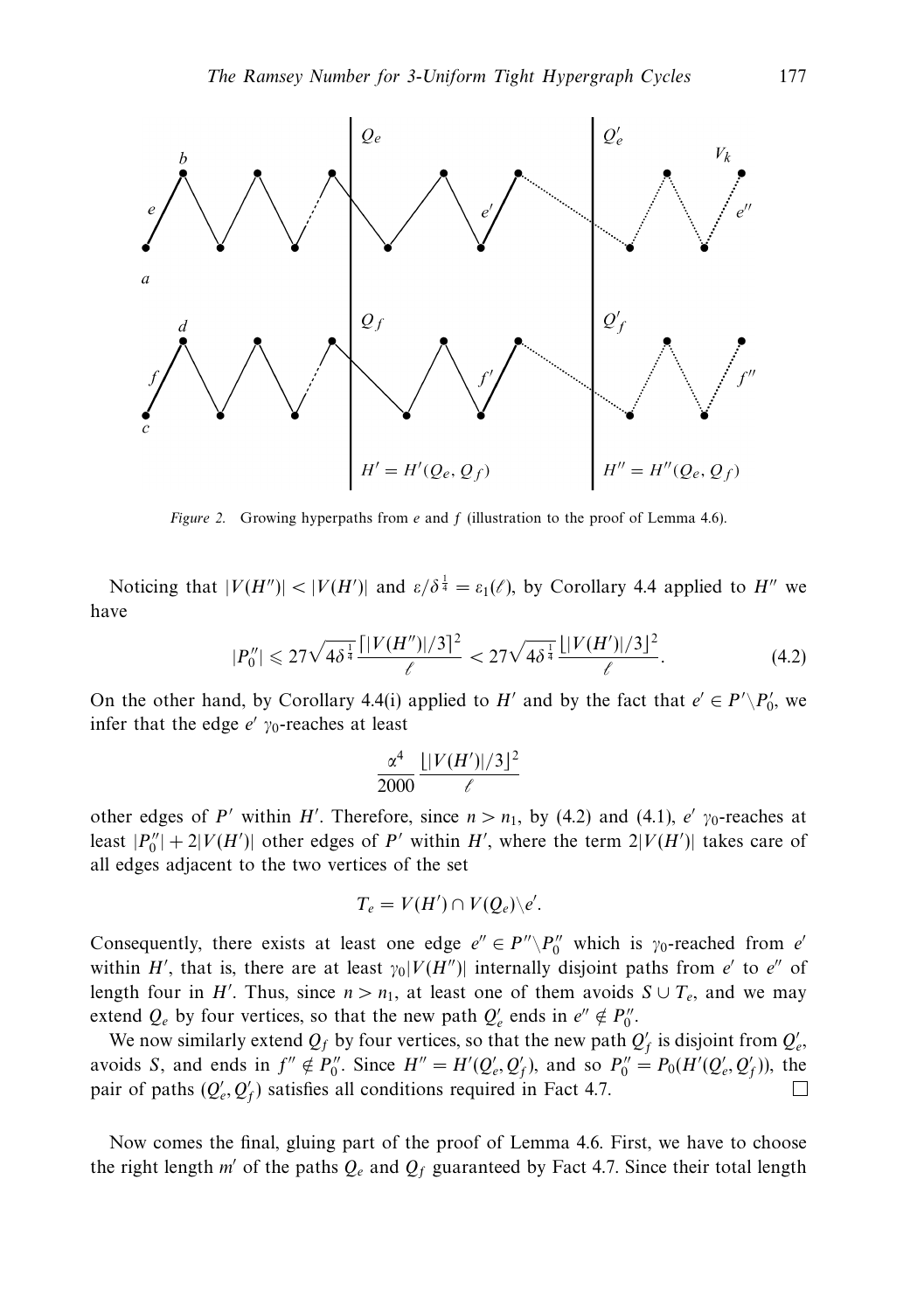$2m'$  is divisible by eight, it is convenient to represent *m* in the form

$$
m=8k+h,
$$

where  $0 \le h \le 7$ . Note that in view of Claim 4.5, there is nothing to prove when  $k = 1$ , or  $k = 2$  and  $h \le 1$ . If  $k \ge 2$  and  $h \ge 2$ , we need  $m' = 4(k - 1)$  because then  $m - 2m' =$  $8 + h \in \{10, \ldots, 15\}$ . Similarly, when  $k \geq 3$  and  $h \leq 1$ , we need  $m' = 4(k - 2)$  (this time  $m - 2m' = 16$  or 17).

Let

$$
T_f=V(H')\cap V(Q_f)\backslash f'.
$$

We connect *e*' and *f*' by a path  $Q_{e'f'}$  in *H*' of length precisely  $m - 2m' \in \{10, ..., 17\}$ , which avoids the set  $S \cup T_e \cup T_f$ . This follows from Claim 4.5 above. The concatenation  $Q_e + Q_f + Q_{e'f'}$  forms in *H* an *S*-avoiding path from *e* to *f* of length *m*, as required.  $\Box$ 

#### **5. Proof of Theorem 1.1(b)**

In Sections 5.1–5.4 we prove Theorem 1.1(b) for  $C_{3n}^{(3)}$  and then, in Section 5.5, we explain how to adjust the proof to obtain Theorem 1.1(b) in the remaining cases of  $C_{3n+1}^{(3)}$  and  $C^{(3)}_{3n+2}$ 

#### **5.1. The choice of constants and the use of the regularity lemma**

Let  $\eta > 0$  be given. Set  $\alpha = 1/2$  and let  $\delta'$ ,  $r(\ell)$ ,  $\epsilon(\ell)$ ,  $n_1(\ell)$  be as guaranteed by Lemma 4.6. Let  $\delta'' = \delta(\eta/2)$  and  $s_0 = s_0(\eta/2)$  be given by Lemma 2.1. Envisioning an application of Theorem 3.2, we set

$$
\delta = \min\left\{\frac{\delta'}{2}, \frac{\delta''}{40}\right\},\tag{5.1a}
$$

$$
t_0 = \max\{\delta^{-100}, 5s_0\},\tag{5.1b}
$$

and

$$
r(t,\ell) = r(\ell). \tag{5.1c}
$$

Theorem 3.2 yields integers *L*0*, T*0*, N*<sup>0</sup> from which we derive

$$
N_1 = \max\Big{2T_0 \max_{\ell \leq L_0} n_1(\ell), N_0\Big}.
$$

Now, for an arbitrary  $n > \frac{1}{4}N_1$ , consider a red–blue colouring  $K_N^{(3)} = H_{\text{red}} \cup H_{\text{blue}}$ , where  $N = (4 + \eta)n > N_1 \ge N_0.$ 

We apply the hypergraph regularity lemma (Theorem 3.2) with parameters given by (5.1a)–(5.1c) to  $H_{\text{red}}$  (and  $H_{\text{blue}}$ ), yielding a partition  $\Pi$  satisfying conditions (i) and (ii) of Theorem 3.2. In particular, this determines the values of *t* and  $\ell$ . Note that  $|V_1| = |V_2|$  $\cdots = |V_t| > (N - T_0)/T_0 > n_1(\ell).$ 

By Claim 3.3, setting  $ε = ε(ℓ)$ , there exists a family  $P$  of  $(1/ℓ, ε)$ -regular, bipartite graphs  $P^{ij} = P^{ij}_{a_{ij}}$  between pairs  $(V_i, V_j)$ , where  $1 \leq i < j \leq t$ , such that  $H_{\text{red}}$  (and, by complement,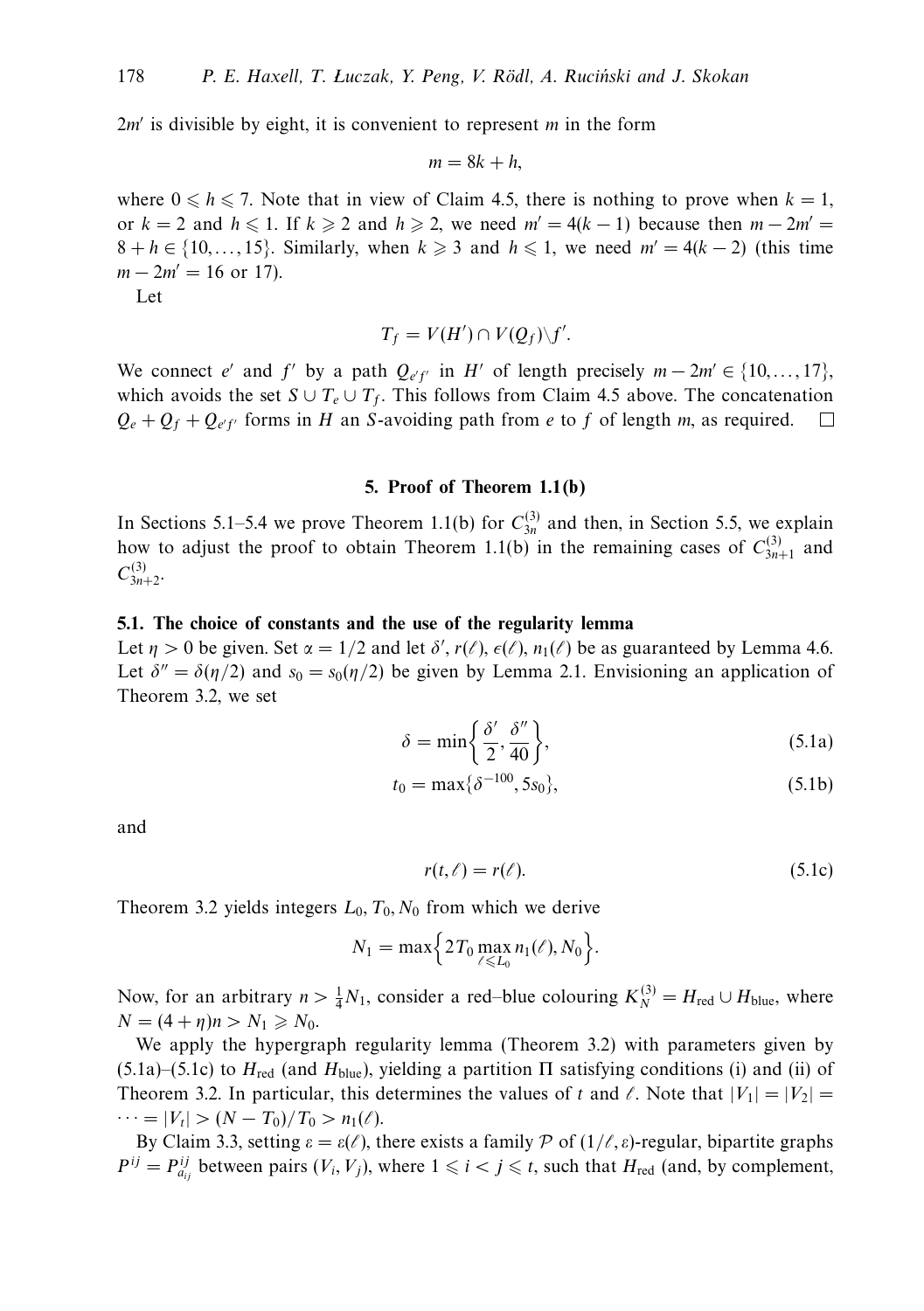*H*<sub>blue</sub>) is  $(\delta, r(t, \ell))$ -regular with respect to all but at most  $2\delta t^3$  triads  $P^{ijk} = P^{ij} \cup P^{jk} \cup P^{ik}$ . Setting  $r = r(t, \ell)$ , we will more concisely call these triads  $(\delta, r)$ -regular.

Note that if  $P^{ijk}$  is a  $(\delta, r)$ -regular triad then

$$
(H_{\text{red}}, P^{ijk})
$$
 is a  $(d_{H_{\text{red}}}(P^{ijk}), \delta, \ell, r, \varepsilon)$ -complex

and

$$
(H_{blue}, P^{ijk})
$$
 is a  $(d_{H_{blue}}(P^{ijk}), \delta, \ell, r, \varepsilon)$ -complex.

Moreover, since

$$
d_{H_{\text{red}}}(P^{ijk}) + d_{H_{\text{blue}}}(P^{ijk}) = 1, \tag{5.2}
$$

either  $d_{H_{\text{red}}}(P^{ijk}) \geq 1/2$  or  $d_{H_{\text{blue}}}(P^{ijk}) \geq 1/2$ . (This is what we meant in Section 2.4 by a 'well-structured' sub-hypergraph.)

#### **5.2. Finding a monochromatic pseudo-path in** *K*

We construct the cluster hypergraph *K* with the vertex set  $\{1, \ldots, t\}$ , and the edge set consisting of all triples  $\{i, j, k\}$  such that the triad  $P^{ijk}$  is  $(\delta, r)$ -regular. Note that *K* contains at least

$$
\binom{t}{3} - 2\delta t^3 > (1 - \delta'') \binom{t}{3}
$$

edges, where the inequality follows by (5.1a).

With the ultimate goal of finding a monochromatic cycle  $C_n^{(3)}$ , we first design a 'big picture' route (as a pseudo-path in *K*) that the monochromatic cycle will eventually follow.

To this end, define a red–blue colouring  $K = K_{\text{red}} \cup K_{\text{blue}}$  of the cluster hypergraph *K*, by including  $\{i, j, k\} \in K_{\text{red}}$  if

$$
d_{H_{\text{red}}}(P^{ijk}) \geqslant 1/2
$$

and  $\{i, j, k\} \in K_{blue}$  otherwise. By (5.2), this colouring is well defined.

By Lemma 2.1 with  $η/2$  in place of *η*, there exists in  $K_{\text{red}}$ , say, a connected matching  $M = \{h_1, \ldots, h_s\}$  of size  $s = t/(4 + \eta/2)$ . Let  $Q_i$ ,  $i = 1, \ldots, s-1$ , be a shortest pseudo-path in  $K_{\text{red}}$  from  $h_i$  to  $h_{i+1}$ . Note that the edges of each  $Q_i$  are all distinct, and thus the length  $\ell_i$  of  $Q_i$  satisfies the bound  $\ell_i \leq \binom{t}{3}$ , which is independent of *n*.

Given two pseudo-paths *P* and *Q*, where the last edge of *P* coincides with the first edge of  $Q$ ,  $P + Q$  stands for the concatenation of  $P$  and  $Q$ . The pseudo-path

$$
Q = Q_1 + \cdots + Q_{s-1} = (e_1, \ldots, e_p)
$$

will serve as a 'frame' for the long red cycle in *H*red.

#### **5.3. Creating a short monochromatic cycle in** *H*

For every  $i = 1, ..., p$ , let  $P^i = P^{e_i}$  be the triad corresponding to a cluster edge  $e_i$ . Recall that all these triads are  $(\delta, r)$ -regular. Let  $P_0^i \subset P^i$  be the subgraph of  $P^i$  (of prohibited edges) given by Lemma 4.6 applied to the complex  $(H_{\text{red}}, P^i)$ , and, for  $i = 1, ..., p - 1$ , set

$$
B^i=(P^i\backslash P_0^i)\cap (P^{i+1}\backslash P_0^{i+1}).
$$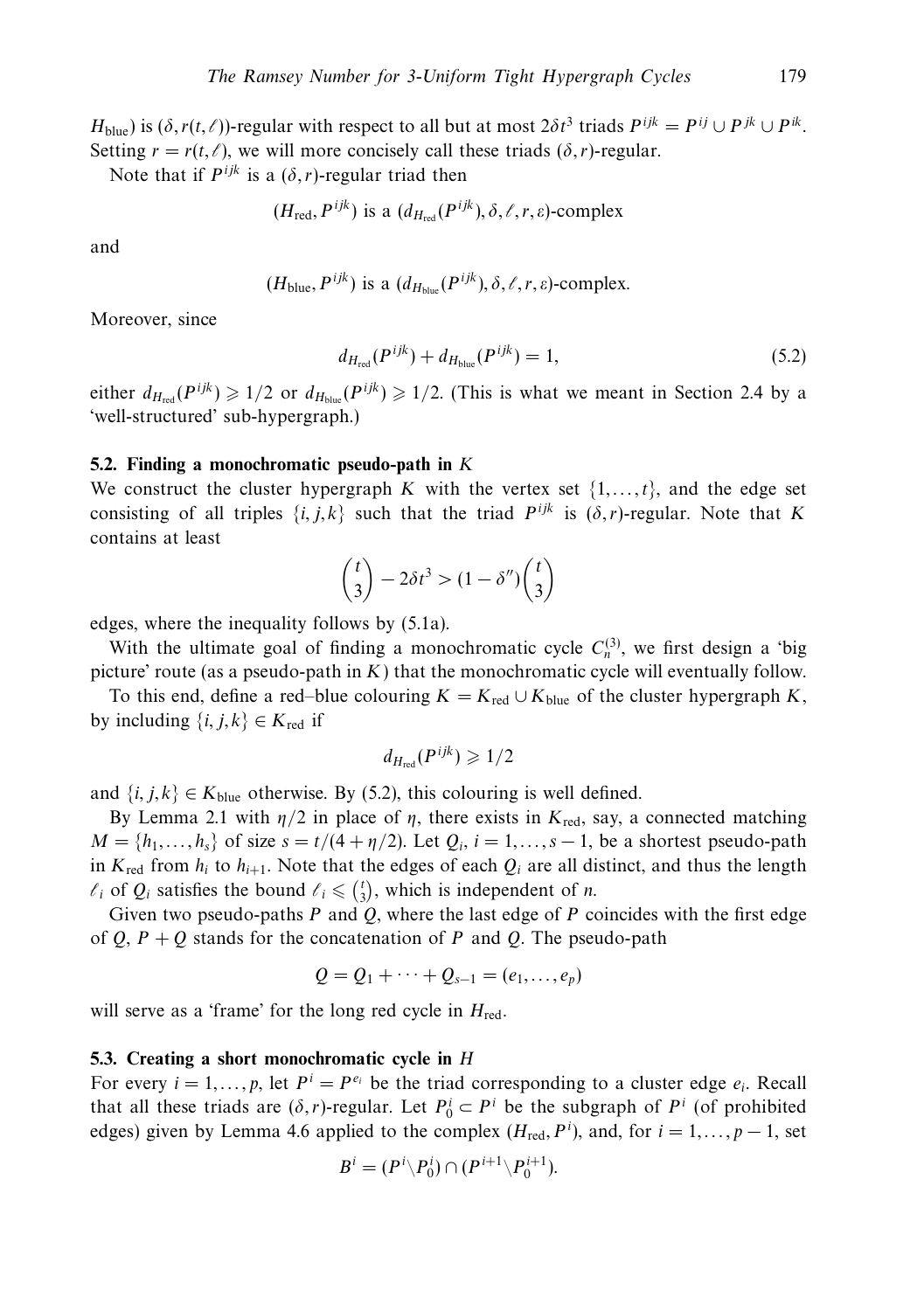Choose mutually distinct edges  $f_i$ ,  $g_i \in B^i$  for  $1 \leq i \leq p-1$ . The bound on  $|P_0^i|$  from Lemma 4.6 ensures that for sufficiently large *n* this is possible.

In the next step of our construction, applying repeatedly Claim 4.5, we create a short cycle *C* in  $H_{\text{red}}$  of length divisible by 3. To this end, we connect, by disjoint paths of length 10, 11, or 12,  $f_1$  to  $f_2$  to  $f_3$ ... to  $f_{p-1}$  to  $g_{p-1}$  and then, 'backwards',  $g_{p-1}$  to  $g_{p-2}$  ... to  $g_1$ to  $f_1$ .

For the passages from  $f_{p-1}$  to  $g_{p-1}$  and from  $g_1$  to  $f_1$ , we choose the triads  $P^p$  and  $P^1$ , respectively, while for all  $i = 1, \ldots, p - 2$ , the paths from  $f_i$  to  $f_{i+1}$  and from  $g_{i+1}$  to  $g_i$  use the triad  $P^{i+1}$ .

We have a choice of the direction around  $P^2$  in which we connect  $f_1$  to  $f_2$ , but then all other directions are determined. For the types to be well defined  $(cf.$  Definition 4.1), we need to designate one orientation around each triad as canonical. For convenience, we declare as canonical the orientation consistent with the direction in which our paths proceed.

Note that for each  $i = 1, \ldots, p-2$ , the paths from  $f_i$  to  $f_{i+1}$  and from  $g_{i+1}$  to  $g_i$  go in the same, now canonical, direction around  $P^{i+1}$ . Hence,

$$
type(f_i, f_{i+1}) + type(g_{i+1}, g_i) = 1 + 2 = 0 \pmod{3}.
$$
\n(5.3)

Since also

$$
type(g_1, f_1) = type(f_{p-1}, g_{p-1}) = 0 \pmod{3},
$$

the obtained short cycle *C* has length divisible by 3.

To keep the paths disjoint, we apply Claim 4.5 with the set *S* collecting the vertices of the so far constructed paths. Since  $|S| \leq 12(2p) < n/\log n$ , the assumptions on the size of *S* in Claim 4.5 are satisfied. For future reference, we let *R*<sup>1</sup> denote the just-created short path from  $g_1$  to  $f_1$ , by  $R_{i+1}$ ,  $i = 1, \ldots, p-2$ , the paths from  $f_i$  to  $f_{i+1}$ , and by  $R_p$  the path from  $f_{p-1}$  to  $g_{p-1}$ .

#### **5.4. Creating a monochromatic cycle of length** 3*n*

Preparing for the final step, let

$$
I = \{1, \ell_1, \ell_1 + \ell_2 - 1, \ldots, p\}.
$$

Observe that  $|I| = s$  and that  $M = \{h_1, \ldots, h_s\} = \{e_i : i \in I\}.$ 

To complete the proof, we replace the short paths  $R_i$ ,  $i \in I$ , in C by disjoint, long paths with the same endpairs as the  $R_i$ s, which lie in the same triads (and thus, have the same length modulo 3 as the  $R_i$ s), in such a way that the total length of the obtained cycle is 3*n*.

Specifically, let *m'* be the length of *C*, minus the sum of the lengths of all paths  $R_i$  with *j* ∈ *I*. Furthermore, for each *i* ∈ *I*, *i*  $\neq$  *p*, let

$$
m_i = \left\lfloor \frac{3n-m'}{s} \right\rfloor + x_i,
$$

where  $x_i = 0, 1$ , or 2, so that

$$
m_i - \text{type}(f_i, f_{i+1}) = 0 \pmod{3}.
$$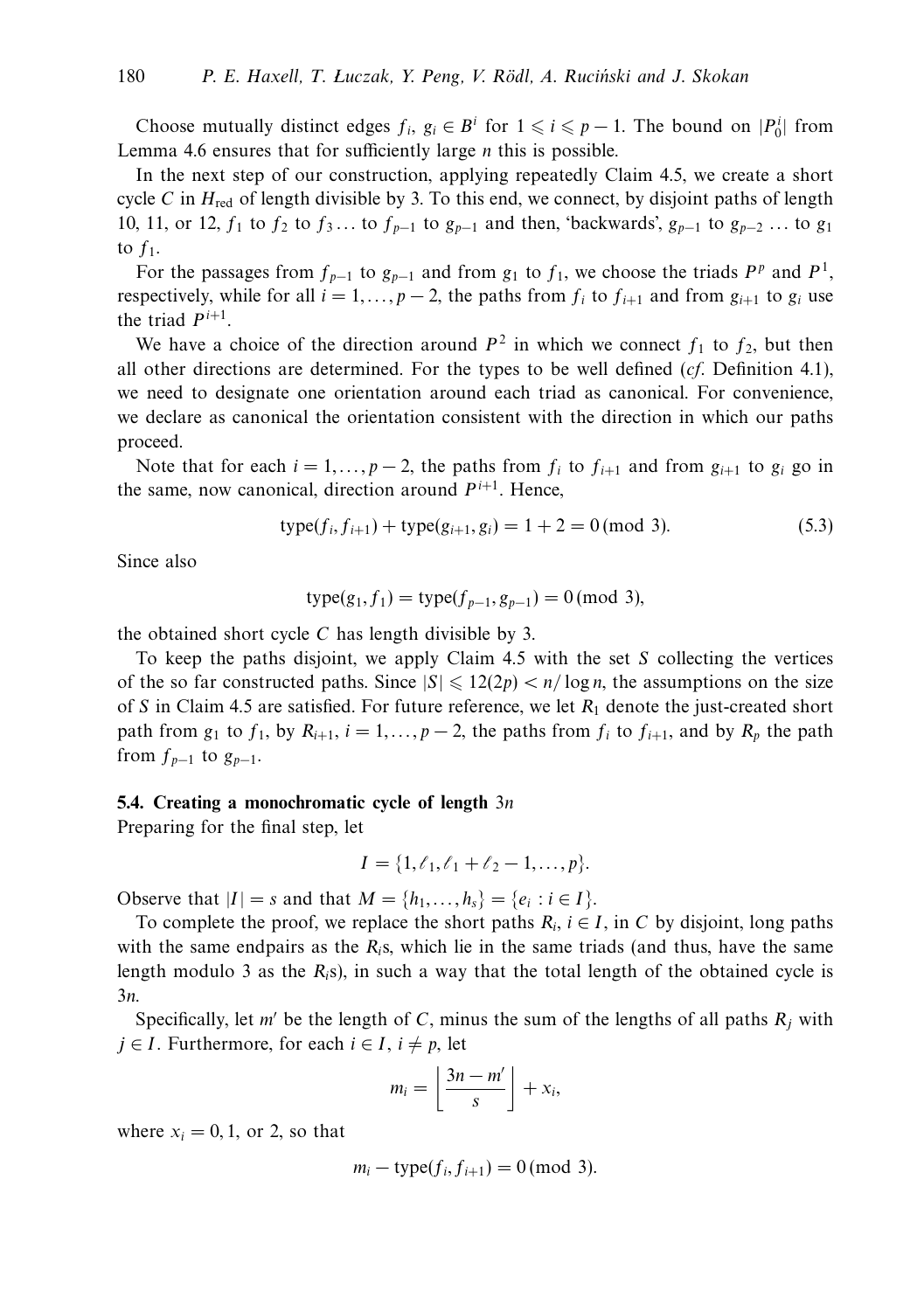For each  $i \in I$ ,  $i \neq 1, p$ , we apply Lemma 4.6 to the complex  $(H_{red}, P^{i+1})$ , with  $e = f_i$ ,  $f = f_{i+1}$ ,  $S = V(C) \setminus (e \cup f)$  (note that  $|S| = O(1)$ ), and with  $m = m_i$ . As a result, we obtain paths  $T_i$  from  $f_i$  to  $f_{i+1}$  of length  $m_i$ ,  $i \in I$ ,  $i \neq 1$ ,  $p$ , and, similarly, a path  $T_1$  from  $f_1$  to  $g_1$ of length  $m_1$ . To achieve precisely the length  $3n$  for the final cycle, we take a path  $T_p$ from  $f_{p-1}$  to  $g_{p-1}$  of length

$$
m_p=3n-\bigg(m'+\sum_{i\in I\setminus\{p\}}m_i\bigg).
$$

This is possible, because for large *n*

$$
10 \leqslant m_p \leqslant \frac{3n}{s} + O(1) \leqslant (1 - \delta^{1/4})3 \left\lfloor \frac{N}{t} \right\rfloor,
$$

and Lemma 4.6 can again be applied. Since the edges of *M* are vertex-disjoint, the paths *Ti* do not interfere with each other.

#### **5.5.** Adjustment to lengths  $3n + 1$  and  $3n + 2$

In order to prove the second part of Theorem  $1.1(b)$ , we first choose the constants in the same way as in Section 5.1, then apply the hypergraph regularity lemma (Theorem 3.2) to the red–blue coloured  $K_{(6+\eta)n} = H_{\text{red}} \cup H_{\text{blue}}$ , from which we obtain the cluster hypergraph *K*.

Next, we colour the edges of *K* with red and blue as in Section 5.2 and then use Lemma 2.2 to find, say, in  $K_{\text{red}}$  a connected union of a matching  $M = \{h_1, \ldots, h_s\}$  of size  $s = t/(6 + \eta/2)$  and a copy *D* of  $C_4^{(3)}$  or  $C_5^{(3)}$ . Below we consider only the case when  $D = C_4^{(3)}$ , leaving the other case to the reader.

We use the approach from Section 5.3 to obtain a red copy of  $C_{3n+1}^{(3)}$  [or  $C_{3n+2}^{(3)}$ ]. As before, let  $Q_i$ ,  $i = 1, ..., s - 1$ , be a shortest red pseudo-path from  $h_i$  to  $h_{i+1}$ , and, in addition, let  $Q_s$  be the shortest red pseudo-path from  $h_s$  to an edge of *D*. The pseudo-path

$$
Q = Q_1 + \cdots + Q_s = (e_1, \ldots, e_p)
$$

will now serve as a frame for the desired red cycle in  $H_{\text{red}}$ .

We define  $P^i$ ,  $P^i_0$ ,  $B^i$  and mutually distinct edges  $f_i, g_i \in B^i$  for  $1 \leq i \leq p-1$  as before. Relying on Claim 4.5, we first construct the short paths as before, except that now the path  $R_p$  from  $f_{p-1}$  to  $g_{p-1}$  has to be of length equal to 1 [or 2] modulo 3. To ensure this, we build  $R_p$  out of 4 pieces, one in each triad constituting *D*, each piece connecting a pair of edges of type 1 [or 2].

More specifically, let  $V(D) = \{a, b, c, d\}$ , where  $e_p = \{a, b, c\}$  and  $\{a, b\} \subset e_{p-1}$ . Let us choose disjoint, typical (that is, not belonging to respective prohibited subgraphs  $P_0^{xyz}$ ) edges from the intersections of consecutive triads:  $f_{bc} \in P^{abc} \cap P^{bcd}$ ,  $f_{cd} \in P^{bcd} \cap P^{cda}$ , and  $f_{da} \in P^{cda} \cap P^{dab}$ .

By Claim 4.5, going around each triad alphabetically, there are internally disjoint paths of length 10, connecting  $f_{p-1}$  to  $f_{bc}$  to  $f_{cd}$  to  $f_{da}$  to  $g_{p-1}$ . This settles the case  $i = 1$ . For  $i = 2$ , we build paths of length 11, connecting  $f_{p-1}$  to  $f_{da}$  to  $f_{cd}$  to  $f_{bc}$  to  $g_{p-1}$ .

Finally, using Lemma 4.6, some *s* paths *Ri*, corresponding to the edges of *M*, are replaced by long paths *Ti*, in exactly the same way as in Section 5.4. Of course, we now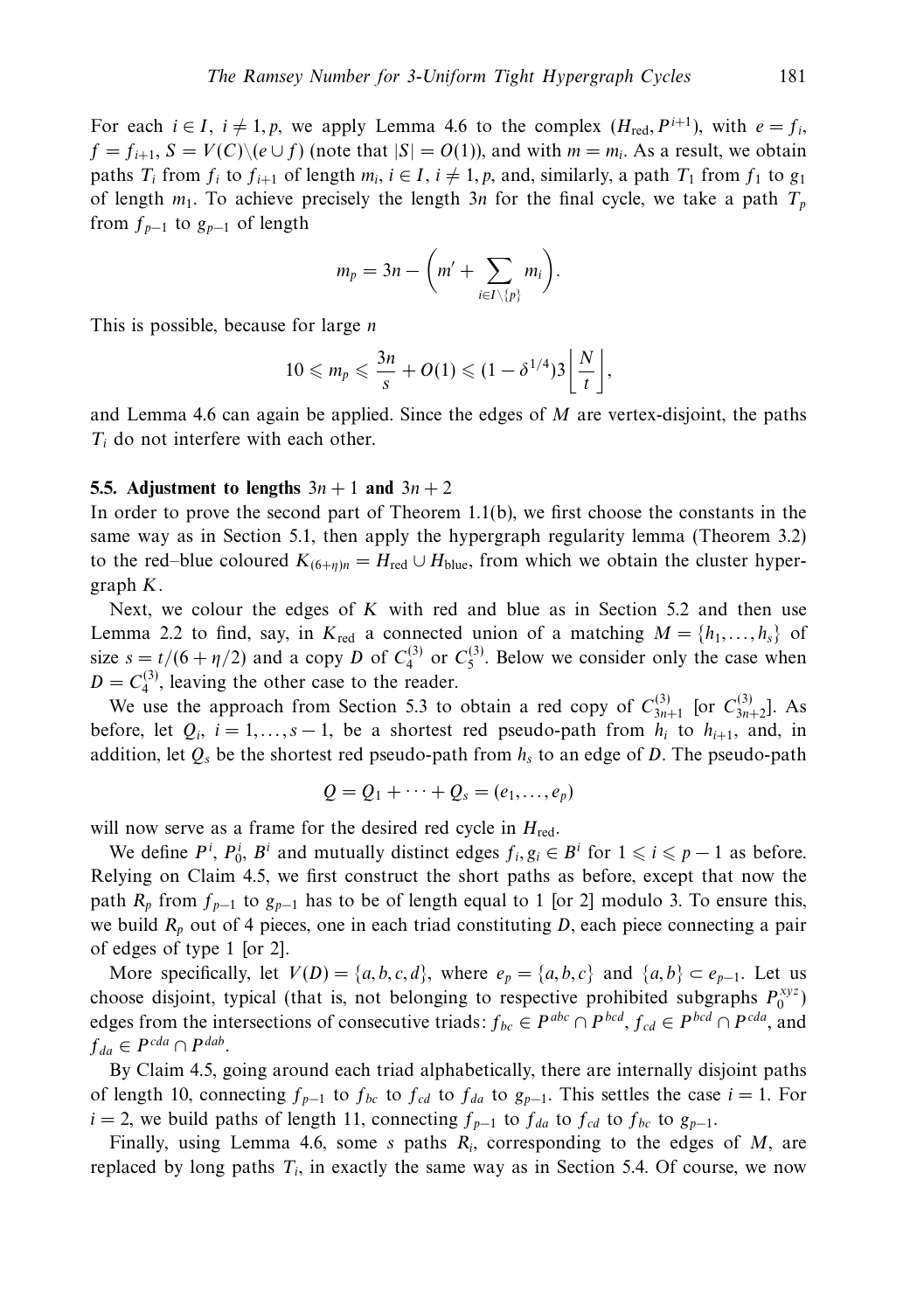adjust the length of the last path, so that the length of the resulting cycle is exactly  $3n + 1$ [or  $3n + 2$ ].

#### **6. Matchings in components (idealized)**

In this section we prove a version of Lemma 2.1 with  $\eta = \delta = 0$ . There are two reasons for doing this. Firstly, we exhibit here all essential ingredients of the real proof given in Section 8, not hidden under the burden of tedious estimations. Secondly, the result we present here is interesting in its own right, as dealing with a 'connected' version of the classical Ramsey number  $r(M_s^{(3)}) = 4s - 1$ . It turns out that this Ramsey number is not affected by the additional restriction that the matching must be contained in a monochromatic component. Interestingly, besides the extremal colouring of  $K_{4s-2}^{(3)}$ described in the proof of Theorem 1.1(a), which prevents any monochromatic matching of size *s*, there is another one which contains monochromatic matchings of size *s*, but not externally connected (see Example 1 in Section 2.2).

**Theorem 6.1.** In every red–blue colouring of the complete 3-uniform hypergraph  $K_{4s-1}^{(3)}$  =  $K_{\text{red}}$  ∪  $K_{\text{blue}}$ , either  $K_{\text{red}}$  or  $K_{\text{blue}}$  contains an externally connected matching  $M_s^{(3)}$ .

The connectedness and components of a hypergraph *H* were defined in Section 2.2. Denote by *∂H* the set of all pairs *xy* for which there exists *z* such that *xyz* ∈ *H* (*∂H* is usually referred to as the shadow of *H*). We find it convenient to view *∂H* as both a graph and a set of pairs of the vertices of *H*. Observe that

$$
\partial H' \cap \partial H'' = \emptyset
$$
 for any two distinct components  $H', H''$  of  $H$ . (6.4)

In particular, any two edges of the same colour (say red), sharing two vertices must be in the same red component.

Set  $t = 4s - 1$ ,  $K = K_t^{(3)}$ ,  $V = V(K)$ , and consider an arbitrary red–blue colouring *K* = *K*<sub>red</sub> ∪ *K*<sub>blue</sub>. Our goal is to find  $M_s^{(3)}$  in some component of *K*<sub>red</sub> or *K*<sub>blue</sub>. We start our proof with two observations.

**Observation 6.2.** For every  $x \in V$  there exists a monochromatic component C such that {*xy* : *y* ∈ *V*\{*x*}} ⊆ *∂C*.

**Proof.** Let  $K_{\text{red}}(x) := \{ yz : xyz \in K_{\text{red}} \}$  and  $K_{\text{blue}}(x) := \{ yz : xyz \in K_{\text{blue}} \}$ . Since every edge of *K* is coloured by only one colour,  $K_{blue}(x)$  is the complement of  $K_{red}(x)$ , and consequently, one of these two graphs must be connected. Suppose that  $K_{\text{red}}(x)$  is connected. Then, for every two vertices  $y, z \in V\{\{x\} \}$  there is a path  $y = x_1, x_2, \ldots, x_k = z$ in  $K_{\text{red}}(x)$  which corresponds to a red pseudo-path  $e_1, e_2, \ldots, e_{k-1}$ , where  $e_i = x x_i x_{i+1}$ ,  $i = 1, \ldots, k - 1$ . This pseudo-path connects *xy* with *xz* in  $K_{\text{red}}$ , and hence, there is a red component *C* such that  $xy, xz \in \partial C$ . ⊔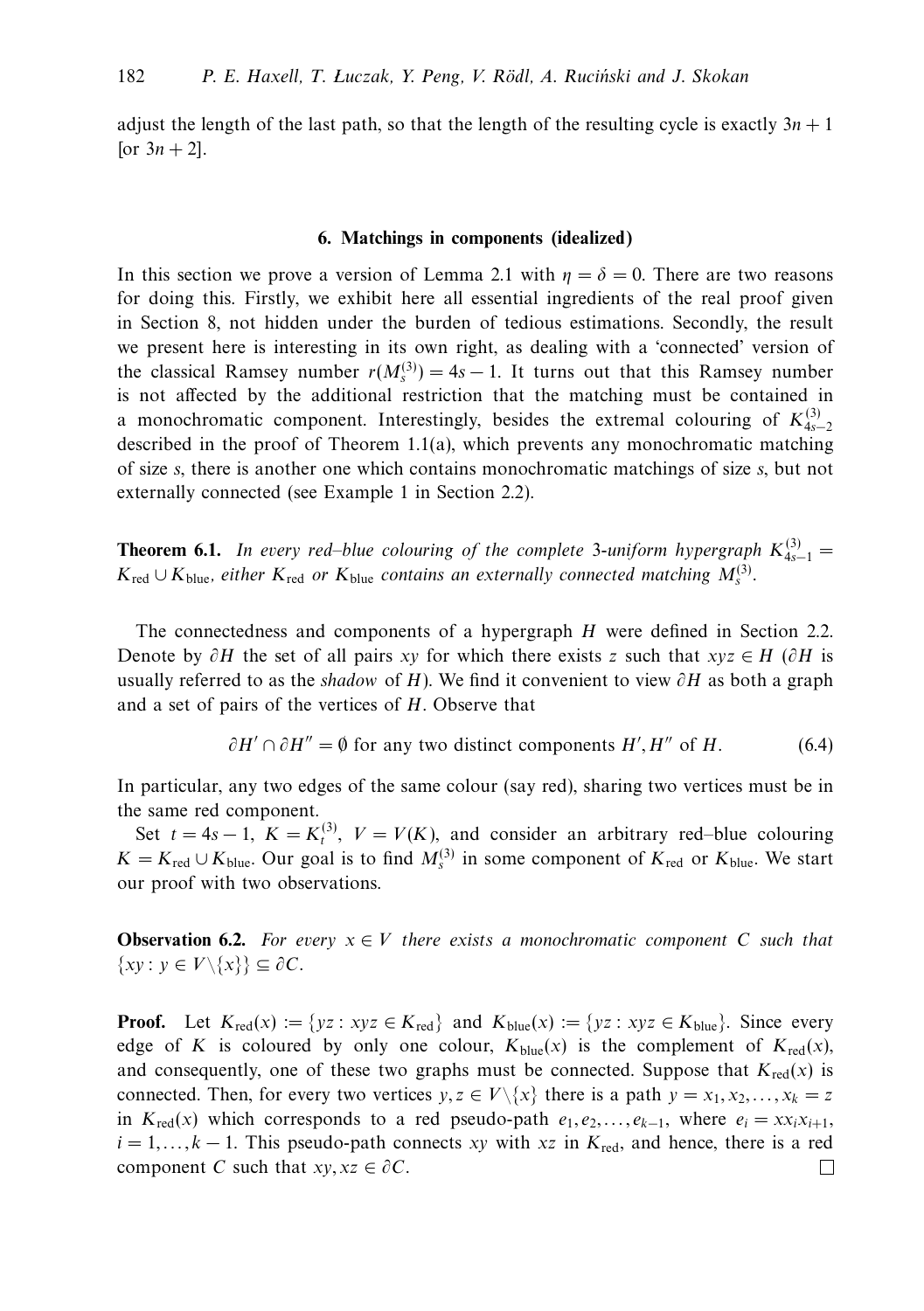For each  $x \in V$  let us choose arbitrarily one component satisfying the condition in Observation 6.2 and denote it by  $C_x$ . Let  $V_{\text{red}} = \{x \in V : C_x \text{ is red}\}\$  and  $V_{\text{blue}} = \{x \in V : C_x \text{ is red}\}\$ *V* :  $C_x$  is blue}. Note that  $V = V_{\text{red}} \cup V_{\text{blue}}$  and these two sets are disjoint.

**Observation 6.3.** If  $V_{\text{red}} \neq \emptyset$  ( $V_{\text{blue}} \neq \emptyset$ , respectively), then there is a red component *S* (a *blue component A) such that*  $C_x = S$  *for every*  $x \in V_{\text{red}}$  ( $C_x = A$  *for every*  $x \in V_{\text{blue}}$ ).

**Proof.** This observation is trivial if  $|V_{\text{red}}| = 1$ . Suppose  $|V_{\text{red}}| \ge 2$  and let  $x, x' \in V_{\text{red}}$ . Then  $xx' \in \partial C_x \cap \partial C_{x'}$ , and, by (6.4), we have  $C_x = C_{x'}$ .  $\Box$ 

Components *A* and *S* will play a special role, and we will refer to them as azure (*A*) and scarlet (*S*).

The next two claims form a mechanism to build an externally connected matching in one colour given an externally connected matching of the same size in the other colour (Lemma 6.7). Clearly, the colours in their statements can be interchanged.

**Claim 6.4.** Let  $X = \{x, y, z, a, b, c, d\} \subset V$  be a set of seven vertices. Suppose that *xyz* is an edge of some red component  $C_{\text{red}}$  and  $ya, zb \in \partial C_{\text{blue}}$  for some blue component  $C_{\text{blue}}$ . Then at least one of the following holds.

 $(1)$  *X* contains two disjoint edges of  $C_{\text{red}}$ .

(2) There is an edge  $e \subset X$  in  $C_{blue}$  such that  $|e \cap \{a, b, c\}| = 1$  and  $|e \cap \{x, y, z\}| = 2$ .

(3) *X* contains two disjoint edges of  $C_{blue}$ .

**Proof.** Suppose that neither (1) nor (2) holds. Then both  $xya \in C_{\text{red}}$  and  $xzb \in C_{\text{red}}$ , and, consequently, *ya, zb* ∈  $\partial C_{\text{red}}$ . Thus, if *zbc* or *yad* were red, they would belong to  $C_{\text{red}}$ . Since  $xya \in C_{\text{red}}$ , this implies that the edge *zbc* has to be blue, and thus  $zbc \in C_{\text{blue}}$  (because  $zb \in \partial C_{blue}$ ). Similarly, since  $xzb \in C_{red}$ , the edge *yad* has to be blue, and thus *yad* ∈  $C_{blue}$ (because *ya*  $\in \partial C_{blue}$ ), yielding (3).  $\Box$ 

**Claim 6.5.** Let *X* = {*u, v, w, x, y, z, a, b, c*} ⊂ *V* be a set of nine vertices. Suppose that *uvw* and *xyz* are edges of some red component  $C_{\text{red}}$  and  $ya$ , zb, vb, wc  $\in \partial C_{\text{blue}}$  for some blue component C<sub>blue</sub>. Then at least one of the following holds.

- $(1)$  *X* contains three disjoint edges of  $C_{\text{red}}$ .
- (2) There is an edge *e* in  $C_{blue}$  such that  $|e \cap \{a, b, c\}| = 1$  and either  $|e \cap \{x, y, z\}| = 2$ , or  $|e \cap \{u, v, w\}| = 2.$
- (3) There are two disjoint edges in  $C_{blue}$  such that both of them intersect each of  $\{x, y, z\}$ ,  $\{u, v, w\}$ , and  $\{a, b, c\}$  in one vertex.

**Proof.** If (2) does not hold, then the edges *xzb*, *vwc*, *uwc* and *yza* are all red (because  $ya, zb, wc \in \partial C_{blue}$ , and thus in  $C_{red}$  (because *xyz, uvw*  $\in C_{red}$ ). Consider the edges *yua* and *xvb*. If either of them is red, then it has to be in  $C_{\text{red}}$  (because  $ya, xb \in \partial C_{\text{red}}$ ), yielding (1), as *xzb*, *vwc*, and *yua* are disjoint and in *C*red, and so are *uwc*, *yza* and *xvb*. If both *yua* and *xvb* are blue, then they belong to  $C_{blue}$  (because  $ya, vb \in \partial C_{blue}$ ). Hence (3) holds.⊔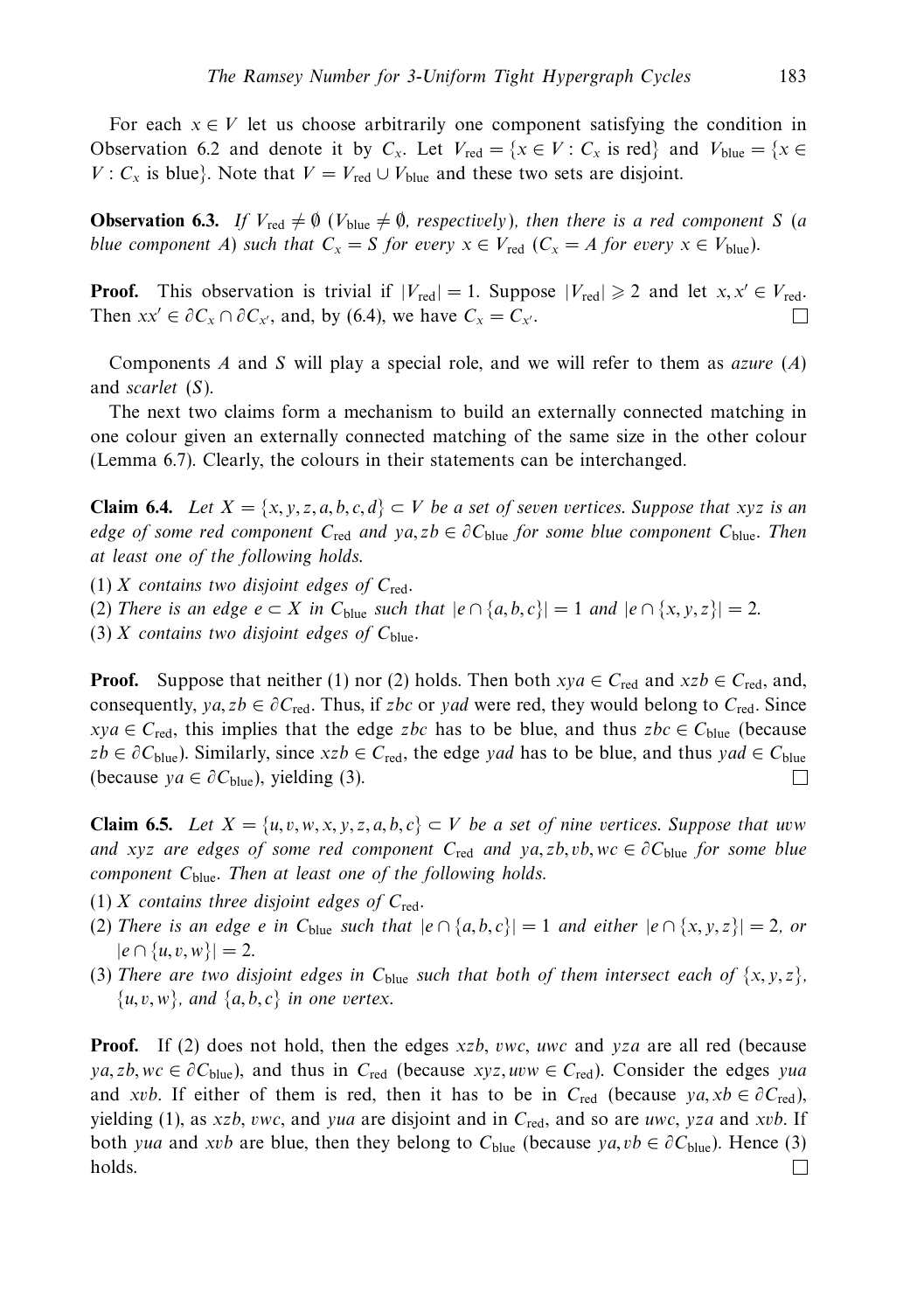**Remark 6.6.** Note that for the proofs of Claims 6.4 and 6.5 it is not essential that *K* is a complete hypergraph. In the case of Claim 6.4, we just need to assume that all triples of vertices within *X*, intersecting simultaneously  $\{x, y, z\}$  and  $\{a, b, c, d\}$ , are edges of *K*. In the case of Claim 6.5, all triples of vertices within *X*, having two vertices in  $\{u, v, w, x, y, z\}$ and one in  $\{a, b, c\}$ , must be edges of *K*. This observation will be used in the full proof of Lemma 2.1 in Section 8.

Our last preliminary result relies heavily on the two previous claims. Essentially, it says that given a maximal matching in a red component, one can construct a matching in a blue component of roughly the same size.

**Lemma 6.7 (The Mirror Lemma).** Let *M* be a largest matching in a red component *C*red and let *P* be a set of at least  $|M| + 3$  vertices outside *M*. Assume further that for some blue component  $C_{blue}$  and for every  $e \in M$ , the bipartite induced subgraph  $\partial C_{blue}[e, P]$  of  $\partial C_{blue}$ contains  $K_{2|P|-1}$ . Moreover, setting  $G = \partial C_{blue}[V(M), P]$ , let *J* be an arbitrary, non-empty subset of *P* such that

$$
J \supseteq \{v \in P : \deg_G(v) < |V(M)|\}.
$$

Then there exists a matching  $M' \subset C_{blue}$  such that either

 $(i)$   $|M'| = |M|$ ,  $(iii)$   $|V(M') \cap P| \leq |M|$ , and (iii)  $(P\setminus V(M'))$  ∩ *J*  $\neq$  Ø, or  $(iv)$   $|M'| = |M| + 1$ , and

 $(V) |V(M') \cap P| \leq |M| + 3.$ 

**Proof.** Let  $M'' \subset C_{blue}$  be a largest matching such that:

- $|V(M'') \cap P| \leqslant |M''|$ ,
- $V(M'')$  intersects at most  $|M''|$  edges of M,
- $(P\setminus V(M'')) \cap J \neq \emptyset$ .

We claim that  $|M''| \geq |M| - 1$ . Indeed, suppose  $|M''| \leq |M| - 2$ . It follows that there exist  $e_1, e_2 \in M$  so that  $(e_1 \cup e_2) \cap V(M'') = \emptyset$ . Set  $P'' = P \setminus V(M'')$ . Since

(6.2)

$$
|P''| = |P| - |P \cap V(M'')| \geq |M| + 3 - (|M| - 2) = 5,
$$

one can choose  $a, b, c \in P''$  so that  $\partial C_{blue}[e_i, \{a, b, c\}]$  ⊃  $K_{2,3}$  for  $i = 1, 2$ , and  $(P'' \setminus \{a, b, c\})$  ∩  $J \neq \emptyset$ . This is always possible because, for each  $e_1$  and  $e_2$ , at most one vertex of *P* can be excluded from the copy of  $K_{2|P|-1}$  guaranteed by the assumptions, and these excluded vertices must belong to *J*. (If no vertex is excluded, then we can simply choose *a*, *b*, and *c* so that a vertex of *J* remains in  $P^{\prime\prime}\setminus\{a,b,c\}.$ 

Claim 6.5, applied to  $X = e_1 \cup e_2 \cup \{a, b, c\}$ , implies that we can either enlarge *M* in  $C_{\text{red}}$ (if (1) of Claim 6.5 occurs) or  $M''$  in  $C_{blue}$  with conditions (6.2) preserved (if (2) or (3) of Claim 6.5 occurs), yielding a contradiction with the choice of  $M$  or  $M''$ , respectively.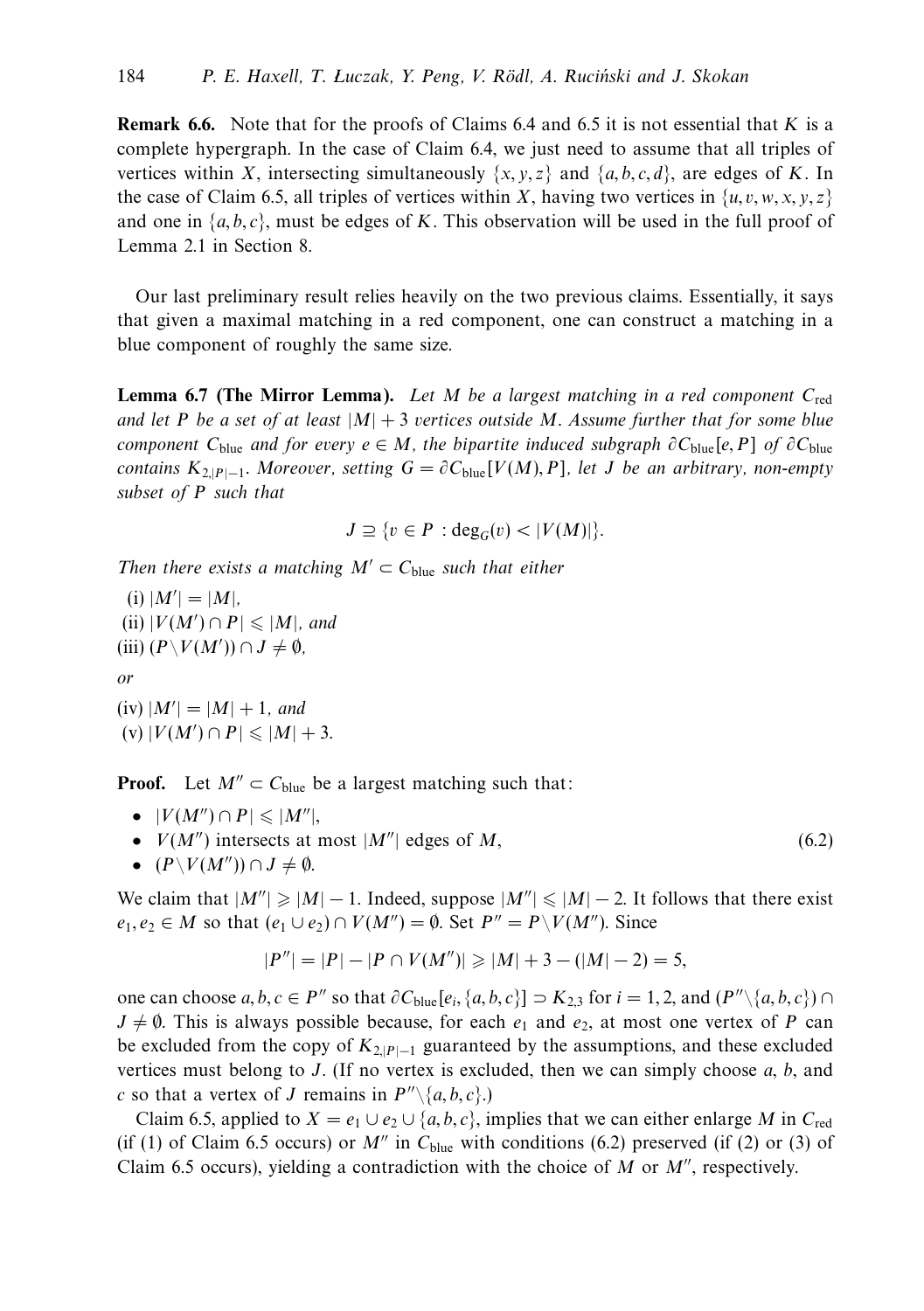Hence  $|M''| \ge |M| - 1$ . If  $|M''| \ge |M|$ , we are done. Otherwise, let  $xyz \in M$  be such that  $\{x, y, z\} \cap V(M'') = \emptyset$ . Since

$$
|P''| \geq |M| + 3 - (|M| - 1) = 4,
$$

one can choose  $a, b, c \in P''$  so that  $\partial C_{blue}[e, \{a, b, c\}]$  ⊃  $K_{2,3}$  and  $(P'' \setminus \{a, b, c\})$  ∩ *J*  $\neq \emptyset$ . We apply Claim 6.4 to the set  $X = \{x, y, z, a, b, c, d\}$ , where  $d \in P'' \setminus \{a, b, c\}$  is arbitrary. By the maximality of *M* in  $C_{\text{red}}$ , (1) cannot hold. If (2) holds, we enlarge *M''* by adding the edge  $e$ , obtaining a matching  $M'$  satisfying conditions (i), (ii), and (iii). If conclusion (3) holds, we enlarge  $M''$  by adding two disjoint edges, obtaining a matching  $M'$  satisfying conditions (iv) and (v).  $\Box$ 

**Proof of Theorem 6.1.** Let *M* be a largest matching among all matchings contained in *S* or *A*. Without loss of generality we assume that  $\emptyset \neq M \subset S$ . This implies that  $V_{\text{red}} \neq \emptyset$ , but  $V_{blue}$  might be empty. Suppose that

$$
1 \leqslant m = |M| \leqslant s - 1 \tag{6.3}
$$

and set

$$
R = V_{\text{red}} \setminus V(M) \text{ and } B = V_{\text{blue}} \setminus V(M). \tag{6.4}
$$

Note that  $R \cap B = \emptyset$ ,

$$
t = 4s - 1 = 3m + |R \cup B|,
$$
\n(6.5)

and consequently, using also (6.3),

$$
|R \cup B| = 4s - 1 - 3m \ge s + 2 \ge m + 3 \ge 4. \tag{6.6}
$$

**Observation 6.8.** All edges in *R* ∪ *B* with at least one vertex in *R* are blue, and therefore in the same blue component  $C_{blue}$ . Furthermore, if  $B \neq \emptyset$ , then  $C_{blue} = A$ .

**Proof.** Note that any red edge with at least one vertex in *R* is in the scarlet component *S* and, if disjoint from *V*(*M*), could be used to enlarge *M*. Hence, all edges from the set  $T = \{e \subset R \cup B : e \cap R \neq \emptyset\}$  must be blue. Moreover, every pair of edges from *T* is connected by a pseudo-path in *T*, and thus, they all belong to the same blue component. The second part follows because any blue edge containing a vertex from  $V_{blue}$  also contains a pair from *A* (see Observation 6.3). П

For the rest of the proof we distinguish three cases. In each of them, the Mirror Lemma plays a central role. However, we need its technical conclusion (iii) only in the third case.

#### **Case 1.**  $B = \emptyset$ .

In this case,  $R \cup V(M) = V$  and thus  $|R| = t - 3m \ge m + 3 \ge 4$ . Denote by  $C_{blue}$  the blue component guaranteed by Observation 6.8.

**Observation 6.9.** For every edge  $e \in M$ , the bipartite induced subgraph  $\partial C_{blue}[e, R]$  of  $\partial C_{blue}$ contains  $K_{2,|R|-1}$  as a subgraph.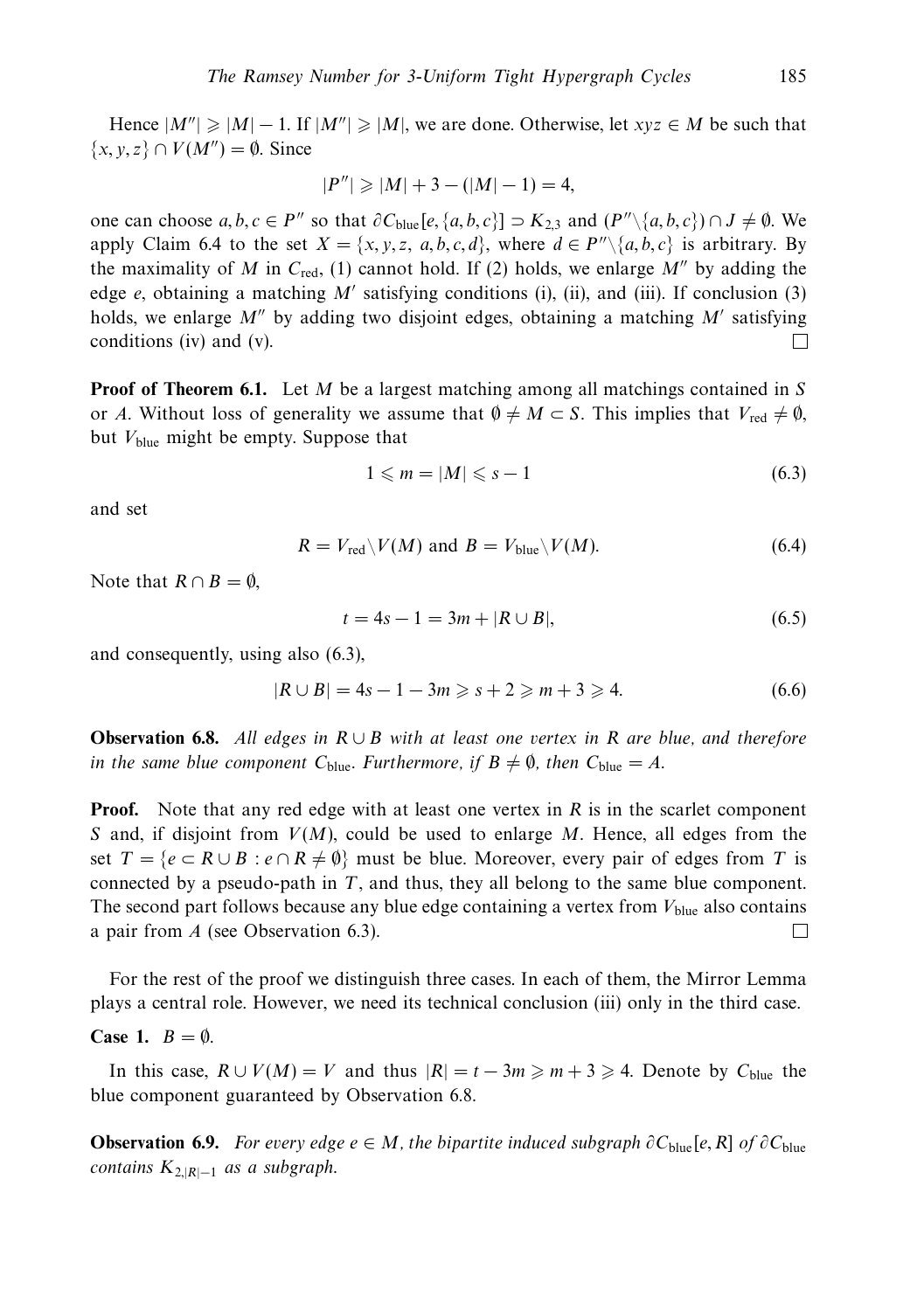**Proof.** Suppose there is an edge  $xyz \in M$  and two vertices  $a, b \in R$  such that *xa* and *yb* ∉ ∂C<sub>blue</sub>. Let *c*, *d* ∈ *R*\{*a*, *b*} (recall that |*R*| ≥ 4). Note that, by Observation 6.8, *ac*, *bd* ∈ *∂C*blue, and thus edges *xac* and *ybd* must be red.

Since  $ax, by \in \partial S$ , we have that *xac*, ybd  $\in S$ . Consequently,  $(M \setminus \{xyz\}) \cup \{xac, ybd\}$  is a red matching in *S* larger than  $M - a$  contradiction.  $\perp$ 

Now we apply Lemma 6.7 with  $P = R$  (recall that  $|R| \ge m+3$ ), obtaining a matching *M*<sup> $\prime$ </sup> ⊂ *C*<sub>blue</sub> either of size *m* and with  $|V(M') \cap R| \le m$ , or of size *m* + 1 and with  $|V(M') \cap R|$  $R \leq m + 3$ . Note that by (6.3)

$$
|R\backslash V(M')| \geqslant \begin{cases} 4s - 1 - 3m - m \geqslant 3(s - m) \text{ in the former case,} \\ 4s - 1 - 3m - (m + 3) \geqslant 3(s - m - 1) \text{ in the latter case.} \end{cases}
$$

This allows us in either case to enlarge *M* to size *s*. Indeed, since all edges contained in *R* are in  $C_{blue}$  (*cf.* Observation 6.8), we can greedily find  $s - m$  or  $s - m - 1$ , respectively, disjoint edges from  $C_{blue}$  and add them to  $M'$ .

#### **Case 2.**  $R = \emptyset$ .

In this case,  $B \cup V(M) = V$  and thus  $|B| = t - 3m \ge m + 3 \ge 4$ . Since  $B \ne \emptyset$ , the azure component *A* exists. Furthermore, by the definition of  $V_{blue}$  and (6.4), we know that for every *e* ∈ *M* the bipartite subgraph *∂A*[*e, B*] of *∂A* is complete. Thus, by the Mirror Lemma applied with  $P = B$ , we obtain a matching  $M' \subset A$  of size  $|M'| = m$  and such that  $|V(M') \cap B| \le m$ . (A matching of size  $m + 1$  in the azure component *A* is impossible by our choice of *M*.)

Note that  $|B\setminus V(M')|\geq 4s-1-3m-m\geq 3$ . We claim that  $R':=V_{\text{red}}\setminus V(M')=\emptyset$ . Indeed, suppose that  $R' \neq \emptyset$ . Take any three vertices  $a, b, c \in B \setminus V(M')$  and  $d \in R'$  (observe that  $d \notin B\backslash V(M')$  because  $R' \subset V_{\text{red}}$  in this case). Since  $ab \in \partial A$  (because  $a \in V_{\text{blue}}$ ), both *abc* and *abd* are red (otherwise we could enlarge *M*<sup>'</sup> to size  $m + 1$ ). But  $ad \in \partial S$  (because *d* ∈ *V*<sub>red</sub>), therefore *abd* ∈ *S* and, consequently, *abc* ∈ *S*. Since {*a, b, c*} ∩ *V*(*M*) =  $\emptyset$ , we can enlarge *M*, which is a contradiction.

Thus  $R' = \emptyset$  and we are back in Case 1 with the colours red and blue interchanged and *M* replaced by  $M'$ .

**Case 3.**  $|B|, |R| \ge 1$ .

Set  $P = R \cup B$  and note that, by (6.6), we have  $|P| \ge m+3$ . Since  $B \ne \emptyset$ , the blue component guaranteed by Observation 6.8 is  $C_{blue} = A$ . In particular, for all pairs of vertices  $a, b \in P$  we have  $ab \in \partial A$ .

**Observation 6.10.** For every *e* ∈ *M*, the bipartite induced subgraph *∂A*[*e, P*] of *∂A* contains  $K_{2,|P|-1}$  as a subgraph.

**Proof.** The proof follows the lines of the proof of Observation 6.9. Suppose there is an edge *xyz*  $\in$  *M* and two vertices  $a, b \in P$  such that *xa, yb*  $\notin \partial A$ . Note that, in fact,  $a, b \in R$ because  $\partial A[e, B]$  is the complete bipartite graph. Recall that  $|P| \geq 4$  by (6.6), and choose arbitrarily  $c, d \in P \setminus \{a, b\}$ . Since  $ac, bd \in \partial A$ , edges *xac* and *ybd* must be red.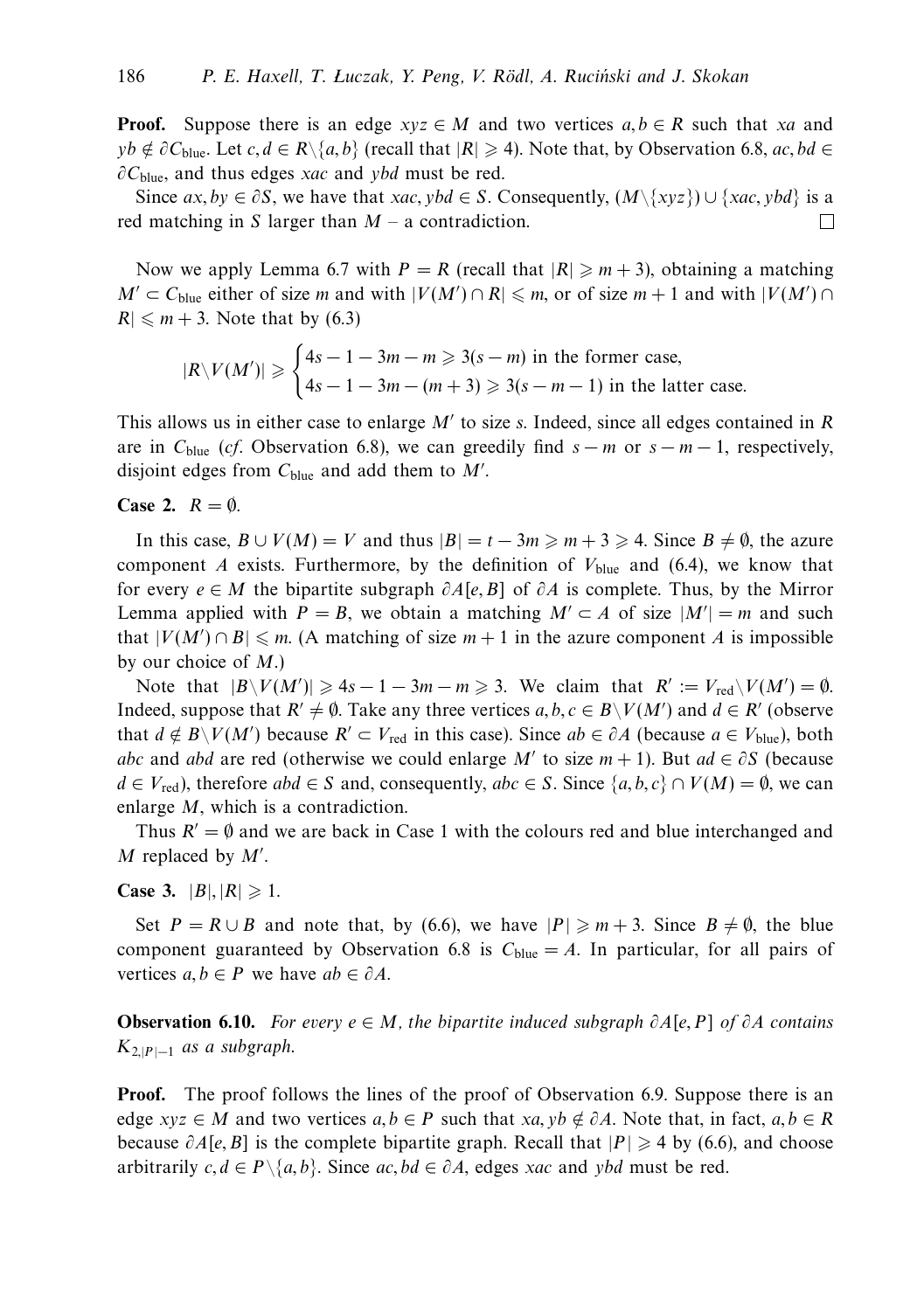On the other hand, by the definition of  $V_{\text{red}}$ , we also have  $ax, by \in \partial S$ , so  $xac, ybd \in S$ . Hence,  $(M\{xyz\}) \cup \{xac, ybd\}$  is a red matching in *S* larger than *M* – a contradiction.  $\Box$ 

We apply the Mirror Lemma with  $C_{\text{red}} = S$ ,  $C_{\text{blue}} = A$ ,  $P = R \cup B$ , and  $J = R$ . Let M' be a matching in *A* satisfying conclusions (i)–(iii) (again, option (iv)–(v) is excluded by the choice of *M*). We have

$$
|P\setminus V(M')|\geqslant 4s-1-3m-m\geqslant 3.
$$

By conclusion (iii), we can choose  $a, b, c \in P\setminus V(M')$  so that  $c \in R$ . Hence, the pair  $ac \in \partial S$ . Also, recall that  $ac \in \partial A$ . So  $abc \in S$  if it is red and  $abc \in A$  if it is blue. Since  $\{a, b, c\}$  is disjoint from both  $V(M)$  and  $V(M')$ , we obtain either a matching of size  $|M|+1$  in *S* or a matching of size  $|M'| + 1 = |M| + 1$  in *A*. Either case contradicts the maximality of *M* among all matchings contained in *S* or *A*.

#### **7. Matchings and short cycles in components (idealized)**

In this section we prove a version of Lemma 2.2 with  $\delta = 0$ , and with the term *ηs* replaced by  $\Omega(\sqrt{s})$ . The main reason for doing this is, similarly to the previous section, to show the ideas of the proof clearly and without tiring calculations. A complete proof of Lemma 2.2 is not included in this paper, but can be found in [12].

**Theorem 7.1.** There exists  $c_0$  such that the following holds. Let  $s \geqslant c_0^2$  and let K be the complete 3-uniform hypergraph with  $t \geq 6s + c_0\sqrt{s}$  vertices. Then, for every red–blue col*ouring*  $K = K_{\text{red}} ∪ K_{\text{blue}}$ , either  $K_{\text{red}}$  or  $K_{\text{blue}}$  contains an externally connected union of a matching  $M_s^{(3)}$  and a cycle  $C_4^{(3)}$  or  $C_5^{(3)}$ .

Please note that the above theorem determines only the asymptotic value of the Ramsey number for a connected union of a matching  $M_s^{(3)}$  of size *s* and a copy of  $C_4^{(3)}$  or  $C_5^{(3)}$ (we do not require them to be disjoint). At this point we do not know whether the lower bound of  $6s + 2i - 1$  given in Sections 2.1 and 2.3 is optimal.

**Proof.** Let  $c_0 = 25\sqrt{7}$ ,  $s \geq c_0^2$ , and let *K* be the complete 3-uniform hypergraph with *t* = 6*s* +  $c_0$  /*s* vertices. For simplicity, we assume that 6*s* +  $c_0$  /*s* is an integer and note that *t* ≤ 7*s*. Suppose that for an arbitrary red–blue colouring  $K = K_{\text{red}} \cup K_{\text{blue}}$ 

no monochromatic component contains 
$$
M_s^{(3)}
$$
 and  $C_4^{(3)}$  or  $C_5^{(3)}$ . (7.1)

Recall that the sets *V*red and *V*blue, and the scarlet component *S* and the azure component *A* were defined in Section 6. We distinguish two complementary cases, and in each of them we obtain a contradiction to (7.1) or its consequence, (7.2) below. In each case we use the fact that  $r(C_4^{(3)}) = 13$  (see [16]).

**Case 1.**  $|V_{\text{red}}|, |V_{\text{blue}}| \geq s$ .

In this case we are able to prove Theorem 7.1 even with  $t = 6s - 1$  and  $s \ge 37$ . We first prove that each of *S* and *A* contains a matching  $M_s^{(3)}$ .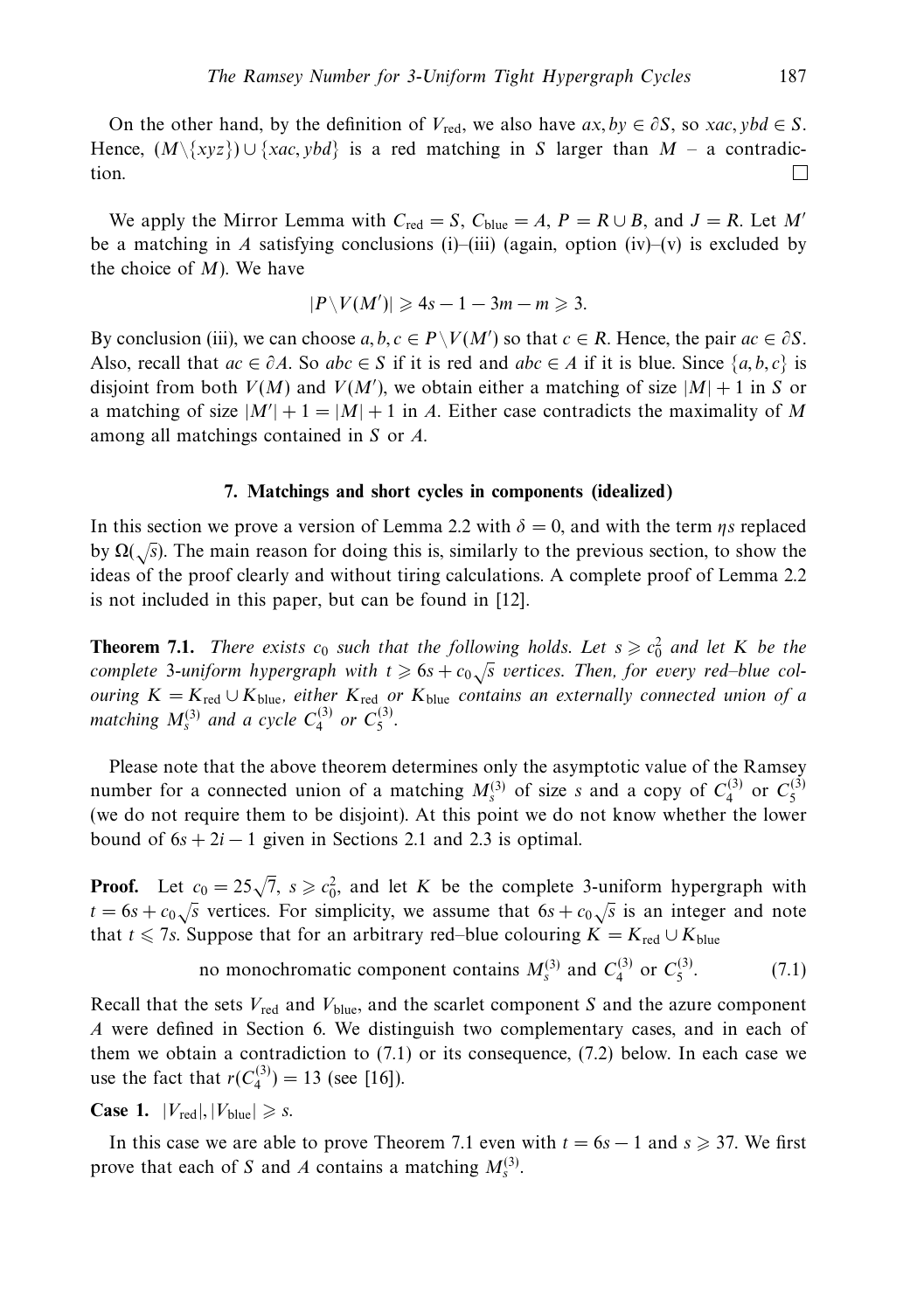**Observation 7.2.**  $M_s^{(3)} \subset A$  and  $M_s^{(3)} \subset S$ .

**Proof.** Partition the set of vertices  $V(K) := V$  into sets  $V'$ ,  $V'_{\text{red}}$ ,  $V'_{\text{blue}}$  such that  $V'_{\text{red}} \subset$  $V_{\text{red}}$ ,  $|V'_{\text{red}}| = s$ ,  $V'_{\text{blue}} \subset V_{\text{blue}}$ ,  $|V'_{\text{blue}}| = s$ , and  $V' = V \setminus (V'_{\text{red}} \cup V'_{\text{blue}})$ .

Since  $|V'| \ge 6s - 1 - 2s \ge 4s - 1$ , Theorem 6.1 applied to the induced red–blue colouring  $K_{\text{red}}[V'] \cup K_{\text{blue}}[V']$  of  $K[V']$  implies that there exists a matching  $M = M_s^{(3)}$  in a component (say red) *C*red of *K*red. (This is true because each component of any subhypergraph of  $K_{\text{red}}$  is contained in some component of  $K_{\text{red}}$ .)

By (7.1) we know that  $C_4^{(3)} \notin C_{\text{red}}$ . Consequently, for each edge  $xyz \in M$  and any vertex  $a \in V'_{blue}$ , at least one of the edges *xya*, *xza*, *yza* must be blue and also in *A*, since  $a \in V'_{blue}$ . Thus, using all *s* vertices of  $V'_{blue}$  and *s* edges of *M*, we greedily find a matching of size *s* in *A*. Using (7.1) again, we have  $C_4^{(3)} \notin A$ . Replacing  $C_{\text{red}}$  with *A*,  $V_{\text{blue}}$  with  $V'_{\text{red}}$ , *A* with *S*, and interchanging colours red and blue in the argument above, we obtain a matching of size *s* in *S*.  $\Box$ 

In view of Observation 7.2, it follows from (7.1) that

$$
C_4^{(3)} \neq A \text{ and } C_4^{(3)} \neq S. \tag{7.2}
$$

**Observation 7.3.** For every pair of vertices  $xy \in \binom{V_{\text{red}}}{2}$  there exist at most twelve vertices  $z \in V_{\text{blue}}$  *such that xyz is blue (and therefore in A).* 

**Proof.** Suppose there is a pair  $xy \in \binom{V_{\text{red}}}{2}$  and 13 vertices  $z_1, \ldots, z_{13} \in V_{\text{blue}}$  so that  $xyz_i \in A$  for  $i = 1, 2, ..., 13$ . Since  $r(C_4^{(3)}) = 13$ , the sub-hypergraph induced in *K* by  $z_1, \ldots, z_{13}$  contains a monochromatic copy C of  $C_4^{(3)}$ .

On the one hand, all pairs  $z_iz_j$  are in  $\partial A$ , because  $z_i, z_j \in V_{blue}$ . Therefore, if C was blue then  $C \subset A$  – a contradiction to (7.2). On the other hand, all edges *xyz*, where  $z \in V(C)$ , are in *A* by our assumption. In order to avoid a copy of  $C_4^{(3)}$  in *A*, one of the edges  $xzz'$ , *yzz'*, where  $z, z' \in V(C)$ , must be red. Since  $x, y \in V_{\text{red}}$ , such an edge is in *S*, and we have  $zz' \in \partial S$ . Hence, if C was red, then  $C \subset S$  – again a contradiction to (7.2).

**Observation 7.4.** Every triple of vertices in  $V_{\text{red}}$  is blue and, consequently,  $\binom{V_{\text{red}}}{3} \subset C'_{\text{blue}}$  for some blue component  $C'_{blue}$ .

**Proof.** By Observation 7.3, for all *x*, *y*, *z*  $\in$  *V*<sub>red</sub>, there are at most 3  $\times$  12 vertices *a*  $\in$  *V*<sub>blue</sub> so that one of the edges *xya, xza, yza* is blue. Since  $|V_{blue}| \ge s \ge 37$ , we can select a vertex *a* ∈ *V*<sub>blue</sub> so that *xya, xza, yza* ∈ *S*. We must have *xyz* blue to avoid  $C_4^{(3)}$  in *S*.  $\Box$ 

We can clearly interchange colours red and blue in Observations 7.3 and 7.4 and obtain that  $\binom{V_{blue}}{3} \subset C'_{red}$  for some red component  $C'_{red}$ . Since one of  $V_{red}$ ,  $V_{blue}$  must contain at least  $\lceil t/2 \rceil \geq 3s$  vertices, we find greedily both a copy of  $M_s^{(3)}$  and a copy of  $C_4^{(3)}$ , in either  $C'_{\text{red}}$  or  $C'_{\text{blue}}$ , contradicting (7.1).

**Case 2.**  $|V_{\text{red}}| < s$  or  $|V_{\text{blue}}| < s$ .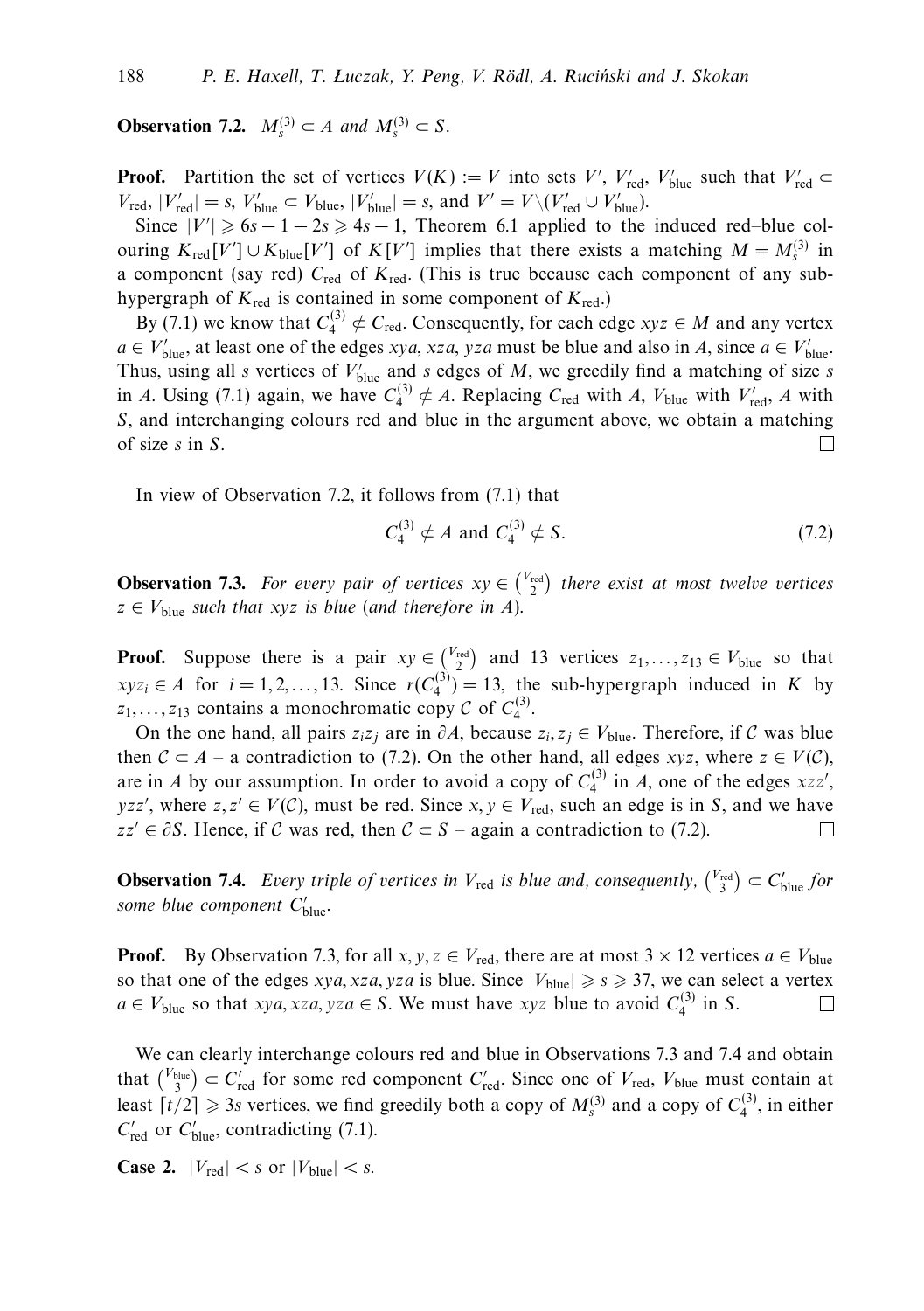By symmetry, we may assume that  $|V_{\text{red}}| < s$  and  $|V_{\text{blue}}| > 5s + c_0 \sqrt{s}$ . We first prove that the azure component *A* contains a matching  $M_s^{(3)}$  whose vertex set is in  $V_{blue}$ . Again, this is true even for  $t = 6s - 2$ .

**Observation 7.5.** There exists a matching  $M_A = M_s^{(3)} \subset A$  with  $V(M_A) \subset V_{blue}$ .

**Proof.** Let  $V_{blue} = V' \cup V''$  be a partition of  $V_{blue}$  such that  $|V'| = s$ . Since  $|V''| \ge 6s - 2 - 1$  $(s-1) - s \geq 4s - 1$ , Theorem 6.1 applied to the induced 2-colouring  $K_{\text{red}}[V''] \cup K_{\text{blue}}[V'']$ of  $K[V^{\prime\prime}]$  implies that there exists a matching  $M = M_s^{(3)}$  in a monochromatic component of  $K[V'']$  (which is contained in some monochromatic component *C* in *K*).

If *C* is blue, then it must be *A*, because  $V''$  is a subset of  $V_{blue}$ , and we are done. Hence assume  $C = C_{\text{red}}$  is red. By (7.1), we have  $C_4^{(3)} \notin C_{\text{red}}$ . To avoid  $C_4^{(3)}$  in  $C_{\text{red}}$ , for each edge  $xyz \in M$  and any vertex  $a \in V'$ , at least one of the edges  $xya$ ,  $xza$ ,  $yza$  must be a blue edge, and, consequently, also in *A*, because  $a \in V' \subset V_{blue}$ . Thus, using all *s* vertices  $a \in V'$  and *s* edges of *M*, we greedily find a matching  $M_A$  of size *s* in *A*. Clearly,  $V(M_A) \subset V' \cup V'' = V_{\text{blue}}.$ П

In view of Observation 7.5 and the assumption (7.1), we know that

$$
C_4^{(3)} \notin A. \tag{7.3}
$$

We distinguish two subcases. In the first one we assume that almost all pairs of vertices from *V*blue are contained in the shadows of at most two red components.

**Subcase 2a.** There exist two red components  $C_{\text{red}}^1$  and  $C_{\text{red}}^2$  such that

$$
\left| \binom{V_{blue}}{2} \backslash (\partial C_{red}^1 \cup \partial C_{red}^2) \right| < 6t. \tag{7.4}
$$

We now prove a series of observations. Recall that by Observation 6.3 the scarlet component *S* exists whenever  $V_{\text{red}} \neq \emptyset$ . We now show that in that case one of  $C_{\text{red}}^1$  and  $C_{\text{red}}^2$  equals *S* or can be replaced by *S*.

**Observation 7.6.** If  $V_{\text{red}} \neq \emptyset$ , then there exists a red component  $C_{\text{red}}$  such that

$$
\left| \binom{V_{\text{blue}}}{2} \backslash (\partial C_{\text{red}} \cup \partial S) \right| = \left| \binom{V}{2} \backslash (\partial C_{\text{red}} \cup \partial S) \right| < 24t. \tag{7.5}
$$

**Proof.** Note that  $\binom{V}{2} \setminus \binom{V_{blue}}{2} \subset \partial S$ . If  $|\partial C_{red}^1| \le 18t$  holds, then with  $C_{red} = C_{red}^2$  we have  $\overline{\phantom{a}}$ *V* 2  $\bigg)\backslash(\partial C_{\text{red}}\cup\partial S)\bigg|$  $\stackrel{(7.4)}{<} 6t + |\partial C_{\text{red}}^1|$  ≤ 24*t*.

Hence, suppose that  $|\partial C_{\text{red}}^1| > 18t$  and  $|\partial C_{\text{red}}^2| > 18t$ . We claim that there exist vertices *u, v, w* ∈ *V*<sub>blue</sub> such that *uv* ∈  $\partial C_{\text{red}}^1$ , *uw* ∈  $\partial C_{\text{red}}^2$ , and *vw* ∈  $\partial C_{\text{red}}^1$  ∪  $\partial C_{\text{red}}^2$ .

This follows from a simple graph-theoretic fact.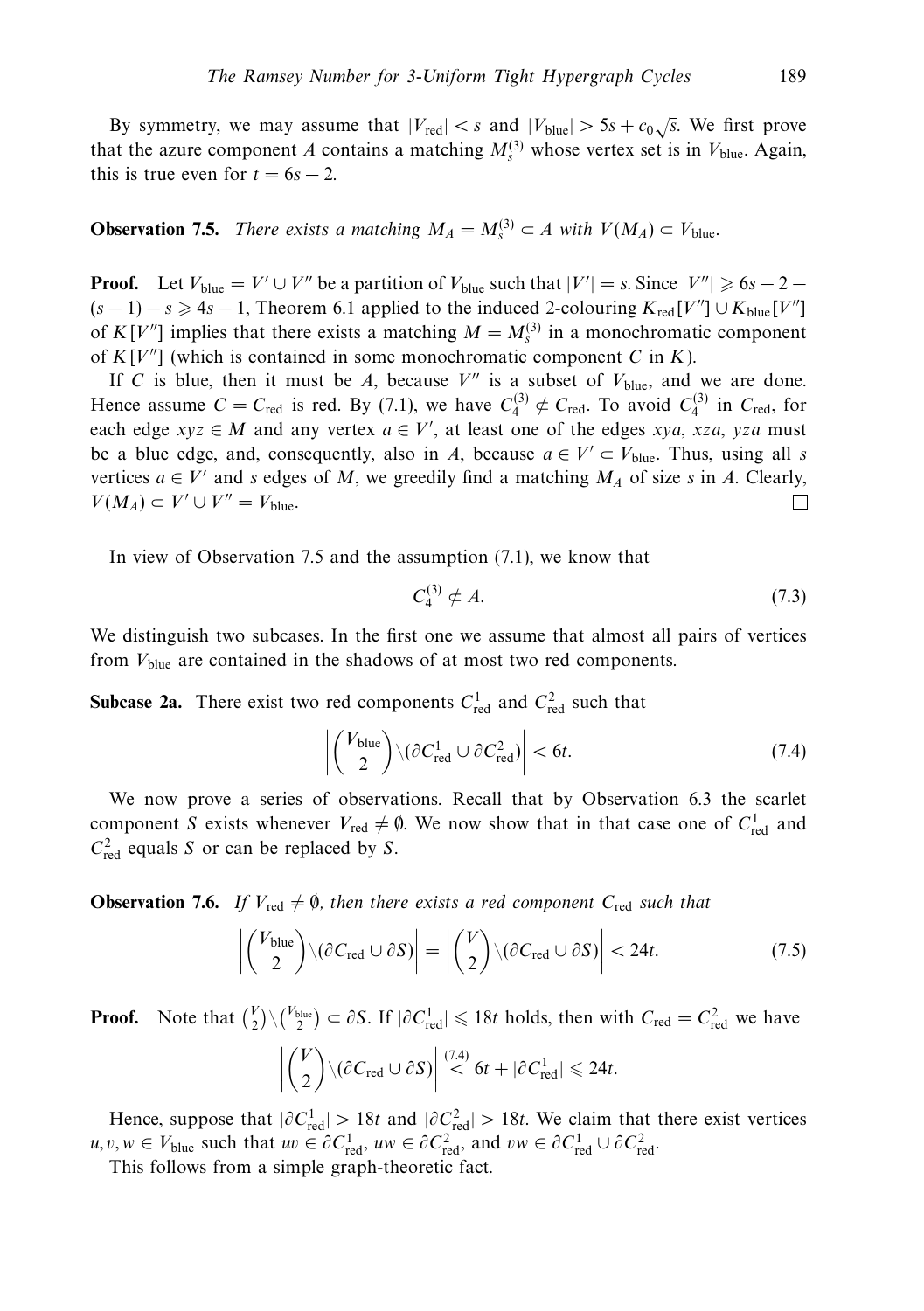**Fact 7.7.** Let the edges of the complete graph  $K_n$  be partitioned into three sets  $E_1$ ,  $E_2$ ,  $E_3$ so that, with  $e_i = |E_i|$ ,  $i = 1, 2, 3$ , we have  $\min\{e_1, e_2\} > 3e_3$ . Then there exists a triangle with at least one edge in  $E_1$ , at least one edge in  $E_2$  and no edge in  $E_3$ .

**Proof.** Since the average degree in  $E_3$  is  $2e_3/n$ , there is a vertex *u* such that  $\deg_{E_3}(u) \leq$  $2e_3/n$ . If deg<sub>E<sub>1</sub>(*u*), deg<sub>E<sub>2</sub></sub>(*u*) >  $\sqrt{e_3}$ , then there is a non-*E*<sub>3</sub> edge between the neighbourhoods</sub>  $N_{E_1}(u)$  and  $N_{E_2}(u)$ , completing a desired triangle.

Suppose now that, say,  $\deg_{E_1}(u) \leq \sqrt{e_3}$ . If there is an edge  $xy \in E_1$  with  $x \in N_{E_1}(u)$  and  $y \in N_{E_2}(u)$ , then *u*, *x*, *y* is the desired triangle. Otherwise, the number of edges of  $E_1$  not contained in  $N_{E_2}(u)$  is at most

$$
\deg_{E_1}(u) + \binom{\deg_{E_1}(u)}{2} + \deg_{E_3}(u) \times n \leq \frac{1}{2}(\sqrt{e_3} + e_3) + 2e_3 < 3e_3 < e_1.
$$

Hence, there is an edge of  $E_1$  with both endpoints in  $N_{E_2}(u)$ , yielding again a desired triangle.  $\Box$ 

We apply Fact 7.7 to  $E_1 := \partial C_{\text{red}}^1$ ,  $E_2 := \partial C_{\text{red}}^2$  and  $E_3 := {V_{\text{blue}} \choose 2} \setminus (\partial C_{\text{red}}^1 \cup \partial C_{\text{red}}^2)$  (note that the assumptions hold).

Take any  $x \in V_{\text{red}}$  and vertices  $u, v, w \in V_{\text{blue}}$  such that  $uv \in \partial C_{\text{red}}^1$ ,  $uw \in \partial C_{\text{red}}^2$ , and  $vw \in \partial C_{\text{red}}^1 \cup \partial C_{\text{red}}^2$ . Since all three pairs of vertices contained in any red edge are in the shadow of the same red component, *uvw* must be a blue edge and hence in *A*. To avoid a copy of  $C_4^{(3)}$  in *A*, at least one of the edges *uvx, uwx, vwx* must be a red edge, say *uvx*. Since  $uv \in \partial C_{\text{red}}^1$  and  $xu \in \partial S$ , we have  $C_{\text{red}}^1 = S$  and the proof is completed by setting  $C_{\text{red}} = C_{\text{red}}^2$  and recalling (7.4).  $\Box$ 

From now on we assume that

$$
\left| \binom{V_{blue}}{2} \backslash (\partial C_{red}^1 \cup \partial C_{red}^2) \right| < 24t,\tag{7.6}
$$

and that  $C_{\text{red}}^1 = S$ , if *S* exists.

**Observation 7.8.** Every set  $X \subset V_{\text{blue}}$  with  $|X| \geq 25\sqrt{t}$  contains a copy of  $C_4^{(3)}$  in  $C_{\text{red}}^1$  or  $C_{\text{red}}^2$ .

**Proof.** Let  $X \subset V_{\text{blue}}$  with  $|X| \geq 25\sqrt{t}$  be given. Note that by (7.6)

$$
\left| \left( \partial C_{\text{red}}^1 \cup \partial C_{\text{red}}^2 \right) \cap {X \choose 2} \right| \geq { |X| \choose 2} - 24t > \frac{11}{24} |X|^2.
$$

Thus, by the Turán Theorem, there is a complete graph  $K_{13}$  in  $\partial C_{\text{red}}^1 \cup \partial C_{\text{red}}^2$ . Let  $X_0$  be the vertex set of one such  $K_{13}$ . Since  $r(C_4^{(3)}) = 13$ , the set  $\binom{X_0}{3}$  contains a monochromatic copy  $\mathcal{C}$  of  $C_4^{(3)}$ . It cannot be blue because all pairs of vertices of *X* are in  $\partial A$  and so  $\mathcal{C}$  would be in *A*. Hence, *C* must be red and, thus, in  $C_{\text{red}}^1$  or  $C_{\text{red}}^2$  because  ${X_0 \choose 2} \subset \partial C_{\text{red}}^1 \cup \partial C_{\text{red}}^2$ 

Now, we are ready to finish the proof of Theorem 7.1 in Subcase 2a. Recall that *c*<sub>0</sub> =  $25\sqrt{7}$  and *t* ≤ 7*s*. Suppose first that *V*<sub>red</sub> = ∅. By Observation 7.8, every set of  $25\sqrt{t}$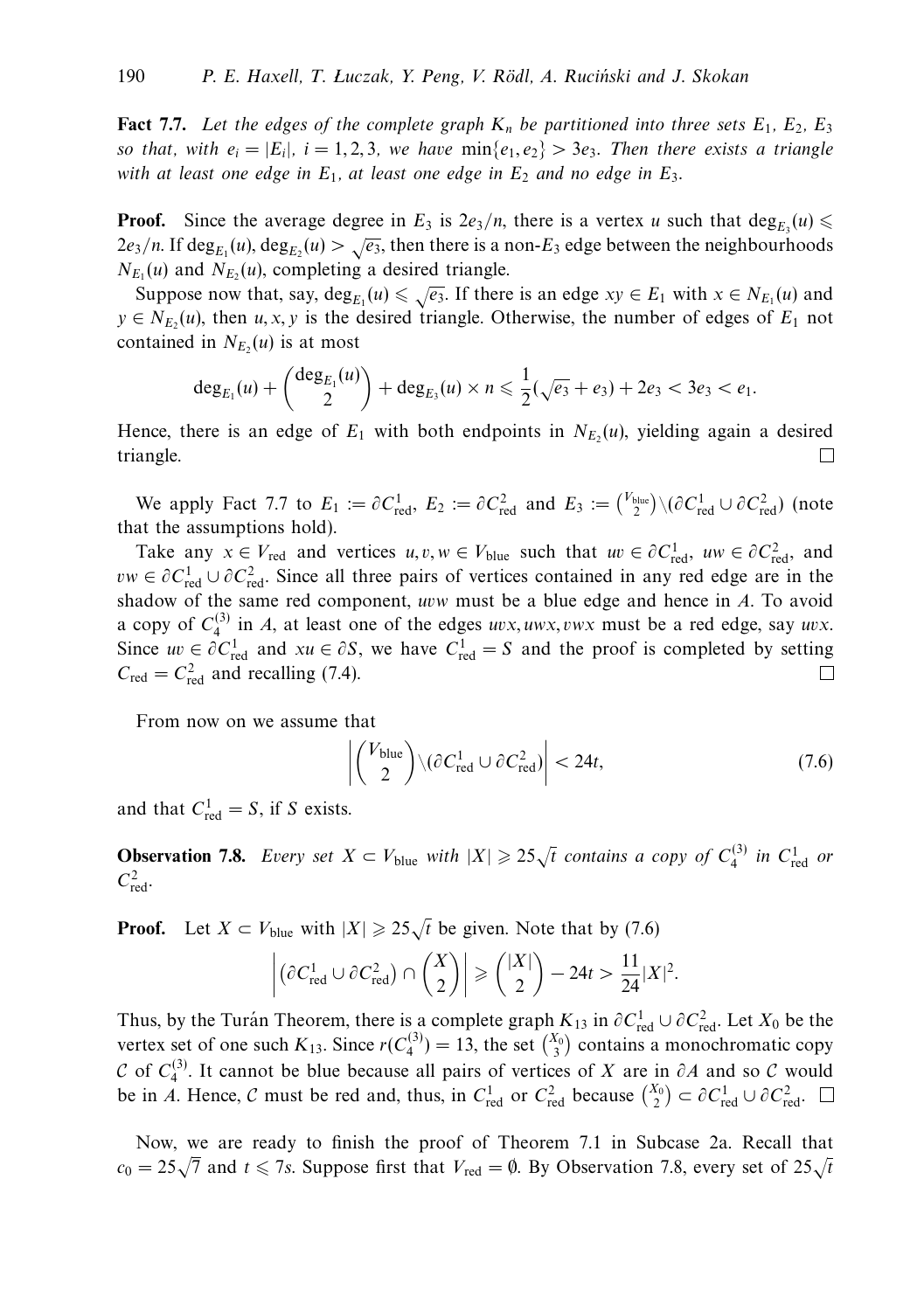vertices in  $V_{blue} = V$  contains a copy of  $C_4^{(3)}$  in  $C_{red}^1$  or  $C_{red}^2$ . Hence, we can find greedily, by taking one edge from a copy of  $C_4^{(3)}$  and re-using the remaining vertex, a matching of size

$$
(t - 25\sqrt{t})/3 \geq (6s + c_0\sqrt{s} - 25\sqrt{7s})/3 \geq 2s
$$

in  $C_{\text{red}}^1 \cup C_{\text{red}}^2$ . Thus, there is an index  $i \in \{1,2\}$  such that  $C_{\text{red}}^i$  contains  $M_s^{(3)}$  as well as a copy of  $C_4^{(3)}$ .

Assume now that  $V_{\text{red}} \neq \emptyset$  and, thus, *S* exists and  $C_{\text{red}}^1 = S$ . We know (see Observation 7.5) that *A* contains a matching  $M_A$ ,  $V(M_A) \subset V_{blue}$ , of size *s* but no  $C_4^{(3)}$ . As in the proof of Observation 7.2, for every vertex  $x \in V_{\text{red}}$  and each edge  $e \in M_A$ , there exists a edge  $f \in S$  so that  $x \in f$  and  $|e \cap f| = 2$ . Hence, we can find a matching of size  $|V_{\text{red}}| < s$  in *S* that uses exactly  $2|V_{\text{red}}|$  vertices of  $V_{\text{blue}}$ . After this, we use the greedy procedure from the previous paragraph and find a matching in  $S \cup C_{\text{red}}^2$ of size  $(|V_{blue}| - 2|V_{red}| - 25\sqrt{t})/3$ . Combining these two matchings and the fact that  $|V_{blue}| + |V_{red}| = |V| = t$  yields a matching in  $S \cup C_{red}^2$  of size

$$
|V_{\text{red}}| + (|V_{\text{blue}}| - 2|V_{\text{red}}| - 25\sqrt{t})/3 \ge (t - 25\sqrt{7s})/3 \ge 2s
$$

as before. Consequently, either *S* or  $C_{\text{red}}^2$  contains  $M_s^{(3)}$ . Note that at least one edge of this matching comes from a copy of  $C_4^{(3)}$  in *S* or  $C_{\text{red}}^2$ . Thus, in either case, we have  $M_s^{(3)}$  and  $C_4^{(3)}$  in the same red component.

**Subcase 2b.** Inequality (7.4) does not hold for any two red components  $C_{\text{red}}^1$  and  $C_{\text{red}}^2$ .

We will first show that in this case the red components can be grouped into three large sets. To this end, we need the following simple fact. (We will only need part (b) now; part (a) will be used twice in Section 8.)

**Fact 7.9.** For given numbers  $a_1 \geq a_2 \geq \cdots \geq a_k \geq 0$ , let  $N = a_1 + \cdots + a_k$ .

- (a) Let *d*  $\ge$  2*N*/3 and *k*  $\ge$  2. If *a*<sub>1</sub> ≤ *d*, then there exists 1 ≤  $\ell$ <sub>0</sub> ≤ *k* − 1 such that *N* − *d* ≤  $\sum_{i=1}^{\ell_0} a_i \leq d.$
- (b) Let  $N \ge 5r$  and  $k \ge 3$ . If  $a_1 + a_2 \le N 2r$ , then there exist  $1 \le \ell_1 < \ell_2 \le k 1$  such that  $\sum_{i=1}^{\ell_1} a_i \geq r$ ,  $\sum_{i=\ell_1+1}^{\ell_2} a_i \geq r$ , and  $\sum_{i=\ell_2+1}^k a_i \geq r$ .

**Proof.** (a) Define  $\ell_0 = \min\{\ell : \sum_{i=1}^{\ell} a_i \ge N - d\}$ . If  $\ell_0 = 1$  then we are done. Otherwise,  $a_{\ell_0} \leq a_1 < N - d$ , and so

$$
N - d \leqslant \sum_{i=1}^{\ell_0} a_i \leqslant (N - d) + a_{\ell_0} < 2(N - d) \leqslant d.
$$

**(b)** If  $a_1 \ge a_2 \ge r$ , take  $\ell_1 = 1$  and  $\ell_2 = 2$ . If  $a_1 \ge r$  but  $a_2 < r$ , take  $\ell_1 = 1$  and define  $\ell_2 = \min\{\ell : \sum_{i=2}^{\ell} a_i \geq r\}.$  Then,

$$
\sum_{i=1}^{\ell_2} a_i = a_1 + \sum_{i=2}^{\ell_2-1} a_i + a_{\ell_2} < a_1 + r + a_2 \leq N - r,
$$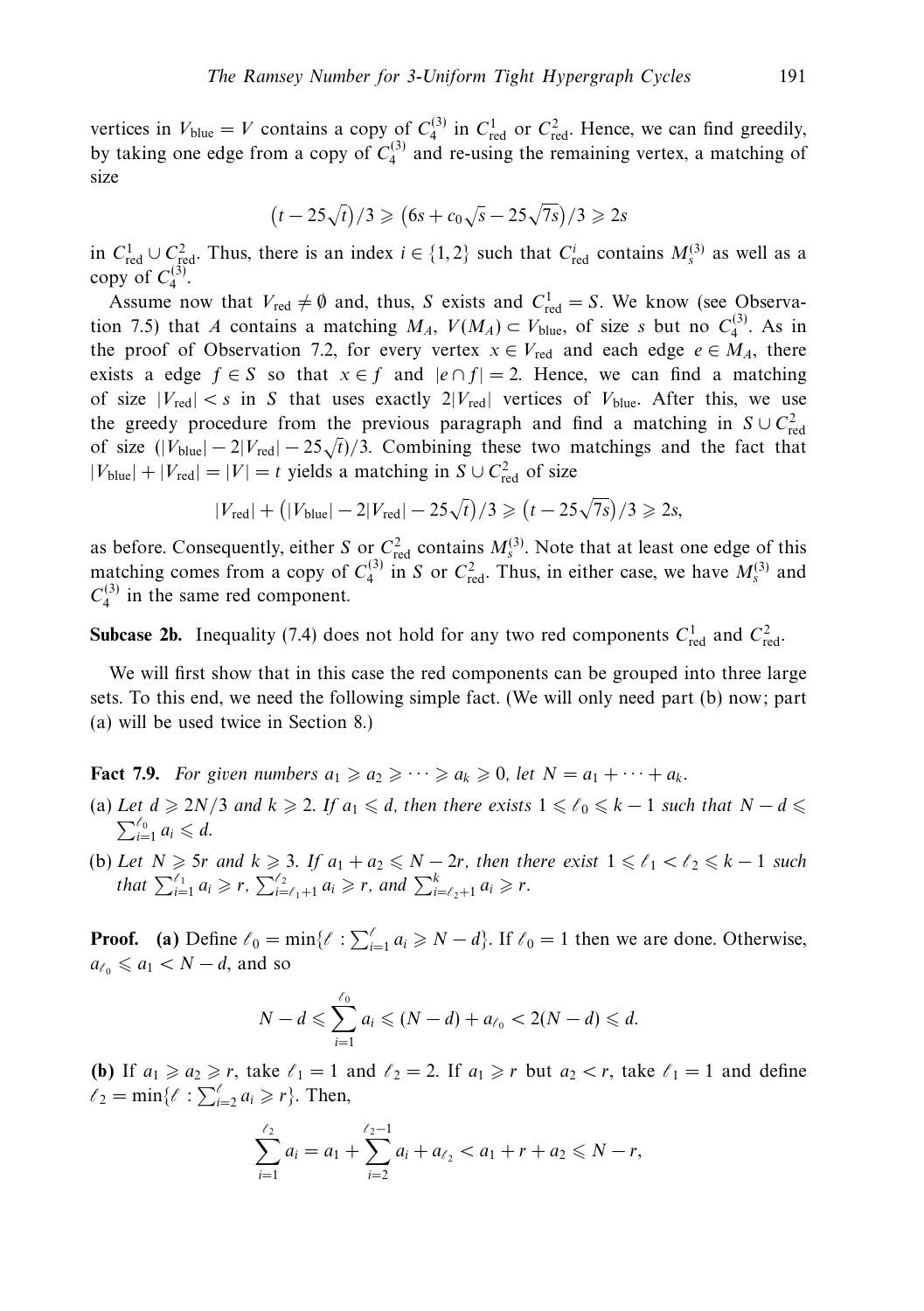and so  $\sum_{i=\ell_2+1}^k a_i \geq r$  as well. Finally, if  $a_2 \leq a_1 < r$ , define  $\ell_1 = \min\{\ell : \sum_{i=1}^{\ell} a_i \geq r\}$  and  $\ell_2 = \min\{\ell : \sum_{i=\ell_1+1}^{\ell} a_i \geq r\}.$  Then

$$
\sum_{i=1}^{\ell_1} a_i \leqslant \sum_{i=1}^{\ell_1 - 1} a_i + a_1 \leqslant 2r
$$

and, similarly,  $\sum_{i=\ell_1+1}^{\ell_2} a_i \leq 2r$ . Hence,

$$
\sum_{i=\ell_2+1}^k a_i \geqslant N-4r \geqslant r.
$$

Now we can prove the following consequence of negating (7.4).

**Observation 7.10.** There exists a partition  $\binom{V}{2} = F^1 \cup F^2 \cup F^3$  such that:

- (i)  $F^1$ ,  $F^2$ ,  $F^3$  are pairwise disjoint.
- $(iii)$   $|F^i[V_{blue}]| \geq 3t$  *for*  $i = 1, 2, 3$ ,
- (iii) for every red component  $C_{\text{red}}$  there exists  $i \in \{1, 2, 3\}$  such that  $\partial C_{\text{red}} \subset F^i$ .

**Proof.** The shadows of all red components, intersected by  $\binom{V_{blue}}{2}$ , form a partition of  $\binom{V_{blue}}{2}$ into disjoint sets of pairs. (Each pair that is not in any red edge is in a partition class by itself.) Let  $a_1 \ge a_2 \ge \cdots$  be the sizes of these partition classes. If (7.4) does not hold for any two red components then  $a_1 + a_2 \leq { |V_{blue}| \choose 2} - 6t$  and, by Fact 7.9(b) with  $N = { |V_{blue}| \choose 2}$ and  $r = 3t$ , the  $a_i$ s can be grouped into three sums, each at least 3*t*. Let the corresponding three sets of pairs, forming a partition of  $\binom{V_{blue}}{2}$ , be denoted by  $\tilde{F}^i$ ,  $i = 1, 2, 3$ . Then the conclusion follows with  $F^i$ s being arbitrary extensions of  $\tilde{F}^i$ s such that, for each red component  $C_{\text{red}}$  if  $\partial C_{\text{red}} \cap {V_{\text{blue}}} \choose 2 \subset \tilde{F}^i$ , then  $\partial C_{\text{red}} \subset F^i$ .  $\Box$ 

For convenience, set  $\tilde{F}^i = F^i[V_{blue}]$  and  $\deg_i(v) = \deg_{\tilde{F}^i}(v)$ ,  $i = 1, 2, 3, v \in V_{blue}$ .

**Observation 7.11.** For every vertex  $v \in V_{blue}$  there is an index  $i \in \{1, 2, 3\}$  so that deg<sub>i</sub>( $v$ ) = 0.

**Proof.** Suppose that there is a vertex  $v \in V_{blue}$  such that  $deg_i(v) > 0$  for all  $i = 1, 2, 3$ , and denote by  $U_i$  the neighbourhood of *v* in  $\tilde{F}^i$ ,  $i = 1, 2, 3$ . Notice that  $\tilde{F}^1 \cup \tilde{F}^2 \cup \tilde{F}^3$  is a partition of  $\binom{V_{blue}}{2}$  (*cf.* Observation 7.10) and, therefore,  $U_1 \cup U_2 \cup U_3 \cup \{v\}$  is a partition of *V*blue.

Take any three vertices  $u_i \in U_i$ ,  $i = 1, 2, 3$ . Since the pairs  $vu_1, vu_2, vu_3$  belong to the shadows of distinct red components, all edges  $vu_iu_i$ ,  $1 \leq i \leq j \leq 3$ , are blue and thus in the azure component *A* (because  $v \in V_{blue}$ ).

Consequently, since there is no  $C_4^{(3)}$  in *A*, the edge  $u_1u_2u_3$  must be red. Thus, all pairs of vertices  $u_i \in U_i$  and  $u_j \in U_j$ ,  $i \neq j$ , are in the shadow of the same red component. Without loss of generality we may assume that

$$
\forall u_i \in U_i, u_j \in U_j, i \neq j, \quad u_i u_j \in \tilde{F}^1. \tag{7.7}
$$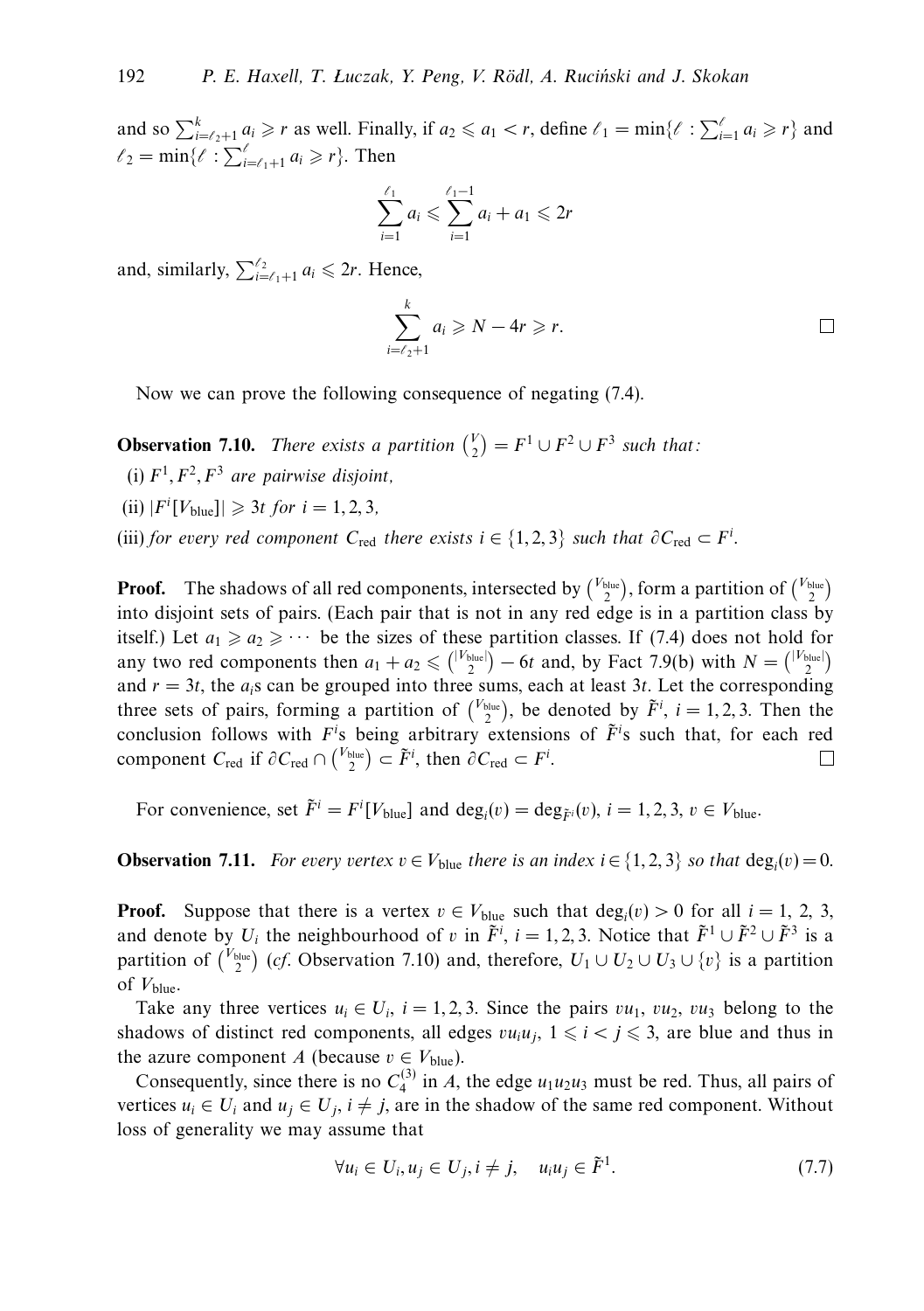

*Figure 3.* Partitioning  $\binom{V_{blue}}{2}$  into  $\tilde{F}^1$ ,  $\tilde{F}^2$  and  $\tilde{F}^3$ . Labels on an edge correspond to possible partition classes for this edge.

Take any three vertices  $u_i, u'_i, u_j$  such that  $u_i, u'_i \in U_i$  and  $u_j \in U_j$ . Since the edges  $vu_iu_j$ and  $vu'_i u_j$  are both in *A* and  $C_4^{(3)} \notin A$ , either  $vu_i u'_i$  is red or  $u_i u'_i u_j$  is red. In the first case,  $u_i u'_i \in \tilde{F}^i$ , while in the second case  $u_i u'_i \in \tilde{F}^1$ .

The previous two paragraphs show that every pair of vertices  $uu'$ , where  $u, u' \in \{v\} \cup$ *U*<sub>1</sub> ∪ *U*<sub>3</sub> or *u* ∈ *U*<sub>1</sub> ∪ *U*<sub>3</sub>, *u*<sup>'</sup> ∈ *U*<sub>2</sub>, is contained in  $\tilde{F}$ <sup>1</sup> ∪  $\tilde{F}$ <sup>3</sup>. Since  $\tilde{F}$ <sup>2</sup> is disjoint from  $\tilde{F}$ <sup>1</sup> ∪  $\tilde{F}$ <sup>3</sup>, it follows that all pairs of  $\tilde{F}^2$  are contained in  $\{v\} \cup U_2$ . The same argument (see Figure 3) yields that all pairs of  $\tilde{F}^3$  are contained in  $\{v\} \cup U_3$ . Each  $\tilde{F}^i$ ,  $i = 2, 3$ , can contain at most deg<sub>*i*</sub>(*v*) pairs of the form  $vu_i$ ,  $u_i \in U_i$ , and  $|\tilde{F}^i| \geq 3t > \text{deg}_i(v)$ . Hence there exist vertices  $u_i, u'_i \in U_i$  such that  $u_i u'_i \in \tilde{F}^i$ ,  $i = 2, 3$ .

If all four edges induced by  $\{u_2, u'_2, u_3, u'_3\} \subset V_{blue}$  were blue, we would have  $C_4^{(3)}$  in  $A$ a contradiction with (7.3). Hence, at least one of them is red, say  $u_2u_2'u_3$ . Since by (7.7) *u*<sub>2</sub>*u*<sub>3</sub> ∈  $\tilde{F}$ <sup>1</sup>, we have *u*<sub>2</sub>*u*'<sub>2</sub> ∈  $\tilde{F}$ <sup>1</sup>. But then *u*<sub>2</sub>*u*'<sub>2</sub> ∈  $\tilde{F}$ <sup>1</sup> ∩  $\tilde{F}$ <sup>2</sup> ⊂ *F*<sup>1</sup> ∩  $F$ <sup>2</sup> − a contradiction with Observation 7.10(i).

For  $1 \leq i < j \leq 3$ , let  $W_{ij} = \{v \in V_{blue} : deg_i(v) > 0, deg_j(v) > 0\}$ . Next, we prove that  $W_{12}$ ,  $W_{13}$ , and  $W_{23}$  have each at least two vertices.

**Observation 7.12.**  $|W_{ij}| \geqslant 2$  for  $1 \leqslant i < j \leqslant 3$ .

**Proof.** By symmetry, we can restrict ourselves to the case  $i = 1$  and  $j = 2$ . Since  $|\tilde{F}^i| \geq 3t$ ,  $i = 1, 2$ , there is a matching  $M_i$  of size four in  $|\tilde{F}^i|$ . Let  $u_1u'_1 \in M_1$  and  $u_2u'_2 \in M_2$  be vertexdisjoint. Since, by (7.3), the copy of  $C_4^{(3)}$  induced by  $\{u_1, u'_1, u_2, u'_2\} \subset V_{blue}$  cannot be blue, at least one of its edges must be red. However, then at least one pair from  $u_1u_2$ ,  $u_1u'_2$ ,  $u'_1u_2$ ,  $u'_1u'_2$  is in  $\tilde{F}^1$  or  $\tilde{F}^2$ . This implies that at least one of these vertices is adjacent to an edge of  $\tilde{F}^1$  and an edge of  $\tilde{F}^2$  and, thus, belongs to  $W_{12}$ . Now we remove that vertex and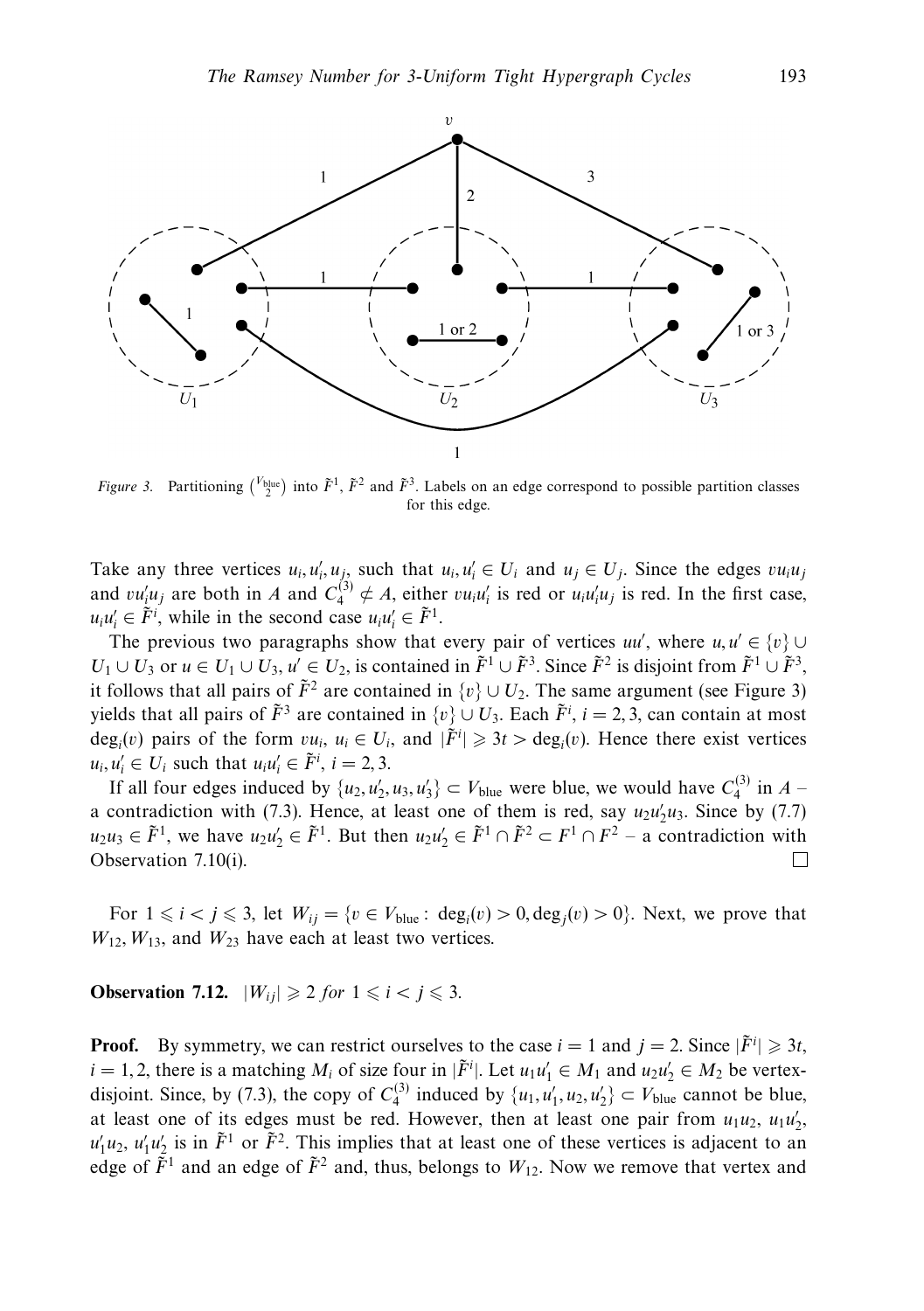find another pair of disjoint edges, one from  $M_1$ , the other from  $M_2$ . Repeating the above reasoning, we obtain another vertex in  $W_{12}$ , completing the proof.  $\Box$ 

Let  $w_{12}, w'_{12} \in W_{12}, w_{13}, w'_{13} \in W_{13}, w_{23}, w'_{23} \in W_{23}$ . Clearly, by Observation 7.11, for all  $1 \leq i < j \leq 3$  and  $1 \leq i' < j' \leq 3$ ,  $\{i, j\} \neq \{i', j'\}$ , the pairs  $w_{ij}w_{i'j'}$ ,  $w'_{ij}w_{i'j'}$ ,  $w_{ij}w'_{i'j'}$ ,  $w'_{ij}w'_{i'j'}$  are from  $F^{\ell}$ , where  $\ell = \{i, j\} \cap \{i', j'\}$  $\}$ . (7.8)

We show now that the sub-hypergraph *H* induced in *K* by vertices  $w_{12}$ ,  $w'_{12}$ ,  $w_{13}$ ,  $w'_{13}$ ,  $w_{23}$ ,  $w'_{23} \in V_{blue}$  contains a copy of  $C_5^{(3)}$  in the azure component *A*.

Since  $F^1 \cap F^2 = \emptyset$ , the pair  $w_{12}w'_{12}$  is either *not contained* in  $F^1$  or *not contained* in *F*<sup>2</sup>. (At this point, we do not know whether or not  $w_{12}w'_{12} \in F^1 \cup F^2$ .) Without loss of generality we may assume that  $w_{12}w'_{12}$  is not contained in  $F^1$ . Also, at least one edge of the sub-hypergraph of *K* induced by vertices  $w_{12}, w'_{12}, w_{13}, w'_{13}$  must be red (otherwise we would have  $C_4^{(3)}$  in the azure component – a contradiction to (7.3)).

Edges  $w_{12}w_{12}'w_{13}$  and  $w_{12}w_{12}'w_{13}'$  must be blue because  $w_{12}w_{13}$ ,  $w_{12}w_{13}' \in F^1$  by (7.8) and  $w_{12}w_{12}$  does not belong to  $F^1$ . Hence, either  $w_{12}w_{13}w_{13}'$  or  $w_{12}'w_{13}w_{13}'$  is red, and the pair  $w_{13}w'_{13}$  must lie in  $F^1$ . Since  $F^1$  and  $F^3$  are disjoint,  $w_{13}w'_{13}$  does not lie in  $F^3$ .

Using the same argument we infer that  $w_{23}w'_{23}$  belongs to  $F^3$ : to avoid a contradiction with (7.3), at least one of the edges induced by  $w_{23}$ ,  $w'_{23}$ ,  $w'_{13}$ ,  $w'_{13}$  must be red. Edges  $w_{13}w'_{13}w_{23}$  and  $w_{13}w'_{13}w'_{23}$  must be blue because, by (7.8),  $w_{13}w_{23}$ ,  $w_{13}w'_{23} \in F^3$  and  $w_{13}w'_{13}$ does not lie in  $F^3$ . Hence, either  $w_{13}w_{23}w'_{23}$  or  $w'_{13}w_{23}w'_{23}$  is red, implying that the pair  $w_{23}w'_{23}$  is in  $F^3$  (and, consequently, not in  $F^2$ ). Similarly, we get  $w_{12}w'_{12} \in F^2$ .

Observe now that all edges of the form  $v_{12}v_{13}v_{23}$ , where  $v_{ij} \in \{w_{ij}, w'_{ij}\}$ , are blue because, by  $(7.8)$ , the pairs contained in them belong to different  $F<sup>i</sup>$ s and the shadow of every component is contained in a unique  $F^i$ . Moreover, the edges  $w_{12}w'_{12}w_{13}$ ,  $w_{12}w'_{12}w'_{13}$  $w_{13}w'_{13}w_{23}$ ,  $w_{13}w'_{13}w'_{23}$ ,  $w_{23}w'_{23}w_{12}$ , and  $w_{23}w'_{23}w'_{12}$  must be blue as well because, again, all the pairs contained in any red edge belong to the shadow of the same red component (and to a unique  $F<sup>i</sup>$ ), which is not the case here.

Therefore, all edges  $w_{12}w_{23}w_{13}$ ,  $w_{23}w_{13}w'_{13}$ ,  $w_{13}w'_{13}w'_{23}$ ,  $w'_{13}w'_{23}w_{12}$ , and  $w'_{23}w_{12}w_{23}$  of the cycle  $C_5^{(3)}$  on vertices  $w_{12}, w_{23}, w_{13}, w'_{13}, w'_{23}$  are coloured blue and belong to the azure component.  $\Box$ 

#### **8. Matchings in components (the real thing)**

In this section we prove Lemma 2.1. Since the hypergraph *K* appearing in Lemma 2.1 is almost complete, we will be guided by the proof of Theorem 6.1 presented in Section 6. However, it will be convenient to replace  $K$  with a large sub-hypergraph  $K_1$  with a more regular structure. Its existence is guaranteed by the following simple lemma.

For a vertex *x* in a hypergraph *H*, let  $N_H(x) = \{y : xy \in \partial H\}$ . For two vertices *x*, *y*, let  $N_H(x, y) = \{z : xyz \in H\}$ . Note that if  $y \in N_H(x)$  (equivalently,  $x \in N_H(y)$ ), then  $N_H(x, y) \neq \emptyset$ . We call all such pairs *xy* of vertices *active*. Thus, the active pairs in *H* are exactly those pairs of vertices which belong to the shadow *∂H* of *H*.

**Lemma 8.1.** Fix  $\delta > 0$  and set  $\delta_1 = 10\delta^{1/6}$ . Let *K* be a 3-uniform hypergraph with *t* vertices and at least  $(1 - \delta) {t \choose 3}$  edges. Then *K* contains a sub-hypergraph  $K_1$  with  $t_1 \geqslant (1 - \delta_1)t$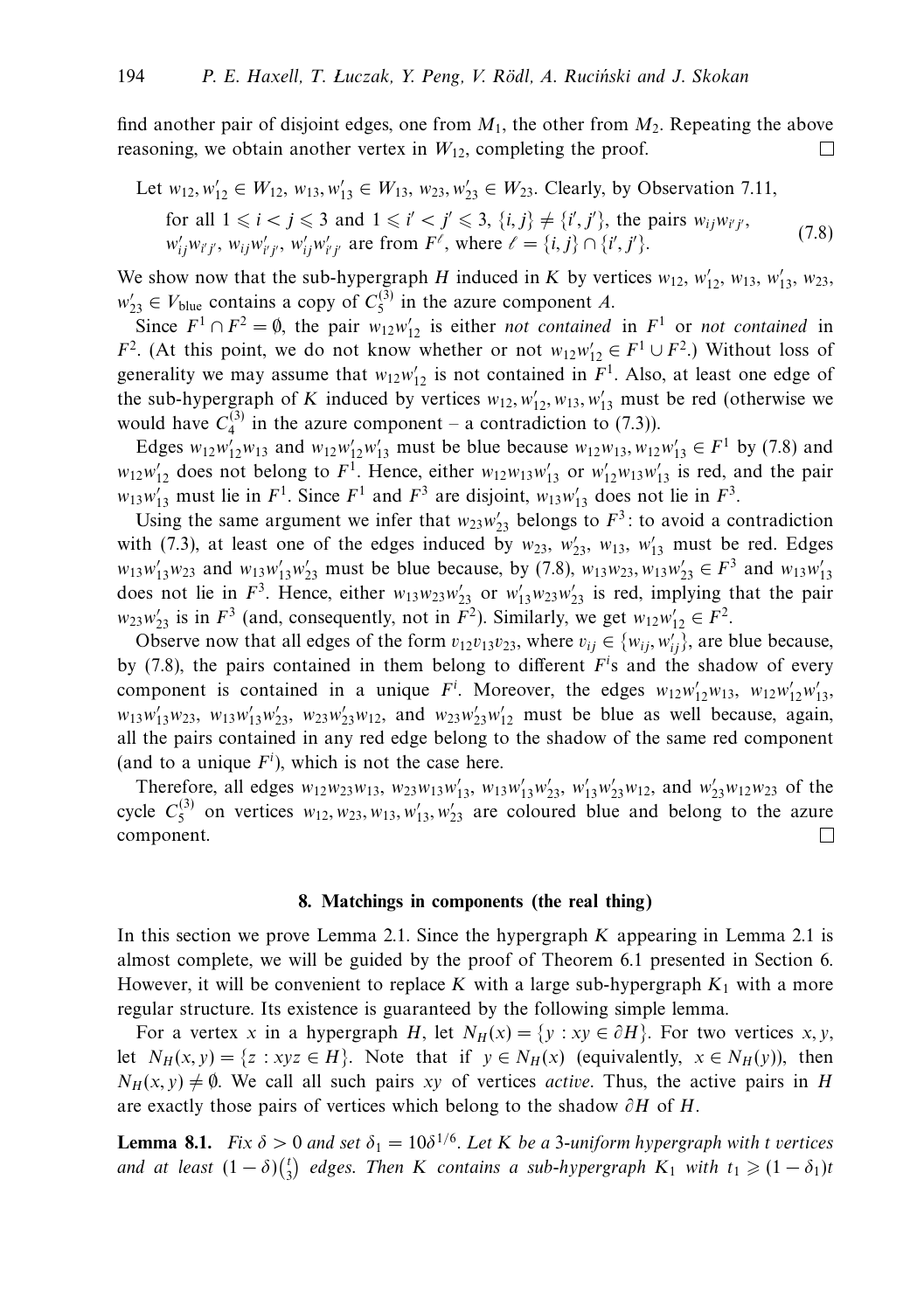vertices such that every vertex  $x$  of  $K_1$  is in an active pair and for all active pairs  $xy$  we  $|N_{K_1}(x, y)| \geqslant (1 - \delta_1)t_1.$ 

A (fairly standard) proof of Lemma 8.1 can be found in [11] (see Lemma 4.1 therein).

**Proof of Lemma 2.1.** We may assume that  $\eta < 1$ . Given  $0 < \eta < 1$ , define  $\delta = \eta^6 10^{-24}$ . For any hypergraph *K* on  $t = (4 + \eta)s$  vertices and with at least  $(1 - \delta)\binom{t}{3}$  edges, let  $K_1$ be the sub-hypergraph of *K* satisfying the conclusions of Lemma 8.1 with  $\delta_1 = 10\delta^{1/6}$  $\eta$ /1000. In particular, using the bound  $t < 5s$ , we get

$$
t_1 = |V(K_1)| \ge (1 - \delta_1)t \ge t - 5\delta_1 s = t - (\eta/200)s > (4 + \eta/2)s.
$$

Since every monochromatic component of  $K_1$  is contained in a monochromatic component of  $K$ , it is enough to show the conclusion of Lemma 2.1 for  $K_1$ . For the clarity of our presentation we will reset  $K := K_1$ ,  $\delta := \delta_1$  and  $\eta := 2\eta$ . Equivalently, we will assume that *K* has  $t = (4 + \eta)s$  vertices,  $0 < \eta < 1/2$ , every vertex *x* of *K* is in an active pair, and for all active pairs *xy*,

$$
|N_K(x, y)| \geqslant (1 - \delta)t,\tag{8.1}
$$

where  $\delta = \eta/500$ .

Since every *x* is in an active pair, it follows from (8.1) that for all  $x \in V(K)$ ,

$$
|N_K(x)| = |\{y : xy \in \partial K\}| \geq (1 - \delta)t + 1.
$$
 (8.2)

Let  $V = V(K)$  and fix a colouring  $K = K_{\text{red}} \cup K_{\text{blue}}$ . Our ultimate goal is to show that either in  $K_{\text{red}}$  or in  $K_{\text{blue}}$  there is an externally connected matching  $M_s^{(3)}$ . We begin with some preliminary results. Our first observation establishes for every  $x \in V$  the existence of a dominant monochromatic component  $C_x$ , the shadow of which contains most pairs of vertices *xy*. (For the complete hypergraph *K* this was done in Observation 6.2.)

**Observation 8.2.** For every vertex  $x \in V$  there exists a monochromatic component  $C_x$  such that

$$
|\{y \in V : xy \in \partial C_x\}| \geqslant (1 - \delta)t. \tag{8.3}
$$

The observation will follow from a simple graph-theoretic result.

**Fact 8.3.** Let G be a graph with *n* vertices and minimum degree d. If  $n > d \geqslant 3n/4$ , then for every red–blue colouring of the edges of *G* there is a monochromatic component with at least  $d+1$  vertices.

**Proof.** Let  $G = G_{\text{red}} \cup G_{\text{blue}}$  be a red–blue colouring of the edges of G. Suppose that no component of *G*red has more than *d* vertices. Then, by Fact 7.9(a) in Section 7 there is a partition  $V(G) = V_1 \cup V_2$ , where

$$
n-d \leqslant |V_1| \leqslant \frac{n}{2} \leqslant |V_2| \leqslant d \text{ and } E_{G_{\text{red}}}(V_1, V_2) = \emptyset.
$$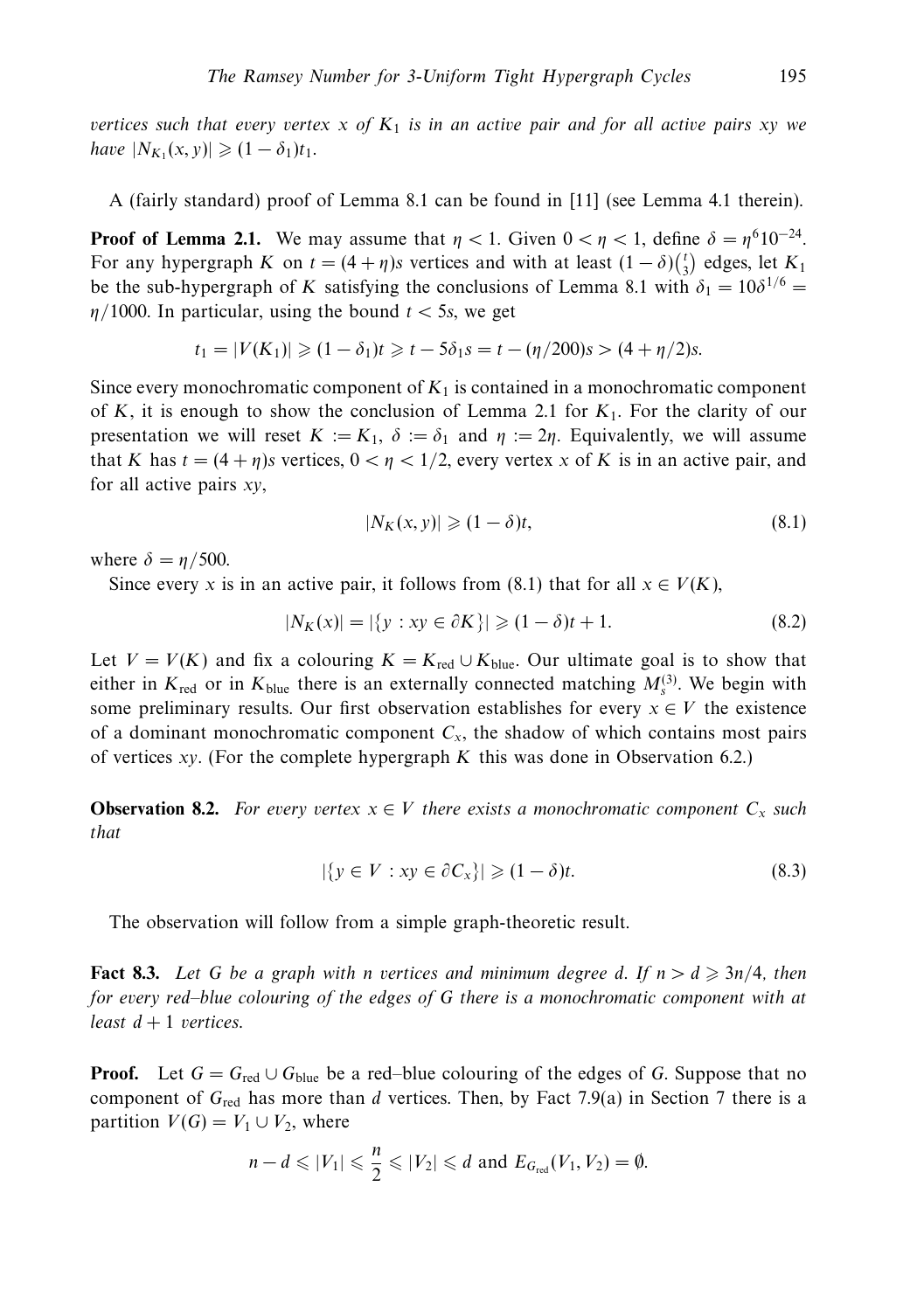Observe that in  $G_{blue}$  every vertex of  $V_2$  has a neighbour in  $V_1$  and every vertex of  $V_1$  has more than  $|V_2|/2$  neighbours in  $V_2$ . Thus, the graph  $G_{blue}$  is connected, and so there is a blue component on all  $n \geq d+1$  vertices.  $\Box$ 

**Proof of Observation 8.2.** Note that  $\delta$  < 1/4 and that, by (8.1), for every vertex  $x \in V$  the graph  $K(x) = \{yz : xyz \in K\}$  has minimum degree at least  $(1 - \delta)t \geq 3t/4$  (and at most *t* vertices). The colouring  $K = K_{\text{red}} \cup K_{\text{blue}}$  induces a colouring  $K(x) = K_{\text{red}}(x) \cup K_{\text{blue}}(x)$ which, by Fact 8.3, contains a monochromatic component with at least  $(1 - \delta)t$  vertices. Consequently, there is a monochromatic component *C* in *K* such that  $\partial C$  contains at least  $(1 - \delta)t$  pairs *xy*.  $\Box$ 

For each  $x \in V$  let us choose arbitrarily one component satisfying the condition in Observation 8.2 and denote it by *Cx*. Let

$$
V_{\text{red}} = \{x \in V : C_x \text{ is red}\} \text{ and } V_{\text{blue}} = \{x \in V : C_x \text{ is blue}\}.
$$

Observation 8.2 tells us that  $V = V_{\text{red}} \cup V_{\text{blue}}$  and this union is disjoint by the definition of *V*red and *V*blue.

Our next result says that for most  $x \in V_{\text{red}}$ , as well as for most  $x \in V_{\text{blue}}$ , the components  $C_x$  are the same. (For the complete hypergraph *K* this is Observation 6.3.)

**Observation 8.4.** If  $|V_{\text{red}}| \ge 6\delta t$  ( $|V_{\text{blue}}| \ge 6\delta t$ , respectively) then there is a red component *C*<sub>red</sub> (a blue component *C*<sub>blue</sub>) so that  $C_x = C_{\text{red}}$  ( $C_x = C_{\text{blue}}$ ) for all but at most 2 $\delta t$  vertices  $x \in V_{\text{red}} \ (x \in V_{\text{blue}}).$ 

**Proof.** Consider a graph G defined on  $V_{\text{red}}$  by putting an edge between *x* and *y* whenever *xy* ∈  $\partial C_x \cap \partial C_y$  (note that by (6.4) this means that  $C_x = C_y$ ). By Observation 8.2 every vertex 'spoils' at most  $\delta t$  edges, and thus  $|E(G)| \geq {v \choose 2} - v \delta t$ , where  $v = |V_{\text{red}}|$ . Our goal is to show that *G* has a component of order at least  $v - 2\delta t$ . Suppose this is not true. Then, by Fact 7.9(a) in Section 7 with  $d = v - 2\delta t$ , there is a partition  $V_{\text{red}} = V_1 \cup V_2$  with

$$
2\delta t \leq |V_1|, |V_2| \leq v - 2\delta t \text{ and } E_G(V_1, V_2) = \emptyset,
$$

which yields at least  $2\delta t(v - 2\delta t) > v\delta t$  edges in the complement of  $G - a$  contradiction.  $\perp$ 

If  $|V_{\text{red}}| \ge 6\delta t$ , we define the *scarlet* component *S* as the (unique) red component  $C_{\text{red}}$ guaranteed by Observation 8.4 and set

$$
V'_{\text{red}} = \{x \in V_{\text{red}} : C_x = S\}.
$$

Then

$$
|V'_{\text{red}}| \geq |V_{\text{red}}| - 2\delta t \geq 4\delta t.
$$

If  $|V_{\text{red}}| < 6\delta t$ , then we say that the scarlet component does not exist and  $V'_{\text{red}} = \emptyset$ . Similarly, when  $|V_{blue}| \ge 6\delta t$ , we define the *azure* component *A* and the set

$$
V'_{\text{blue}} = \{x \in V_{\text{blue}} : C_x = A\}.
$$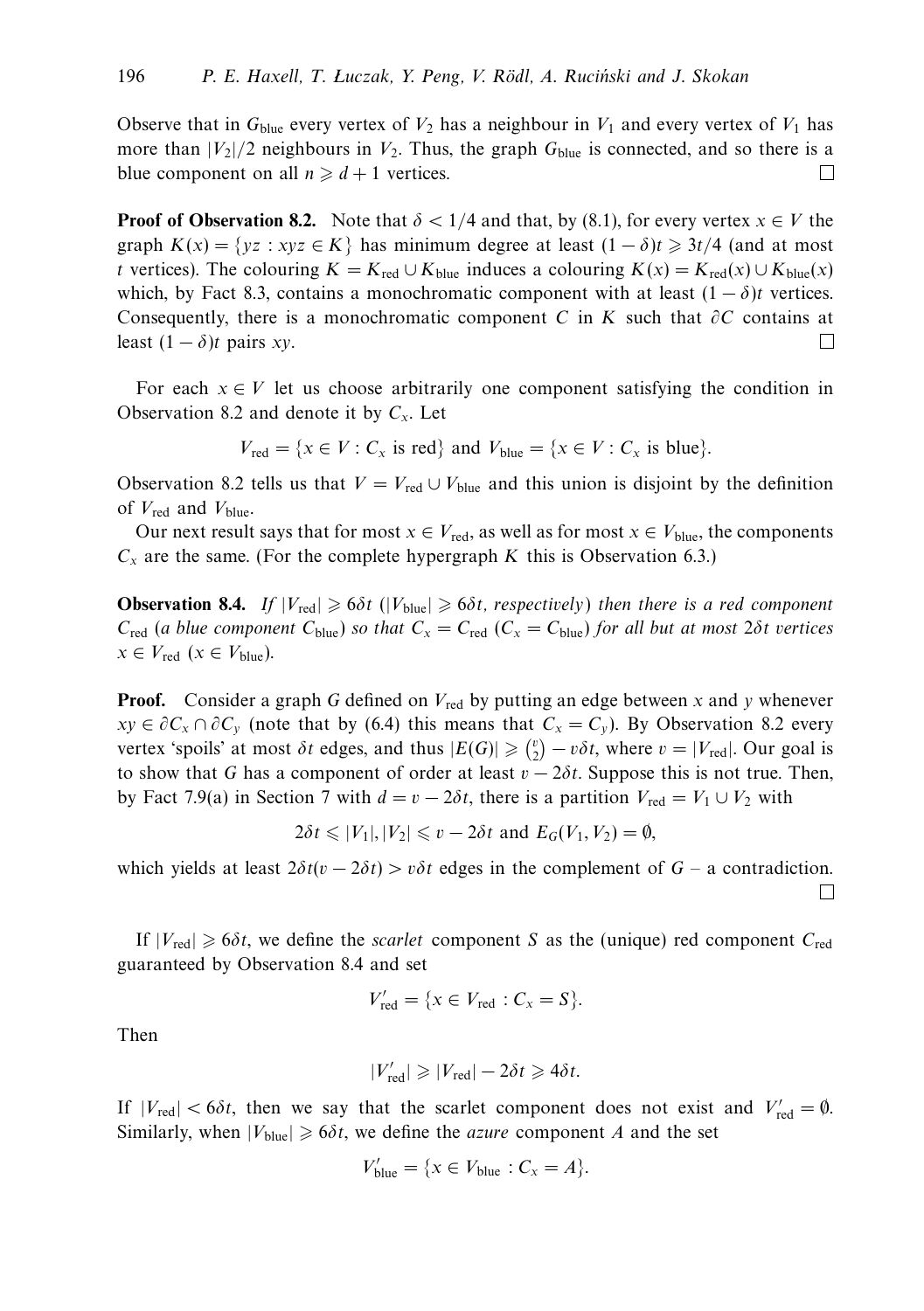Then

$$
|V'_{\text{blue}}| \geqslant |V_{\text{blue}}| - 2\delta t \geqslant 4\delta t,
$$

and  $V'_{blue} = \emptyset$  if  $|V_{blue}| < 6\delta t$ . We also set

$$
V' = V'_{\text{red}} \cup V'_{\text{blue}}.
$$

Since  $\delta$  < 1/12,

$$
|V'| = |V'_{\text{red}}| + |V'_{\text{blue}}| \geq t - 8\delta t. \tag{8.4}
$$

For each  $x \in V'_{\text{red}}$ , set

$$
\partial S(x) = |\{ y \in V : xy \in \partial S \}|,
$$

and for each  $x \in V'_{blue}$ , set

$$
\partial A(x) = |\{ y \in V : xy \in \partial A \}|.
$$

By Observation 8.2 and the definitions of *S* and *A* we have

$$
|\partial S(x)|, |\partial A(x)| \geqslant (1 - \delta)t. \tag{8.5}
$$

Our last preliminary result is the Mirror Lemma  $(cf.$  Lemma 6.7) adjusted to noncomplete hypergraphs.

**Lemma 8.5 (The Blurred Mirror Lemma).** Let *M* be a largest matching in a red component  $C_{\text{red}}$  and let  $P \subset V$ , where  $P \cap V(M) = \emptyset$  and  $|P| \geqslant |M| + 30\delta t$ . Assume further that for some blue component  $C_{blue}$  and for every  $e \in M$ , the bipartite induced subgraph  $\partial C_{blue}[e, P]$ *of*  $∂C_{blue}$  contains  $K_{2|P|−9\delta t−1}$ . Then there exists a matching  $M' ⊂ C_{blue}$  such that:

 $(i)$   $|M'| \geqslant |M|$  and  $(iii)$   $|V(M') \cap P| \leq |M| + 4\delta t$ .

**Proof.** Let  $M'' \subset C_{blue}$  be a largest matching such that:

- $|V(M'') \cap P| \leq |M''|$  and
- $V(M'')$  intersects at most  $|M''|$  edges of *M*. (8.6)

We first claim that  $|M''| \geq |M| - 4\delta t$ . Indeed, suppose  $|M''| \leq |M| - 4\delta t$ . We will show that there exist  $e_1, e_2 \in M$  and  $a, b, c \in P'' := P\setminus V(M'')$  such that  $(e_1 \cup e_2) \cap V(M'') = \emptyset$ and the set  $X = e_1 \cup e_2 \cup \{a, b, c\}$  satisfies the assumptions of Claim 6.5 (see Remark 6.6).

From the second part of (8.6) and our supposed bound on  $|M''|$ , it follows that there exist at least  $4\delta t$  edges of *M* disjoint from  $V(M'')$ . Let  $e_1 = uww \in M$  be any such edge. Below we suppress the dependence on *K* and write  $N(x)$  for the neighbourhood of *x* in the shadow of *K*, and  $N(x, y)$  for the neighbourhood of *x*, *y* in *K*. By (8.2),

$$
|V \setminus (N(u) \cap N(v) \cap N(w))| \leq 3t - |N(u)| - |N(v)| - |N(w)| \leq 3\delta t
$$

and so there exists  $e_2 = xyz \in M \setminus e_1$  such that  $e_2 \cap V(M'') = \emptyset$  and every pair of vertices *p*, *q* ∈ *e*<sub>1</sub> ∪ *e*<sub>2</sub> = {*u*, *v*, *w*, *x*, *y*, *z*} is active.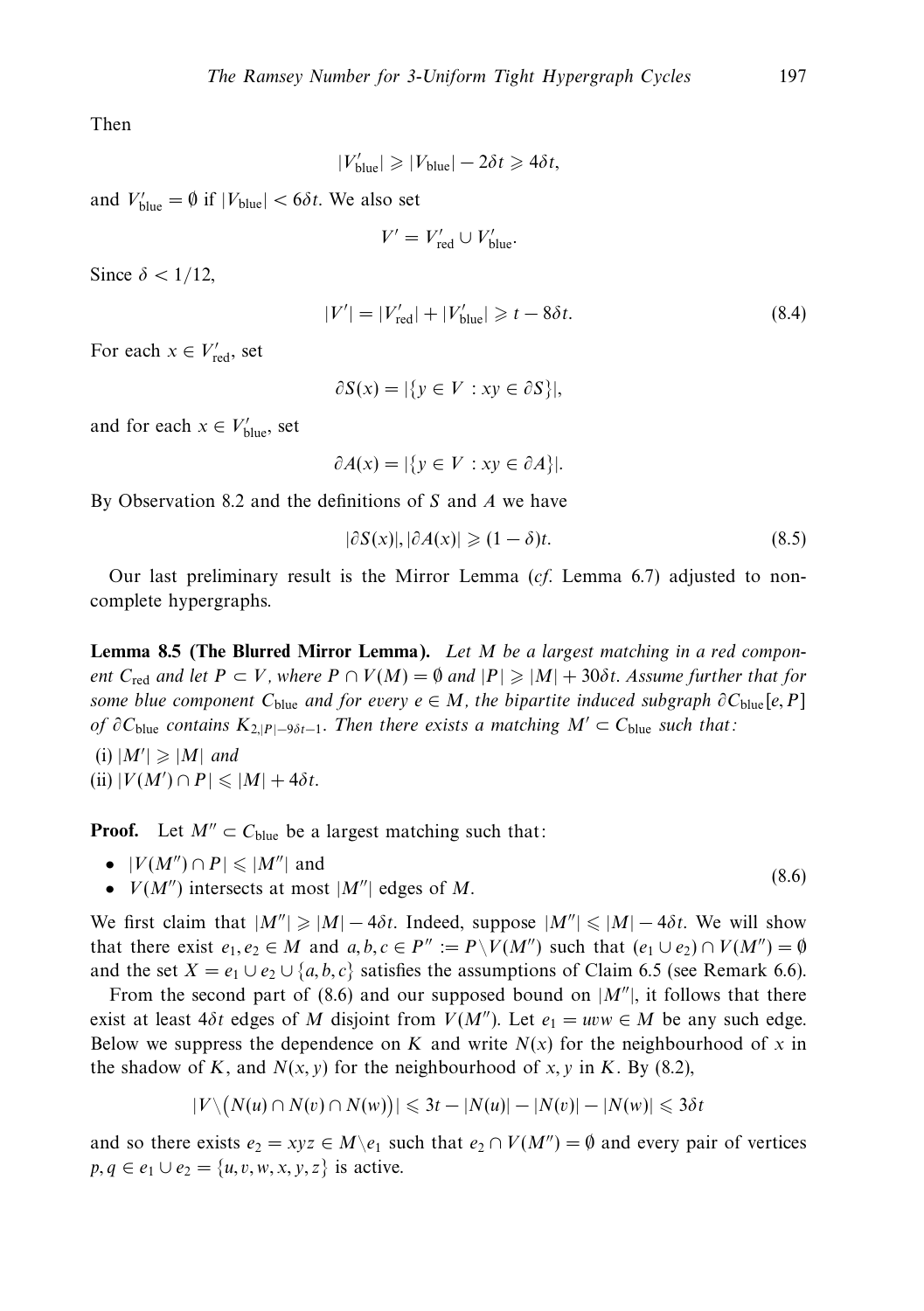By the first part of (8.6) and our bounds on |*P*| and  $|M''|$ , we have

$$
|P''| = |P| - |P \cap V(M'')| \ge |M| + 30\delta t - (|M| - 4\delta t) = 34\delta t.
$$

Among the vertices of  $P''$  at most  $18\delta t + 2$  do not belong to the bipartite cliques  $K_{2|P|=9\delta t-1}$  between  $e_i$ ,  $i=1,2$ , and *P*, guaranteed by the assumptions. Also, by (8.1),

$$
\left|P''\backslash \bigcap_{p,q} N(p,q)\right| \leqslant {6 \choose 2} \delta t = 15 \delta t,
$$

where the intersection is taken over all pairs of vertices  $p, q \in e_1 \cup e_2$ . Since  $(34 - 18 15)\delta t - 2 \geq 3$ , one can choose  $a, b, c \in P''$  so that:

 $(a) ∂C_{blue}[e_i, {a, b, c}]$  ⊃  $K_{2,3}$  for  $i = 1, 2$ , and

(b) all triples of vertices having two vertices in  $\{u, v, w, x, y, z\}$  and one in  $\{a, b, c\}$  are edges of *K*.

Thus, we can apply Claim 6.5 (see Remark 6.6) to the set  $X = e_1 \cup e_2 \cup \{a, b, c\}$ . But then we can either enlarge *M* in  $C_{\text{red}}$  (if (1) of Claim 6.5 occurs) or  $M''$  in  $C_{\text{blue}}$  with conditions  $(8.6)$  preserved  $(if(2)$  or  $(3)$  of Claim 6.5 occurs), yielding a contradiction with the choice of  $M$  or  $M''$ , respectively.

Hence  $|M''| \ge |M| - 4\delta t$ . If  $|M''| \ge |M|$ , we are done. Otherwise, we repeat the following procedure which keeps enlarging  $M''$  by increments of two until its size reaches  $|M|$  (for convenience, we assume that  $|M| - |M''|$  is even). Let the current matching be denoted by  $M'$ ,  $|M'|$  <  $|M|$ . It is important that in each step we will

- not delete any edge of  $M'$ , that is,  $M'' \subseteq M'$ ,
- add to  $V(M')$  at most four vertices of  $P$ , and
- maintain the second part of  $(8.6)$ .

Since there are  $(|M|-|M''|)/2$  steps, for the final M' we have

$$
|V(M') \cap P| \leq |M''| + 2(|M| - |M''|) = |M| + (|M| - |M''|) \leq |M| + 4\delta t,
$$

so (ii) holds. Now we describe a single step of the procedure. Let  $e = xyz \in M$  be such that  $e \cap V(M') = \emptyset$ . Denote by  $P_0$  the set of at most  $9\delta t + 1$  vertices of P which do not belong to the bipartite clique  $K_{2|P|-\frac{9\delta t-1}{2}}$  between *e* and *P*, guaranteed by the assumptions.

Set  $P' = P \setminus (V(M') \cup P_0)$ . As above,

$$
|P'| \geq |M| + 30\delta t - (|M| + 4\delta t) - |P_0| \geq 16\delta t.
$$

Set  $N_1 = P' \cap N(x, y) \cap N(x, z) \cap N(y, z)$ . By (8.1),  $|N_1| > (16 - 3)\delta t = 13\delta t$ . Let  $a \in N_1$ and set  $N_2 = N_1 \cap N(a, x) \cap N(a, y) \cap N(a, z)$ . We have, again by (8.1),  $|N_2| > 10\delta t$ . Similarly, for every  $b \in N_2$  and every  $c \in N_3 = N_2 \cap N(b, x) \cap N(b, y) \cap N(b, z)$ , we have

$$
|N_3 \cap N(c, x) \cap N(c, y) \cap N(c, z)| > 4\delta t \geq 1.
$$

Thus, one can choose  $a, b, c, d \in P'$  so that:

- $(a)$  ∂C<sub>blue</sub>[e, {*a*, *b*, *c*}] ⊃  $K_{2,3}$ ,
- (b) all triples of vertices within  $\{x, y, z, a, b, c, d\}$  intersecting simultaneously  $\{x, y, z\}$  and  ${a, b, c, d}$  are edges of *K*.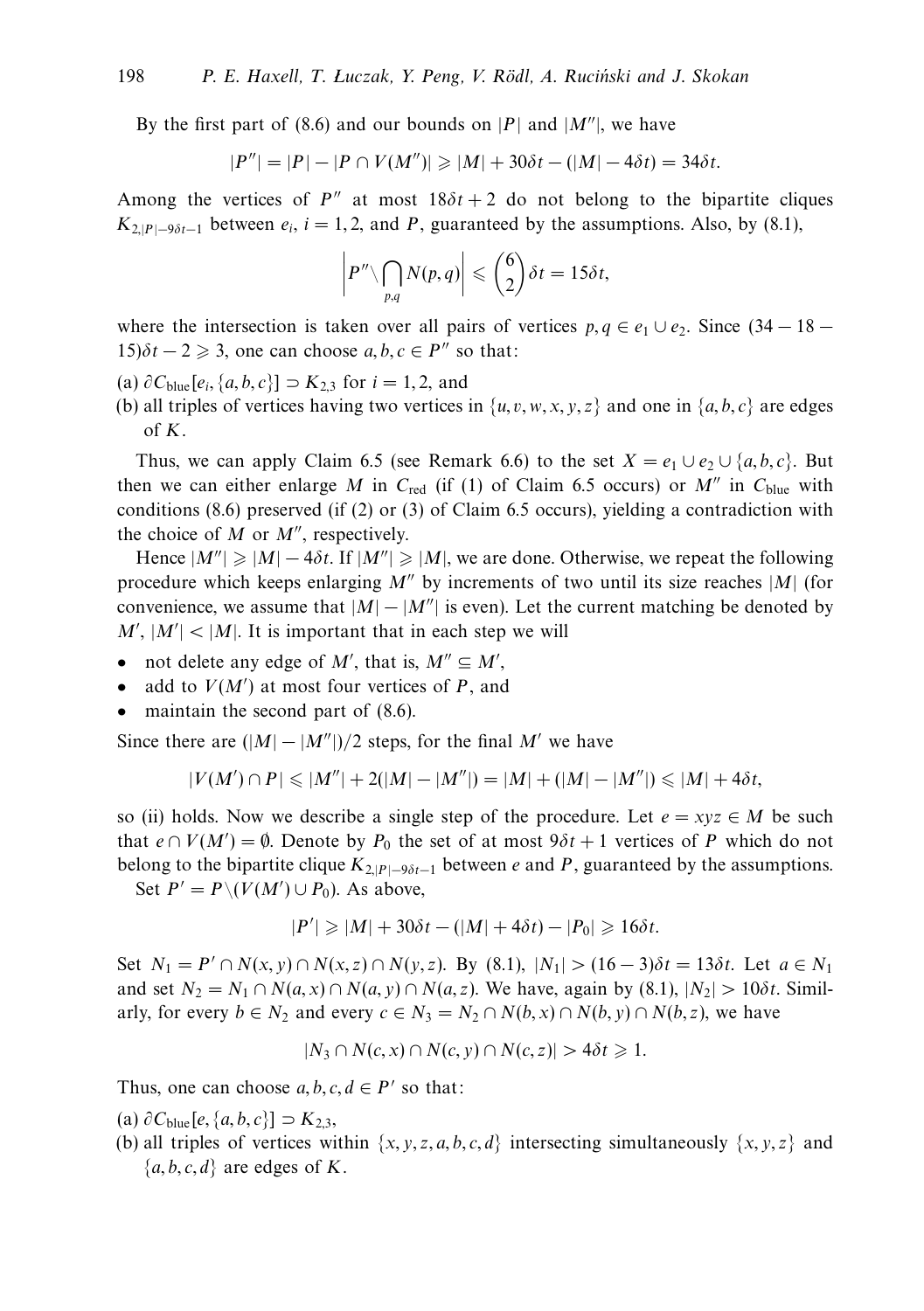We apply Claim 6.4 (see Remark 6.6) to the set  $X = e \cup \{a, b, c, d\}$ . By the maximality of M in *C*<sub>red</sub> and the maximality of *M*<sup>*''*</sup> with respect to (8.6) in *C*<sub>blue</sub> (note that  $V(M'') \cap X = \emptyset$ ), conclusions (1) and (2) of Claim 6.4 cannot hold. Thus, (3) holds, which allows us to enlarge  $M'$  by adding the edges  $e_1$  and  $e_2$  guaranteed by Claim 6.4(3). Note that, indeed, in a single step we have used four vertices of *P* and one edge of *M*.  $\Box$ 

We are now ready to complete the proof of Lemma 2.1. Since  $\delta$  < 1/12, in view of Observation 8.4, either the scarlet component *S* or the azure component *A* (or both) does exist.

Let *M* be a matching of maximum size in *K* among all matchings that lie in *S* or *A*. Without loss of generality we assume that  $\emptyset \neq M \subset S$ . This implies that  $|V'_{\text{red}}| \geq 4\delta t$ , but  $V'_{blue}$  might be empty, that is, the azure component *A* might not exist. Suppose that

$$
1\leqslant m=|M|\leqslant s-1
$$

and set

$$
R = V'_{\text{red}} \setminus V(M) \text{ and } B = V'_{\text{blue}} \setminus V(M). \tag{8.7}
$$

According to this definition, if  $B \neq \emptyset$ , then  $V'_{blue} \neq \emptyset$ , and consequently, the azure component *A* does exist. Note that  $R \cap B = \emptyset$  and

$$
t = (4 + \eta)s = 3m + |R \cup B| + |V \setminus V'|,
$$
\n(8.8)

and, using  $m < s$  and (8.4),

$$
|R \cup B| \geqslant (4+\eta)s - 3m - |V\backslash V'| \geqslant (1+\eta)s - 8\delta t. \tag{8.9}
$$

Observe that by (8.9) and our choice of *δ*, whenever one of the sets *R* or *B* has size at most 5*δt* then the other one has size at least

$$
(1+\eta)s-13\delta t\geqslant m+30\delta t.
$$

We first show the following variant of Observation 6.8.

**Observation 8.6.** If  $|R| \ge 2\delta t$ , then all edges  $xyz \in K[R \cup B]$  with  $x \in R$  and  $xy \in \partial S$ belong to the same blue component  $C_{blue}$ . Furthermore, if also  $|B| \geqslant 2\delta t$ , then  $C_{blue} = A$ .

**Proof.** First note that any red edge  $xyz \in K[R \cup B]$  with  $xy \in \partial S$  would be in *S* and disjoint from *V*(*M*), and thus it could be added to *M*, contradicting the maximality of *M*. Hence, every such edge is blue. Let *x*, *y*,  $z \in R \cup B$  and *xy* and *xz* be two pairs in  $\partial S$ . Since  $|B \cup R| \ge 2\delta t$  and the pairs *xy* and *xz* are active, by (8.1) there exists  $w \in R \cup B$  such that  $xyw \in K$  and  $xzw \in K$ . Hence, both edges are blue and in the same blue component. Now, by (8.5), the subgraph  $\partial S[R]$  has minimum degree at least  $|R| - \delta t \geq |R|/2$ , and thus it is connected. This implies that all pairs  $xy \in \partial S$  such that  $x \in R$  and  $y \in R \cup B$ are in the shadow of the same blue component *C*blue.

To prove the second part, notice that if both  $|R|, |B| \ge 2\delta t$  then, again by (8.5), the number of edges of *∂S* with one endpoint in *R* and the other in *B* is more than |*R*||*B*|*/*2,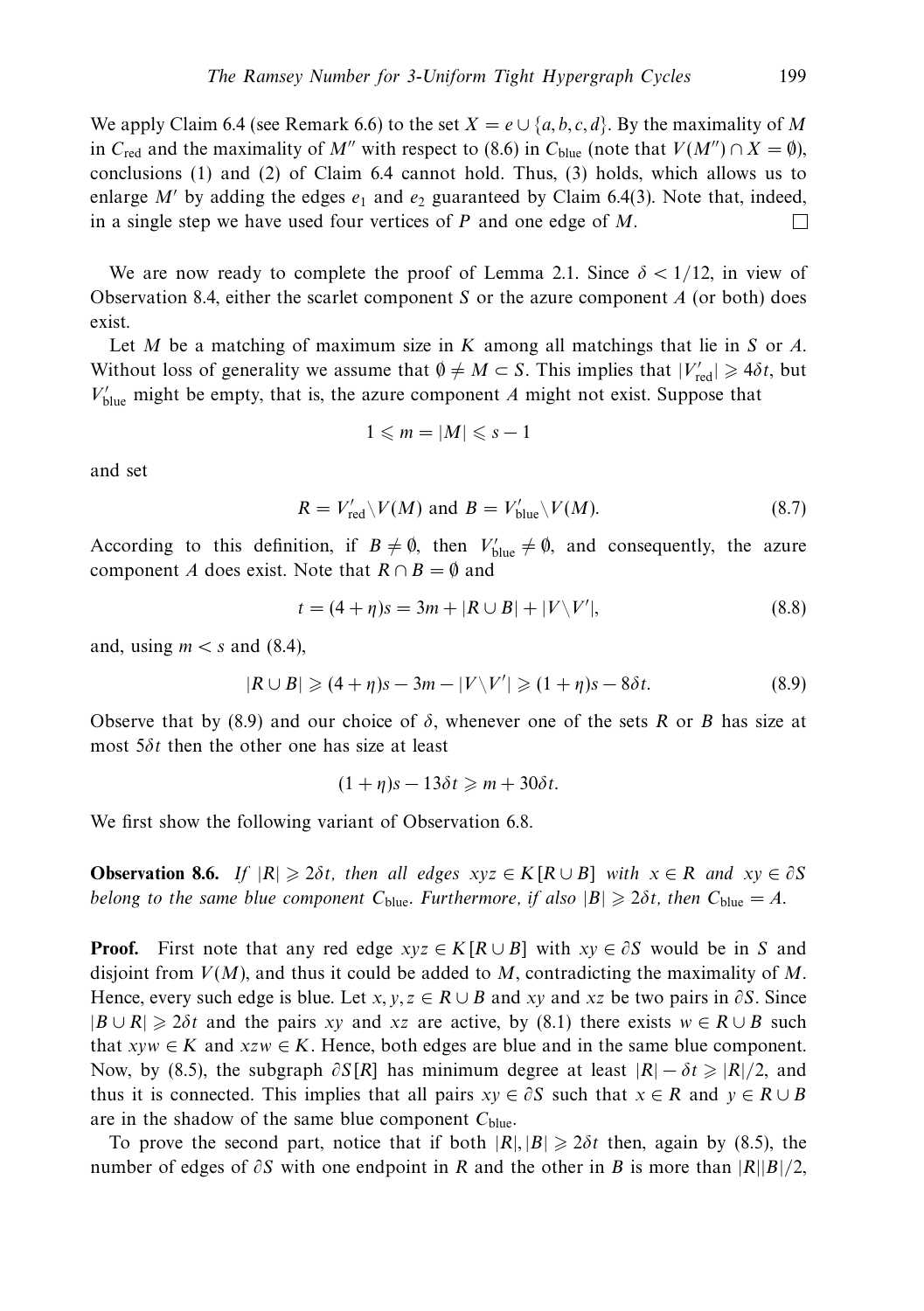and the same is true for the edges of  $\partial A$ . Hence, there is a pair  $x \in R$  and  $y \in B$  such that  $xy \in \partial S \cap \partial A$ . It follows that  $C_{blue} = A$ .  $\Box$ 

For the rest of the proof of Lemma 2.1 we distinguish three cases analogous to the three cases considered in the proof of Theorem 6.1.

**Case 1.**  $|B| \le 5\delta t$ .

Denote by C<sub>blue</sub> the blue component guaranteed by Observation 8.6.

**Observation 8.7.** For every edge  $e \in M$ , the bipartite induced subgraph  $\partial C_{\text{blue}}[e, R]$  of  $\partial C_{\text{blue}}$ contains  $K_{2,|R|-3\delta t-1}$  as a subgraph.

**Proof.** Let  $e = xyz \in M$ . By (8.2), at least  $|R| - 3\delta t$  vertices  $a \in R$  are such that all three pairs *xa*, *ya* and *za* are active. Let the set of such vertices be denoted by *Re*.

Suppose that  $\partial C_{blue}[e, R_e]$  contains no copy of  $K_{2, |R_e|-1}$ . Then there exist two vertices  $a, b \in R_e$  such that, say,  $ya, zb \notin \partial C_{blue}$ . Since  $|R| \geq 2\delta t + 5$ , by (8.5) and (8.1) there are *c, d, u* ∈ *R* $\setminus$ {*a, b*} such that *ac, bd* ∈  $\partial S$  and *yac, zbd, uac, ubd* ∈ *K*. By Observation 8.6, *uac, ubd* ∈  $C_{blue}$  and thus  $ac, bd \in \partial C_{blue}$ . Hence, the edges *yac* and *zbd* must be red. Consequently, *yac, zbd*  $\in$  *S* and  $(M\{\{xyz\}) \cup \{yac, zbd\}$  is a matching in *S* larger than *M* – a contradiction.  $\Box$ 

Now we apply Lemma 8.5 with  $C_{\text{red}} = S$ ,  $C_{\text{blue}}$  and  $P = R$  (recall that  $|R| \geq m + 30\delta t$ ), obtaining a matching  $M' \subset C_{blue}$  of size  $|M'| := m' \ge m$  and with  $|V(M') \cap R| \le m + 4\delta t$ .

If  $m' \geq s$ , we are done. Otherwise, by (8.9) and (8.4), we have

$$
|R\backslash V(M')|\geqslant (4+\eta)s-3m-13\delta t-(m+4\delta t)\geqslant 3(s-m')+3\delta t.
$$

This allows us to enlarge *M'* to size *s* by adding blue edges contained in  $R\backslash V(M')$ . Indeed, by (8.1) and (8.5), we can greedily find  $s - m'$  disjoint edges  $xyz \in K[R]$  with  $xy \in \partial S$ . Since all such edges belong to  $C_{blue}$  (*cf.* Observation 8.6), we can add them to *M'* obtaining a matching of size *s* in a blue component.

**Case 2.**  $|R| \leq 5\delta t$ .

By our assumptions and (8.9),  $B \neq \emptyset$  and thus the azure component *A* exists.

**Observation 8.8.** For every edge *e* ∈ *M*, the bipartite induced subgraph *∂A*[*e, B*] of *∂A* contains  $K_{2,|B|-\frac{9\delta t-1}{2}}$  as a subgraph.

**Proof.** Fix an edge  $xyz \in M$ . By (8.1), at least  $|B| - 3\delta t$  vertices  $a \in B$  are such that all three pairs *xa*, *ya* and *za* are active. Let the set of such vertices be denoted by *Be*. Call a vertex  $a \in B_e$  friendly to x if  $xa \in \partial S \cup \partial A$  and let  $B_x$  be the subset of  $B_e$  containing all unfriendly vertices to *x*.

**Claim 8.9.**  $|B_x| < 2\delta t$ .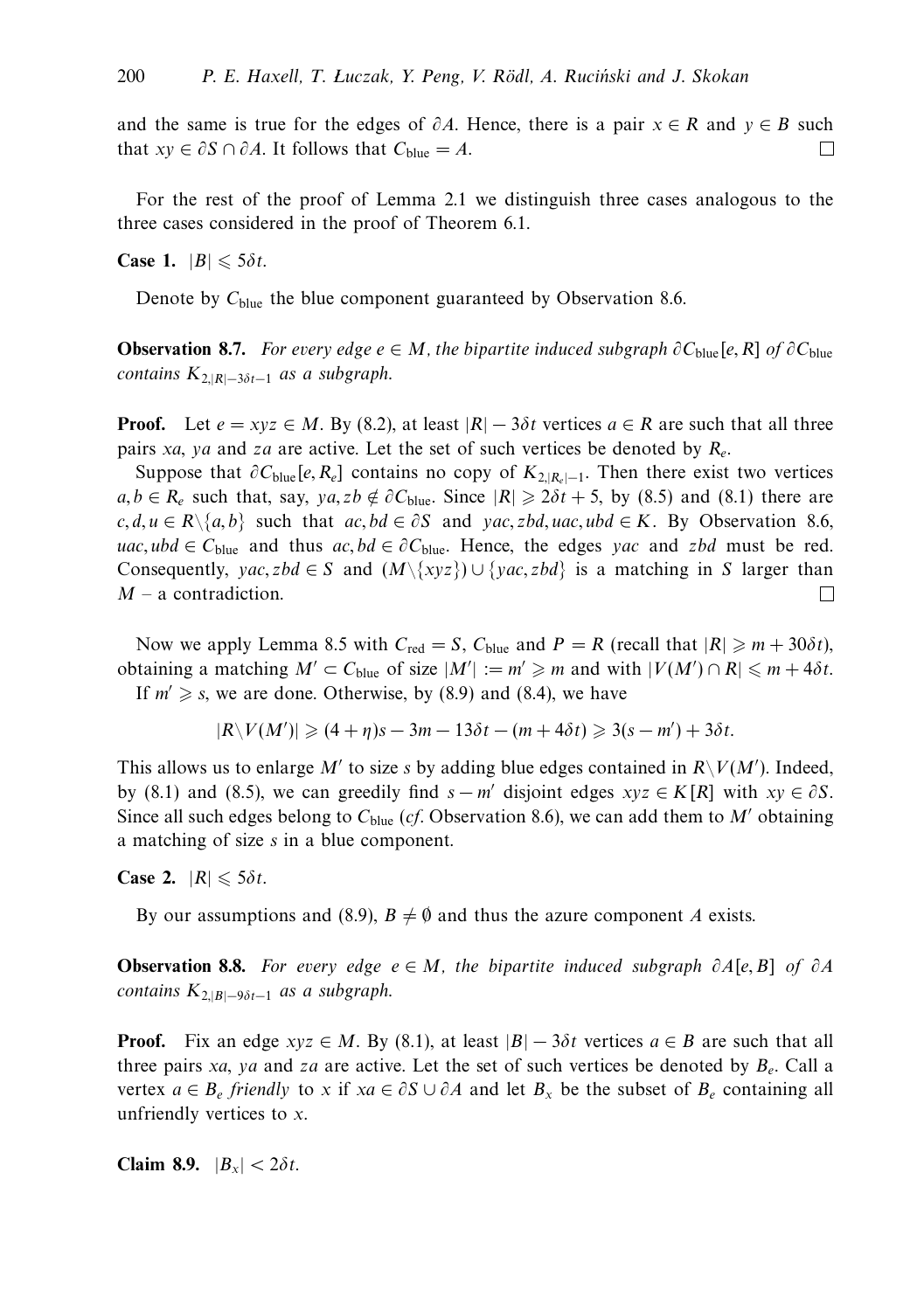**Proof.** Suppose that  $|B_x| \ge 2\delta t$ , recall that  $|V'_{\text{red}}| \ge 4\delta t$  (since *S* exists), and consider the bipartite induced subgraphs  $G_S$  and  $G_A$  of  $\partial S$  and  $\partial A$ , respectively, with vertex set  $B_x \cup$ *V*<sup> $'$ </sup><sub>red</sub>. Assume for simplicity that  $|B_x| = 2\delta t$  and  $|V'_{\text{red}}| = 4\delta t$ , taking subsets if necessary. Recalling that  $B_x \subset V_{blue}'$ , by (8.5),  $|G_s| \ge 4(\delta t)^2$  and  $|G_A| \ge 6(\delta t)^2$ , and consequently,  $|G_S \cap G_A| \geq 2(\delta t)^2$ . Let  $a \in B_x$  have degree at least  $\delta t$  in  $G_S \cap G_A$ . Then, by (8.1) and the definition of  $B_e$ , one can find a vertex  $u \in V'_{red}$  such that  $xau \in K$  and  $au \in G_S \cap G_A \subset$ *∂S* ∩ *∂A*, which contradicts the assumption that *a* is unfriendly to *x*, no matter how *xau* is coloured.  $\Box$ 

Set  $B'_e = B_e \setminus (B_x \cup B_y \cup B_z)$ . It is sufficient to show that  $\partial A[e, B'_e]$  contains a copy of  $K_{2,|B|}$  I. Suppose it does not. Then there exist two vertices  $a, b \in B'_e$  such that, say,  $ya, zb \notin \partial A$  (and thus, they must be in  $\partial S$ ). Since  $|B| \geq 2\delta t + 4$ , by (8.5) and (8.1), there are *c, d,*∈ *B*\{*a, b*} such that *ac, bd* ∈ *∂A* and *yac, zbd* ∈ *K*. Hence, the edges *yac* and *zbd* must be red. Consequently,  $yac, zbd \in S$  and  $(M\{xyz\}) \cup \{yac, zbd\}$  is a matching in *S* larger than  $M - a$  contradiction.  $\Box$ 

We apply Lemma 8.5 with  $C_{\text{red}} = S$ ,  $C_{\text{blue}} = A$  and  $P = B$  (recall that  $|B| \ge m + 30\delta t$ ) and obtain a matching  $M' \subset A$  of size  $|M'| = m$  and  $|V(M') \cap B| \leq m + 4\delta t$ . (A matching larger than *m* in the azure component *A* is impossible by our choice of *M*.)

We claim that  $R' := V_{\text{red}}' \setminus V(M') = \emptyset$ . Indeed, suppose that  $d \in R'$ . Since

$$
|B\backslash V(M')|\geqslant s+18\delta t-(m+4\delta t)\geqslant 14\delta t\geqslant 2\delta t+3,
$$

by (8.5) and (8.1) we can find vertices  $a, b, c \in B \setminus V(M')$  such that  $ad \in \partial S$ ,  $ab \in \partial A$ , and  $abd, abc \in K$ . Then both *abc* and *abd* are red (or we can enlarge *M*<sup>'</sup>). But  $ad \in \partial S$ , therefore  $abd \in S$  and, consequently,  $abc \in S$ . Since  $\{a, b, c\} \cap V(M) = \emptyset$ , we can enlarge *M* in *S*, which is a contradiction.

Thus  $|R'| = 0$  and we are back in Case 1 with the colours red and blue interchanged and *M* replaced by *M'*.

**Case 3.**  $|B|, |R| \ge 5\delta t$ .

Set  $P = R \cup B$ . In this case not only the azure component *A* exists, but also the blue component *C*blue guaranteed by Lemma 8.6 is *A*.

**Observation 8.10.** For every edge *e* ∈ *M*, the bipartite induced subgraph *∂A*[*e, B*] of *∂A* contains  $K_{2|P|-9\delta t-1}$  as a subgraph.

**Proof.** The proof follows the lines of the proof of Observation 8.8. Fix an edge  $xyz \in M$ . By (8.2), at least  $|P| - 3\delta t$  vertices  $a \in P$  are such that all three pairs *xa*, *ya* and *za* are active. Let the set of such vertices be denoted by *Pe*.

Recall that a vertex  $a \in P_e \cap B$  is friendly to x if  $xa \in \partial S \cup \partial A$  and let  $B_x$  be the subset of unfriendly vertices of  $P_e \cap B$ . We have shown in Claim 8.9 that  $|B_x| \le 2\delta t$ . Set  $P'_e = P_e \setminus (B_x \cup B_y \cup B_z)$  and suppose that  $\partial A[e, P'_e]$  contains no copy of  $K_{2,|P'_e|-1}$ . Thus, there exist two vertices  $a, b \in P'_e$  such that, say,  $ya, zb \notin \partial A$ . But then, combining arguments from the proofs of Observations 8.7 and 8.8 (each of *a* and *b* can be in *R* or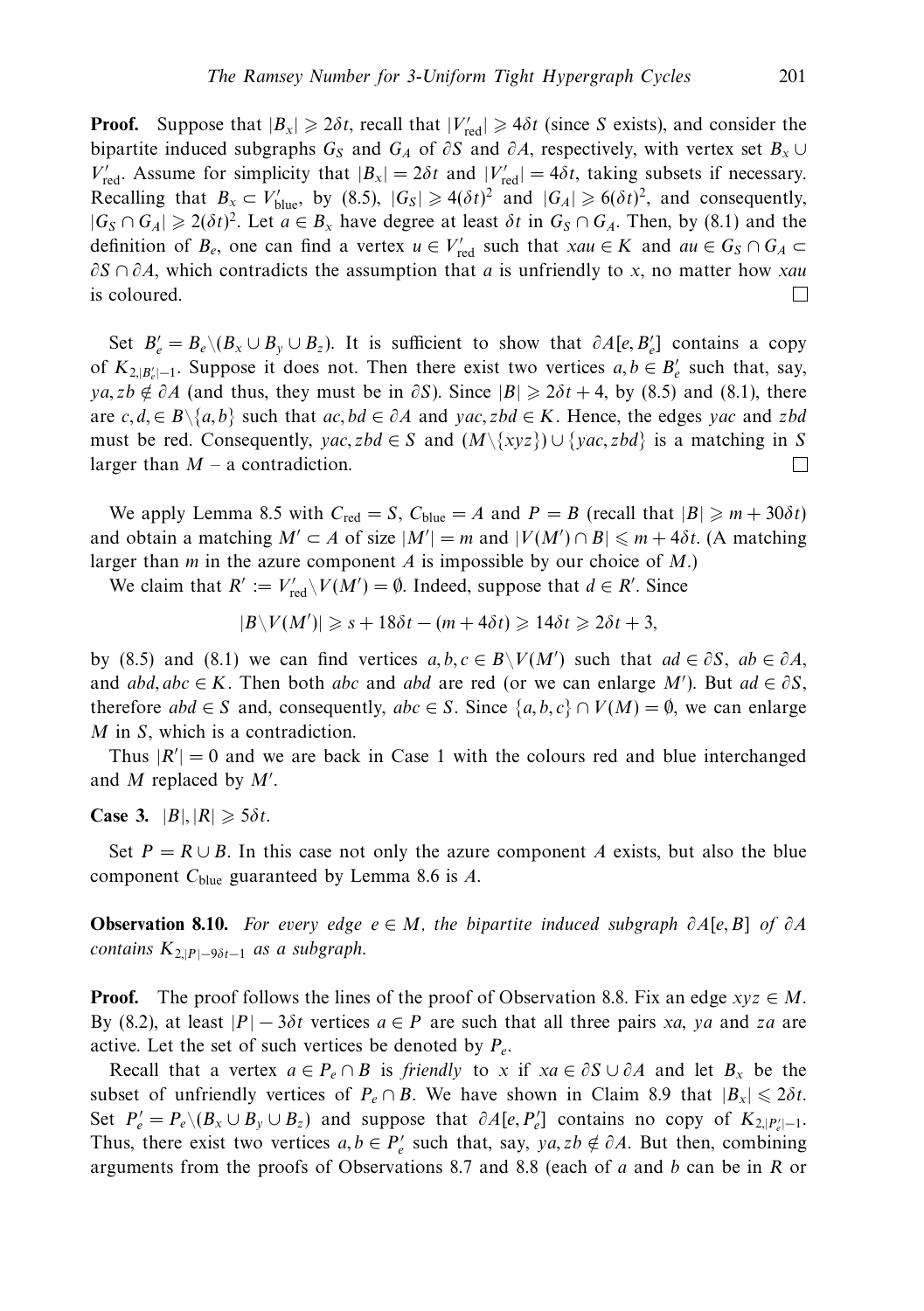*B*), one can show that there exist vertices  $c, d \in P$  such that *yac, zbd*  $\in S$ . Consequently,  $(M\setminus \{xyz\}) \cup \{vac, zbd\}$  is a red matching in *S* larger than *M* – a contradiction.  $\Box$ 

We apply Lemma 8.5 with  $C_{\text{red}} = S$ ,  $C_{\text{blue}} = A$  and  $P = (R \cup B) \setminus \{a, b\}$  where  $a \in R, b \in A$ *B* and *ab* is an active pair. Let *M*<sup>'</sup> be a matching in *A* satisfying conclusions (i) and (ii) of Lemma 8.5. By the maximality of *M*, we have  $|M'| = m$  and, by (ii) and (8.9),

$$
|P\backslash V(M')|\geqslant s+30\delta t-8\delta t-(m+4\delta t)\geqslant 18\delta t.
$$

By (8.1) and (8.5), we can choose  $c \in P \setminus V(M')$  so that  $ac \in \partial S$ ,  $bc \in \partial A$  and  $abc \in K$ . Consequently,  $abc \in S$  if it is red and  $abc \in A$  if it is blue. Also, *abc* is disjoint from both  $V(M)$  and  $V(M')$ . Thus, either we obtain a matching of size  $m + 1$  in *S*, or a matching of size  $|M'| + 1 = m + 1$  in *A*, contradicting the maximality of *M* among all matchings  $\Box$ contained in *S* or *A*.

#### **Acknowledgement**

This work was initiated as a group project of the authors, as part of a Focused Research Group meeting at the Banff International Research Station in May 2003.

We thank Joanna Polcyn for her help in preparing Section 4 and an anonymous referee for many helpful suggestions on the presentation of this paper.

#### **References**

- [1] Bondy, J. A. and Erdős, P. (1973) Ramsey numbers for cycles in graphs. J. Combin. Theory Ser. B **14** 46–54.
- [2] Conlon, D., Fox, J. and Sudakov, B. Ramsey numbers of sparse hypergraphs. Random Struct. Algorithms, to appear.
- [3] Cooley, O., Fountoulakis, N., Kühn, D. and Osthus, D. (2008) 3-uniform hypergraphs of bounded degree have linear Ramsey numbers. J. Combin. Theory Ser. B **98** 484–505.
- [4] Cooley, O., Fountoulakis, N., Kühn, D. and Osthus, D. Embeddings and Ramsey numbers of sparse *k*-uniform hypergraphs. Combinatorica, to appear.
- [5] Faudree, R. and Schelp, R. (1974) All Ramsey numbers for cycles in graphs. Discrete Math. **8** 313–329.
- [6] Figaj, A. and Luczak, T. (2007) The Ramsey number for a triple of long even cycles. J. Combin. Theory Ser. B **97** 584–596.
- [7] Frankl, P. and Rödl, V. (2002) Extremal problems on set systems. Random Struct. Algorithms **20** 131–164.
- $[8]$  Gyárfás, A., Sárközy, G. and Szemerédi, E. (2008) The Ramsey number of diamond-matchings and loose cycles in hypergraphs. Electron. J. Combin. **15** #R126.
- [9] Gyárfás, A., Sárközy, G. and Szemerédi, E. Long monochromatic Berge cycles in colored 4-uniform hypergraphs. Submitted.
- [10] Gyárfás, A., Sárközy, G. and Szemerédi, E. Monochromatic Hamiltonian 3-tight Berge cycles in 2-colored 4-uniform hypergraphs. Submitted.
- [11] Haxell, P., Łuczak, T., Peng, Y., Rödl, V., Ruciński, A., Simonovits, M. and Skokan, J. (2006) The Ramsey number for hypergraph cycles I. J. Combin. Theory Ser. A **113** 67–83.
- [12] Haxell, P., Luczak, T., Peng, Y., Rödl, V., Ruciński, A. and Skokan, J. (2007) The Ramsey number for hypergraph cycles II. CDAM Research Report LSE-CDAM-2007-04.
- [13] Luczak, T. (1999)  $R(C_n, C_n, C_n) \leq (4 + o(1))n$ . J. Combin. Theory Ser. B 75 174–187.